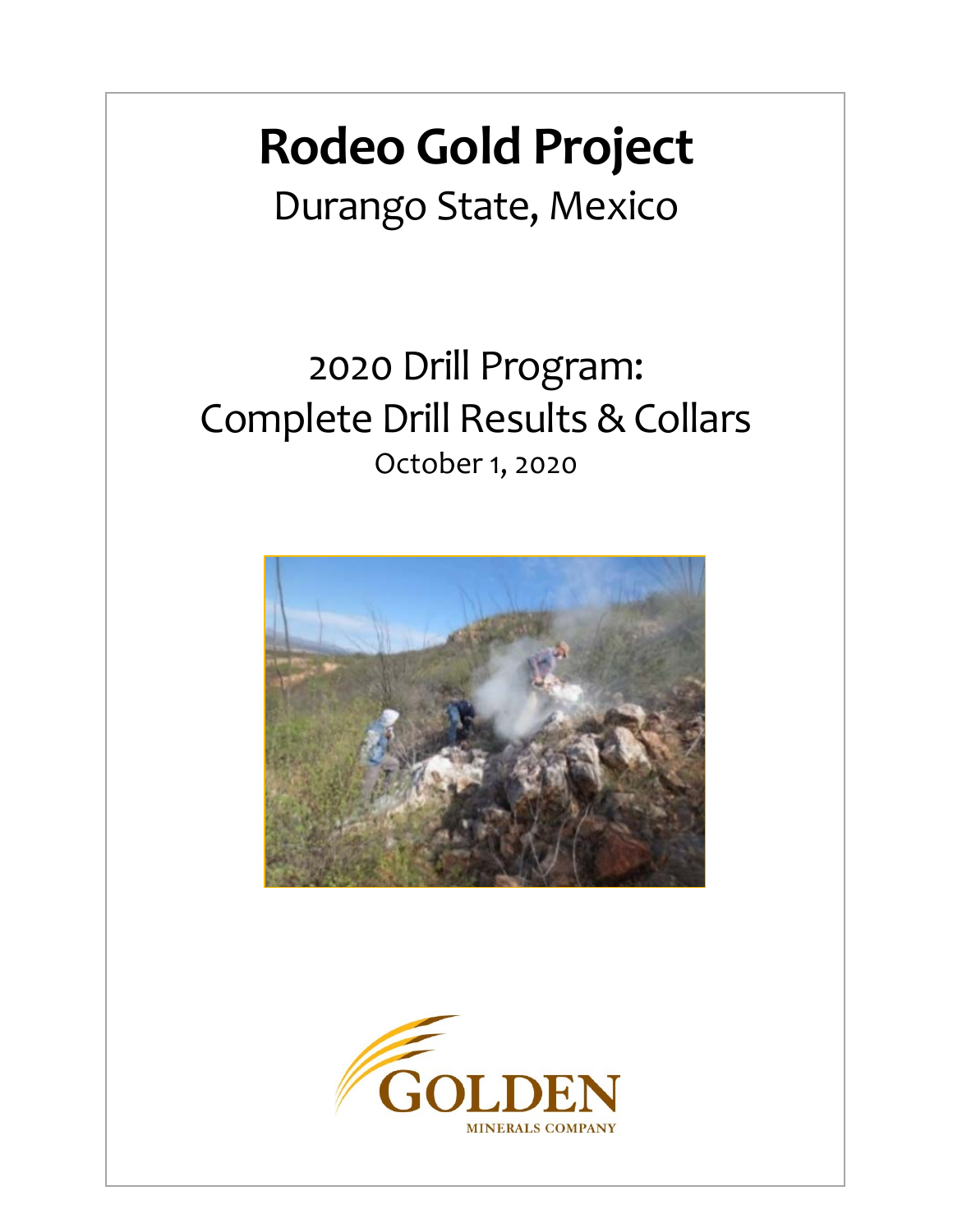|                | Rodeo 2020 Drill Program - Collars |                    |             |                |                |               |  |  |  |  |  |  |
|----------------|------------------------------------|--------------------|-------------|----------------|----------------|---------------|--|--|--|--|--|--|
|                |                                    |                    |             | <b>PLANNED</b> | <b>PLANNED</b> |               |  |  |  |  |  |  |
| <b>HOLE ID</b> | <b>EAST WGS84</b>                  | <b>NORTH WGS84</b> | <b>ELEV</b> | <b>DIP</b>     | <b>AZI</b>     | <b>LENGTH</b> |  |  |  |  |  |  |
| RDO 20 001 M   | 548619.649                         | 2781738.678        | 1459.703    | $-80$          | 60             | 45            |  |  |  |  |  |  |
| RDO 20 002     | 548618.917                         | 2781737.595        | 1459.737    | $-50$          | 240            | 35            |  |  |  |  |  |  |
| RDO 20 003 M   | 548642.143                         | 2781689.926        | 1454.224    | $-90$          | 0              | 40            |  |  |  |  |  |  |
| RDO 20 004     | 548564.301                         | 2781792.77         | 1470.999    | $-55$          | 60             | 50            |  |  |  |  |  |  |
| RDO 20 005 M   | 548589.952                         | 2781763.006        | 1466.044    | $-90$          | 0              | 40            |  |  |  |  |  |  |
| RDO 20 006     | 548588.445                         | 2781762.249        | 1466.142    | $-50$          | 240            | 30            |  |  |  |  |  |  |
| RDO 20 007     | 548600.317                         | 2781814.558        | 1473.423    | $-50$          | 240            | 50            |  |  |  |  |  |  |
| RDO 20 008     | 548642.899                         | 2781690.485        | 1454.239    | $-55$          | 240            | 40            |  |  |  |  |  |  |
| RDO 20 009     | 548640.515                         | 2781688.517        | 1454.239    | $-70$          | 60             | 45            |  |  |  |  |  |  |
| RDO 20 010     | 548646.654                         | 2781667.769        | 1452.201    | $-55$          | 240            | 40            |  |  |  |  |  |  |
| RDO 20 011     | 548650.381                         | 2781670.409        | 1452.244    | $-70$          | 60             | 40            |  |  |  |  |  |  |
| RDO 20 012     | 548629.463                         | 2781715.352        | 1456.956    | $-55$          | 240            | 35            |  |  |  |  |  |  |
| RDO 20 013     | 548645.492                         | 2781730.996        | 1456.776    | $-55$          | 240            | 19            |  |  |  |  |  |  |
| RDO 20 013a    | 548645.776                         | 2781730.46         | 1456.716    | $-55$          | 240            | 55            |  |  |  |  |  |  |
| RDO 20 014     | 548618.986                         | 2781766.88         | 1462.912    | $-55$          | 240            | 50            |  |  |  |  |  |  |
| RDO 20 015     | 548597.03                          | 2781754.561        | 1464.6      | $-55$          | 240            | 35            |  |  |  |  |  |  |
| RDO 20 016     | 548599.858                         | 2781788.884        | 1468.232    | $-60$          | 240            | 40            |  |  |  |  |  |  |
| RDO 20 017     | 548659.232                         | 2781645.944        | 1449.614    | $-55$          | 240            | 40            |  |  |  |  |  |  |
| RDO 20 018     | 548636.189                         | 2781623.245        | 1447.344    | $-55$          | 240            | 40            |  |  |  |  |  |  |
| RDO 20 019     | 548550.492                         | 2781813.74         | 1472.793    | $-50$          | 240            | 30            |  |  |  |  |  |  |
| RDO 20 020     | 548550.693                         | 2781814.248        | 1472.898    | $-55$          | 60             | 30            |  |  |  |  |  |  |
| RDO 20 021     | 548600.199                         | 2781814.536        | 1473.524    | $-80$          | 240            | 60            |  |  |  |  |  |  |
| RDO 20 022     | 548570.173                         | 2781798.998        | 1471.73     | $-50$          | 240            | 40            |  |  |  |  |  |  |
| RDO 20 023     | 548630.168                         | 2781682.932        | 1454.729    | $-45$          | 240            | 40            |  |  |  |  |  |  |
| RDO 20 024     | 548601.477                         | 2781722.534        | 1461.4      | $-90$          | 240            | 40            |  |  |  |  |  |  |
| RDO 20_025     | 548602.407                         | 2781722.676        | 1461.408    | $-50$          | 240            | 35            |  |  |  |  |  |  |
| RDO 20_026     | 548608.849                         | 2781701.01         | 1457.844    | $-55$          | 240            | 45            |  |  |  |  |  |  |
| RDO 20 027     | 548609.211                         | 2781701.293        | 1457.847    | $-90$          | $\pmb{0}$      | 40            |  |  |  |  |  |  |
| RDO_20_028     | 548650.985                         | 2781654.399        | 1450.912    | $-55$          | 240            | 40            |  |  |  |  |  |  |
| RDO_20_029     | 548618.927                         | 2781767.129        | 1462.982    | $-90$          | 0              | 55            |  |  |  |  |  |  |
| RDO_20_030     | 548676.755                         | 2781666.989        | 1450.665    | $-55$          | 240            | 40            |  |  |  |  |  |  |
| RDO 20 031     | 548619.492                         | 2781749.702        | 1461.178    | $-55$          | 240            | 40            |  |  |  |  |  |  |
| RDO_20_032     | 548621.365                         | 2781750.574        | 1461.239    | $-55$          | 60             | 35            |  |  |  |  |  |  |
| RDO_20_033     | 548635.497                         | 2781688.644        | 1454.977    | $-45$          | 60             | 40            |  |  |  |  |  |  |
| RDO 20 034     | 548600.715                         | 2781789.13         | 1468.108    | $-55$          | 60             | 35            |  |  |  |  |  |  |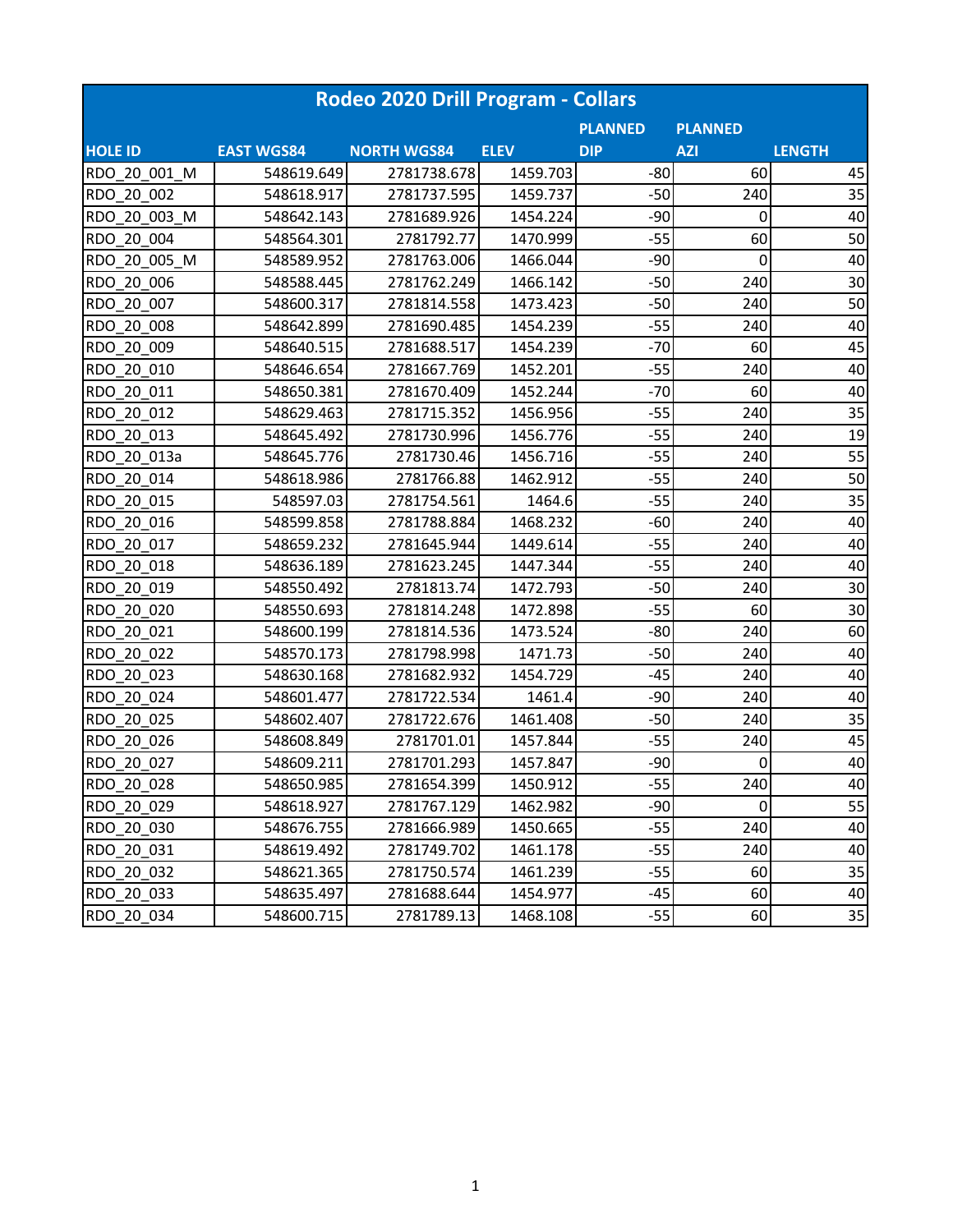|                        | Rodeo Gold Project - 2020 Drill Program - Assays |             |       |                 |              |        |        |  |  |  |
|------------------------|--------------------------------------------------|-------------|-------|-----------------|--------------|--------|--------|--|--|--|
|                        |                                                  |             |       | <b>Interval</b> |              |        |        |  |  |  |
|                        |                                                  |             |       | Length          | <b>Recvd</b> |        |        |  |  |  |
| <b>HOLE ID</b>         | <b>SAMPLE ID</b>                                 | From (m)    | To(m) | (m)             | Wt._kg       | Au_ppm | Ag_ppm |  |  |  |
| RDO 20 001 M           | MC003801                                         | 0           | 0.85  | 0.85            | 0.1          | 0.488  | 3.8    |  |  |  |
| RDO 20 001 M           | MC003802                                         | 0.85        | 4.84  | 3.99            | 0.22         | 0.304  | 4.6    |  |  |  |
| RDO 20 001 M           | MC003803                                         | 4.84        | 6     | 1.16            | 0.16         | 0.62   | 1.3    |  |  |  |
| RDO 20 001 M           | MC003804                                         | 6           | 7.31  | 1.31            | 0.11         | 0.419  | 1.8    |  |  |  |
| RDO 20 001 M           | MC003805                                         | 7.31        | 9     | 1.69            | 0.13         | 2.39   | 3.5    |  |  |  |
| RDO 20 001 M           | MC003806                                         | 9           | 10.91 | 1.91            | 0.1          | 0.715  | 5.5    |  |  |  |
| RDO 20 001 M           | MC003807                                         | 10.91       | 12.75 | 1.84            | 0.19         | 0.912  | 6.7    |  |  |  |
| RDO 20 001 M           | MC003808                                         | 12.75       | 13.6  | 0.85            | 0.12         | 0.072  | 1.7    |  |  |  |
| RDO 20 001 M           | MC003809                                         | 13.6        | 14.55 | 0.95            | 0.14         | 0.162  | 1.7    |  |  |  |
| RDO 20 001 M           | MC003811                                         | 14.55       | 15.1  | 0.55            | 0.14         | 0.146  | 1.6    |  |  |  |
| RDO 20 001 M           | MC003812                                         | 15.1        | 16.75 | 1.65            | 0.16         | 3.61   | 5.9    |  |  |  |
| RDO 20 001 M           | MC003813                                         | 16.75       | 17.15 | 0.4             | 0.11         | 1.87   | 6.5    |  |  |  |
| RDO 20 001 M           | MC003814                                         | 17.15       | 18.4  | 1.25            | 0.13         | 0.896  | 2.1    |  |  |  |
| RDO 20 001_M           | MC003815                                         | 18.4        | 19.15 | 0.75            | 0.05         | 1.17   | 3.5    |  |  |  |
| RDO 20 001 M           | MC003816                                         | 19.15       | 19.5  | 0.35            | 0.11         | 12.15  | 29.5   |  |  |  |
| RDO 20 001 M           | MC003817                                         | 19.5        | 21.7  | 2.2             | 0.18         | 0.741  | 3.5    |  |  |  |
| RDO 20 001 M           | MC003818                                         | 21.7        | 22.55 | 0.85            | 0.16         | 7.82   | 28.4   |  |  |  |
| 20 001 M<br><b>RDO</b> | MC003819                                         | 22.55       | 23.6  | 1.05            | 0.17         | 0.198  | 0.9    |  |  |  |
| RDO 20 001 M           | MC003821                                         | 23.6        | 24.58 | 0.98            | 0.08         | 8.71   | 37.2   |  |  |  |
| RDO 20 001 M           | MC003822                                         | 24.58       | 26.2  | 1.62            | 0.13         | 0.443  | 2.8    |  |  |  |
| RDO 20 001 M           | MC003823                                         | 26.2        | 27.96 | 1.76            | 0.14         | 0.554  | 5.5    |  |  |  |
| RDO 20 001 M           | MC003824                                         | 27.96       | 28.9  | 0.94            | 0.15         | 3.94   | 18.6   |  |  |  |
| RDO 20 001 M           | MC003825                                         | 28.9        | 30.57 | 1.67            | 0.17         | 10.65  | 64.4   |  |  |  |
| RDO 20 001 M           | MC003826                                         | 30.57       | 32.38 | 1.81            | 0.13         | 5      | 24.2   |  |  |  |
| RDO 20 001 M           | MC003827                                         | 32.38       | 34    | 1.62            | 0.15         | 1.195  | 12.7   |  |  |  |
| RDO 20 001 M           | MC003828                                         | 34          | 35.25 | 1.25            | 0.12         | 1.31   | 17.1   |  |  |  |
| RDO 20 001 M           | MC003829                                         | 35.25       | 36.75 | 1.5             | 0.11         | 2.07   | 25.9   |  |  |  |
| RDO 20 001 M           | MC003831                                         | 36.75       | 37.95 | 1.2             | 0.17         | 0.495  | 12.8   |  |  |  |
| RDO 20 001 M           | MC003832                                         | 37.95       | 39.1  | 1.15            | 0.13         | 0.317  | 3.1    |  |  |  |
| RDO 20 001 M           | MC003833                                         | 39.1        | 40.61 | 1.51            | 0.14         | 0.897  | 2.9    |  |  |  |
| RDO 20 001 M           | MC003834                                         | 40.61       | 41.31 | 0.7             | 0.16         | 0.444  | 6.1    |  |  |  |
| RDO 20 001 M           | MC003835                                         | 41.31       | 42.1  | 0.79            | 0.15         | 0.293  | 4      |  |  |  |
| RDO 20 001 M           | MC003836                                         | 42.1        | 43    | 0.9             | 0.09         | 0.348  | 10.5   |  |  |  |
| RDO 20 001 M           | MC003837                                         | 43          | 44.35 | 1.35            | 0.08         | 0.293  | 3.6    |  |  |  |
| RDO 20 001 M           | MC003838                                         | 44.35       | 45    | 0.65            | 0.17         | 0.701  | 23.4   |  |  |  |
| RDO 20 002             | MC003839                                         | $\mathbf 0$ | 2.5   | 2.5             | 0.13         | 0.213  | 0.4    |  |  |  |
| RDO 20 002             | MC003841                                         | 2.5         | 4.8   | 2.3             | 0.15         | 0.246  | 0.9    |  |  |  |
| RDO 20 002             | MC003842                                         | 4.8         | 6.53  | 1.73            | 0.13         | 0.409  | 2.5    |  |  |  |
| RDO 20 002             | MC003843                                         | 6.53        | 8.08  | 1.55            | 0.14         | 0.905  | 1.8    |  |  |  |
| RDO 20 002             | MC003844                                         | 8.08        | 9.6   | 1.52            | 0.18         | 1.56   | 2.8    |  |  |  |
| RDO 20 002             | MC003845                                         | 9.6         | 12.52 | 2.92            | 0.17         | 6.58   | 2.4    |  |  |  |
| RDO 20 002             | MC003846                                         | 12.52       | 14.1  | 1.58            | 0.13         | 7.38   | 10.6   |  |  |  |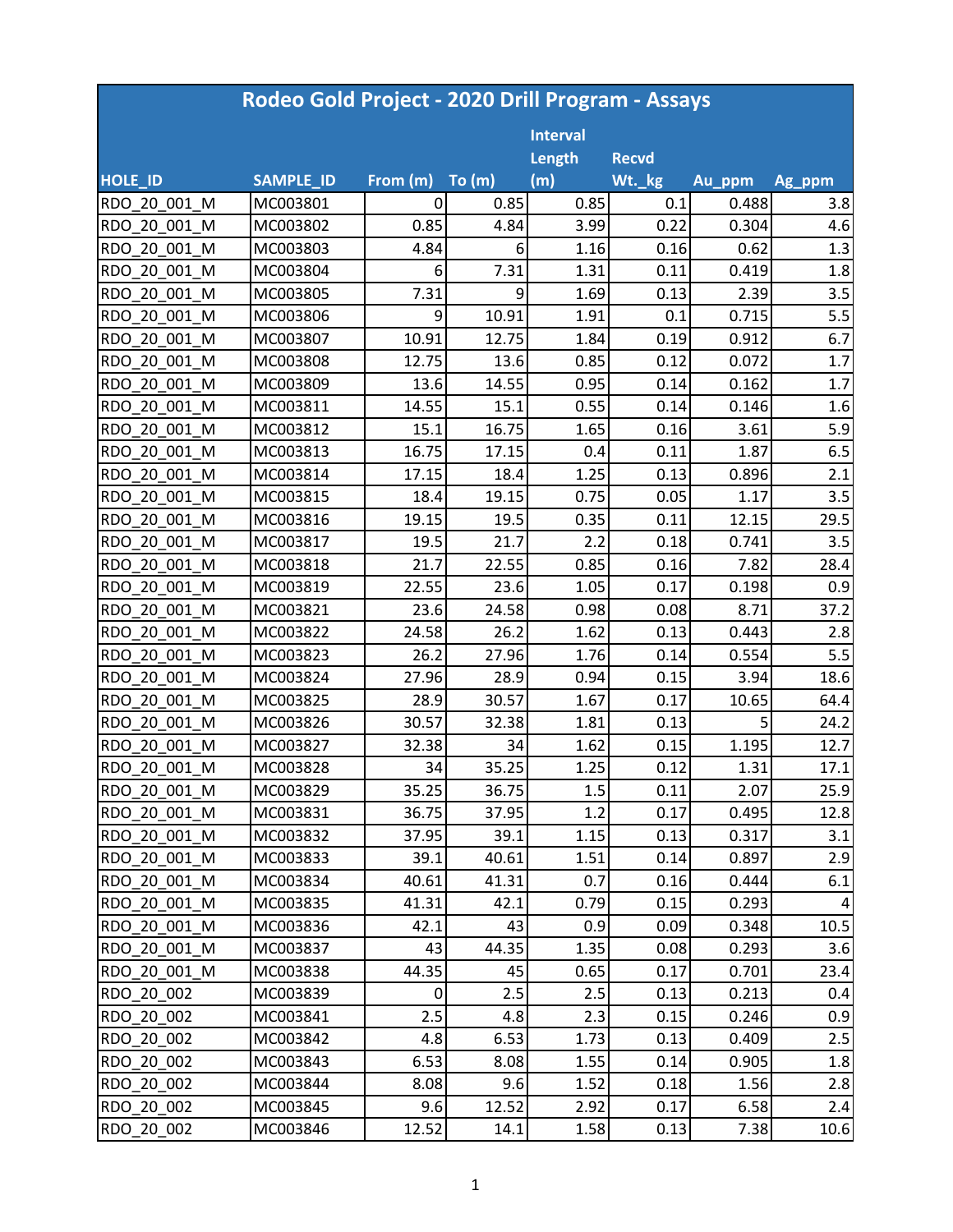|                | Rodeo Gold Project - 2020 Drill Program - Assays |          |       |                 |              |        |        |
|----------------|--------------------------------------------------|----------|-------|-----------------|--------------|--------|--------|
|                |                                                  |          |       | <b>Interval</b> |              |        |        |
|                |                                                  |          |       | Length          | <b>Recvd</b> |        |        |
| <b>HOLE_ID</b> | <b>SAMPLE ID</b>                                 | From (m) | To(m) | (m)             | Wt._kg       | Au_ppm | Ag_ppm |
| RDO 20 002     | MC003847                                         | 14.1     | 15.2  | 1.1             | 0.16         | 0.155  | 3.7    |
| RDO 20 002     | MC003848                                         | 15.2     | 16.35 | 1.15            | 0.15         | 0.356  | 1.9    |
| RDO 20 002     | MC003849                                         | 16.35    | 18    | 1.65            | 0.13         | 3.68   | 4.7    |
| RDO 20 002     | MC003851                                         | 18       | 19.5  | 1.5             | 0.16         | 2.79   | 7.9    |
| RDO 20 002     | MC003852                                         | 19.5     | 21.05 | 1.55            | 0.18         | 1.045  | 4.3    |
| RDO 20 002     | MC003853                                         | 21.05    | 22.9  | 1.85            | 0.16         | 0.776  | 2.4    |
| RDO 20 002     | MC003854                                         | 22.9     | 24.23 | 1.33            | 0.15         | 0.214  | 0.8    |
| RDO 20 002     | MC003855                                         | 24.23    | 24.61 | 0.38            | 0.2          | 0.942  | 3.6    |
| RDO 20 002     | MC003856                                         | 24.61    | 25.27 | 0.66            | 0.15         | 3.11   | 21.3   |
| RDO 20 002     | MC003857                                         | 25.27    | 27    | 1.73            | 0.16         | 3.22   | 14     |
| RDO 20 002     | MC003858                                         | 27       | 28.3  | 1.3             | 0.16         | 0.179  | 1      |
| RDO 20 002     | MC003859                                         | 28.3     | 29.5  | 1.2             | 0.19         | 4      | 14.1   |
| RDO 20 002     | MC003861                                         | 29.5     | 31.4  | 1.9             | 0.17         | 2.66   | 34.2   |
| RDO 20 002     | MC003862                                         | 31.4     | 33.25 | 1.85            | 0.21         | 1.205  | 7.5    |
| RDO 20 002     | MC003863                                         | 33.25    | 35    | 1.75            | 0.22         | 3.1    | 24.5   |
| RDO 20 003 M   | MC003864                                         | 0        | 3.7   | 3.7             | 0.14         | 0.269  | 0.6    |
| RDO 20 003 M   | MC003865                                         | 3.7      | 4.7   | $\mathbf{1}$    | 0.1          | 0.932  | 2.9    |
| RDO 20 003 M   | MC003866                                         | 4.7      | 6.15  | 1.45            | 0.16         | 1.505  | 4.4    |
| RDO 20 003 M   | MC003867                                         | 6.15     | 7.65  | 1.5             | 0.14         | 0.677  | 0.7    |
| RDO_20_003_M   | MC003868                                         | 7.65     | 9.15  | 1.5             | 0.21         | 0.944  | 1.7    |
| RDO 20 003 M   | MC003869                                         | 9.15     | 9.8   | 0.65            | 0.12         | 2.85   | 6.4    |
| RDO 20 003 M   | MC003871                                         | 9.8      | 11.8  | 2               | 0.11         | 2.22   | 5.3    |
| RDO 20 003 M   | MC003872                                         | 11.8     | 13.1  | 1.3             | 0.13         | 1.64   | 2.1    |
| RDO 20 003 M   | MC003873                                         | 13.1     | 14.2  | 1.1             | 0.1          | 3.7    | 5.4    |
| RDO 20 003 M   | MC003874                                         | 14.2     | 16    | 1.8             | 0.16         | 8.57   | 24     |
| RDO 20 003 M   | MC003875                                         | 16       | 17.3  | 1.3             | 0.09         | 12.5   | 14     |
| RDO 20 003 M   | MC003876                                         | 17.3     | 19.05 | 1.75            | 0.14         | 6.13   | 13     |
| RDO 20 003 M   | MC003877                                         | 19.05    | 20.7  | 1.65            | 0.21         | 10.2   | 20.2   |
| RDO 20 003 M   | MC003878                                         | 20.7     | 22.1  | 1.4             | 0.14         | 12.25  | 45.6   |
| RDO 20 003 M   | MC003879                                         | 22.1     | 22.85 | 0.75            | 0.25         | 0.476  | 5.5    |
| RDO 20 003 M   | MC003881                                         | 22.85    | 23.25 | 0.4             | 0.18         | 0.252  | 4.3    |
| RDO 20 003 M   | MC003882                                         | 23.25    | 24.3  | 1.05            | 0.13         | 1.68   | 10.4   |
| RDO 20 003 M   | MC003883                                         | 24.3     | 25.2  | 0.9             | 0.19         | 0.84   | 5.4    |
| RDO 20_003_M   | MC003884                                         | 25.2     | 26.15 | 0.95            | 0.21         | 0.462  | 3.6    |
| RDO 20 003 M   | MC003885                                         | 26.15    | 28.1  | 1.95            | 0.2          | 0.933  | 6.7    |
| RDO 20 003 M   | MC003886                                         | 28.1     | 30.1  | $\overline{2}$  | 0.21         | 1.725  | 13.9   |
| RDO 20 003 M   | MC003887                                         | 30.1     | 31.95 | 1.85            | 0.24         | 2.04   | 14.9   |
| RDO 20 003 M   | MC003888                                         | 31.95    | 33.7  | 1.75            | 0.17         | 9.57   | 39.9   |
| RDO 20 003 M   | MC003889                                         | 33.7     | 35.25 | 1.55            | 0.2          | 0.084  | 3.3    |
| RDO 20 003 M   | MC003891                                         | 35.25    | 37.2  | 1.95            | 0.15         | 0.162  | 2.5    |
| RDO 20 003 M   | MC003892                                         | 37.2     | 38.95 | 1.75            | 0.19         | 2.27   | 15.3   |
| RDO 20 003 M   | MC003893                                         | 38.95    | 40    | 1.05            | 0.17         | 0.101  | 10.2   |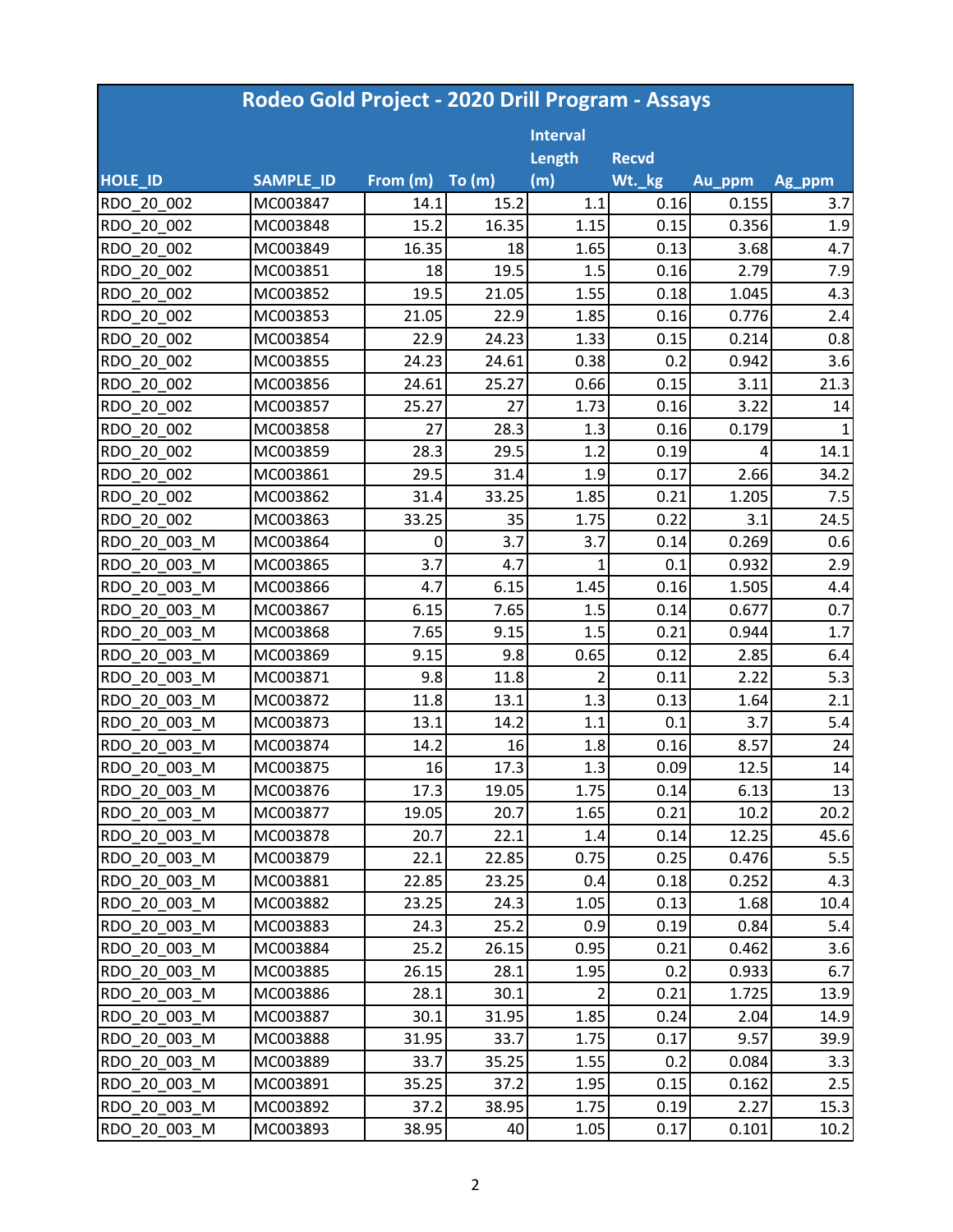|                | Rodeo Gold Project - 2020 Drill Program - Assays |             |       |                 |              |        |                |  |  |  |
|----------------|--------------------------------------------------|-------------|-------|-----------------|--------------|--------|----------------|--|--|--|
|                |                                                  |             |       | <b>Interval</b> |              |        |                |  |  |  |
|                |                                                  |             |       | Length          | <b>Recvd</b> |        |                |  |  |  |
| <b>HOLE ID</b> | <b>SAMPLE ID</b>                                 | From (m)    | To(m) | (m)             | Wt._kg       | Au_ppm | Ag_ppm         |  |  |  |
| RDO 20 004     | MC003962                                         | 0           | 3.65  | 3.65            | 0.08         | 0.079  | 2              |  |  |  |
| RDO 20 004     | MC003963                                         | 3.65        | 5.3   | 1.65            | 0.09         | 0.169  | 0.8            |  |  |  |
| RDO 20 004     | MC003964                                         | 5.3         | 6.85  | 1.55            | 0.19         | 0.057  | 0.3            |  |  |  |
| RDO 20 004     | MC003965                                         | 6.85        | 7.9   | 1.05            | 0.18         | 0.123  | 1              |  |  |  |
| RDO 20 004     | MC003966                                         | 7.9         | 9     | 1.1             | 0.11         | 1.375  | $\overline{2}$ |  |  |  |
| RDO 20 004     | MC003967                                         | 9           | 10.45 | 1.45            | 0.12         | 0.467  | 1.6            |  |  |  |
| RDO 20 004     | MC003968                                         | 10.45       | 12    | 1.55            | 0.13         | 0.707  | 4.9            |  |  |  |
| RDO 20 004     | MC003969                                         | 12          | 13.25 | 1.25            | 0.28         | 1.64   | 2.4            |  |  |  |
| RDO 20 004     | MC003971                                         | 13.25       | 15    | 1.75            | 0.18         | 6.73   | 1.1            |  |  |  |
| RDO 20 004     | MC003972                                         | 15          | 16.2  | 1.2             | 0.16         | 6.52   | 0.6            |  |  |  |
| RDO 20 004     | MC003973                                         | 16.2        | 17.9  | 1.7             | 0.19         | 1.76   | 1.8            |  |  |  |
| RDO 20 004     | MC003974                                         | 17.9        | 19.85 | 1.95            | 0.23         | 2.32   | 4.7            |  |  |  |
| RDO 20 004     | MC003975                                         | 19.85       | 21.18 | 1.33            | 0.19         | 1.025  | 5.5            |  |  |  |
| RDO 20 004     | MC003976                                         | 21.18       | 22.42 | 1.24            | 0.32         | 0.838  | 5.1            |  |  |  |
| RDO 20 004     | MC003977                                         | 22.42       | 24.2  | 1.78            | 0.19         | 0.347  | $\overline{2}$ |  |  |  |
| RDO 20 004     | MC003978                                         | 24.2        | 25.65 | 1.45            | 0.21         | 0.192  | 1.1            |  |  |  |
| RDO 20 004     | MC003979                                         | 25.65       | 26.65 | 1               | 0.17         | 0.459  | 3.2            |  |  |  |
| RDO 20 004     | MC003981                                         | 26.65       | 27.35 | 0.7             | 0.17         | 0.519  | 7.2            |  |  |  |
| RDO 20 004     | MC003982                                         | 27.35       | 29.2  | 1.85            | 0.29         | 1.05   | 13.2           |  |  |  |
| RDO 20 004     | MC003983                                         | 29.2        | 30.65 | 1.45            | 0.25         | 0.672  | 1.9            |  |  |  |
| RDO 20_004     | MC003984                                         | 30.65       | 32.3  | 1.65            | 0.19         | 0.28   | 4.3            |  |  |  |
| RDO 20 004     | MC003985                                         | 32.3        | 33.4  | 1.1             | 0.16         | 0.039  | 0.6            |  |  |  |
| RDO 20 004     | MC003986                                         | 33.4        | 34.65 | 1.25            | 0.27         | 0.14   | 1              |  |  |  |
| RDO 20 004     | MC003987                                         | 34.65       | 35.7  | 1.05            | 0.1          | 0.19   | $\overline{2}$ |  |  |  |
| RDO 20 004     | MC003988                                         | 35.7        | 37.15 | 1.45            | 0.19         | 1.27   | 15.2           |  |  |  |
| RDO 20 004     | MC003989                                         | 37.15       | 38.3  | 1.15            | 0.13         | 3.26   | 29.9           |  |  |  |
| RDO 20 004     | MC003991                                         | 38.3        | 38.7  | 0.4             | 0.15         | 0.711  | 7.4            |  |  |  |
| RDO 20 004     | MC003992                                         | 38.7        | 39.5  | 0.8             | 0.18         | 3.14   | 42.2           |  |  |  |
| RDO 20 004     | MC003993                                         | 39.5        | 40.6  | 1.1             | 0.19         | 0.353  | 6.4            |  |  |  |
| RDO 20 004     | MC003994                                         | 40.6        | 41.5  | 0.9             | 0.14         | 0.499  | 8.1            |  |  |  |
| RDO 20 004     | MC003995                                         | 41.5        | 42.95 | 1.45            | 0.14         | 1.545  | 37.6           |  |  |  |
| RDO 20 004     | MC003996                                         | 42.95       | 44.05 | 1.1             | 0.22         | 0.591  | 7.7            |  |  |  |
| RDO 20 004     | MC003997                                         | 44.05       | 45.2  | 1.15            | 0.13         | 0.369  | 3.4            |  |  |  |
| RDO 20 004     | MC003998                                         | 45.2        | 45.8  | 0.6             | 0.16         | 0.46   | 20.8           |  |  |  |
| RDO 20 004     | MC003999                                         | 45.8        | 47.65 | 1.85            | 0.17         | 4.89   | 61.1           |  |  |  |
| RDO 20 004     | MC004001                                         | 47.65       | 48.85 | 1.2             | 0.04         | 0.239  | $\overline{2}$ |  |  |  |
| RDO 20 004     | MC004002                                         | 48.85       | 50    | 1.15            | 0.13         | 0.298  | 3.4            |  |  |  |
| RDO 20 005 M   | MC004003                                         | $\mathbf 0$ | 0.94  | 0.94            | 0.18         | 0.074  | 0.3            |  |  |  |
| RDO 20 005 M   | MC004004                                         | 0.94        | 2.05  | 1.11            | 0.2          | 0.42   | 2.1            |  |  |  |
| RDO 20 005 M   | MC004005                                         | 2.05        | 3.9   | 1.85            | 0.08         | 0.635  | 2.1            |  |  |  |
| RDO 20 005 M   | MC004006                                         | 3.9         | 5.5   | 1.6             | 0.15         | 3.08   | 7.2            |  |  |  |
| RDO 20 005 M   | MC004007                                         | 5.5         | 6.95  | 1.45            | 0.13         | 10.8   | 26.8           |  |  |  |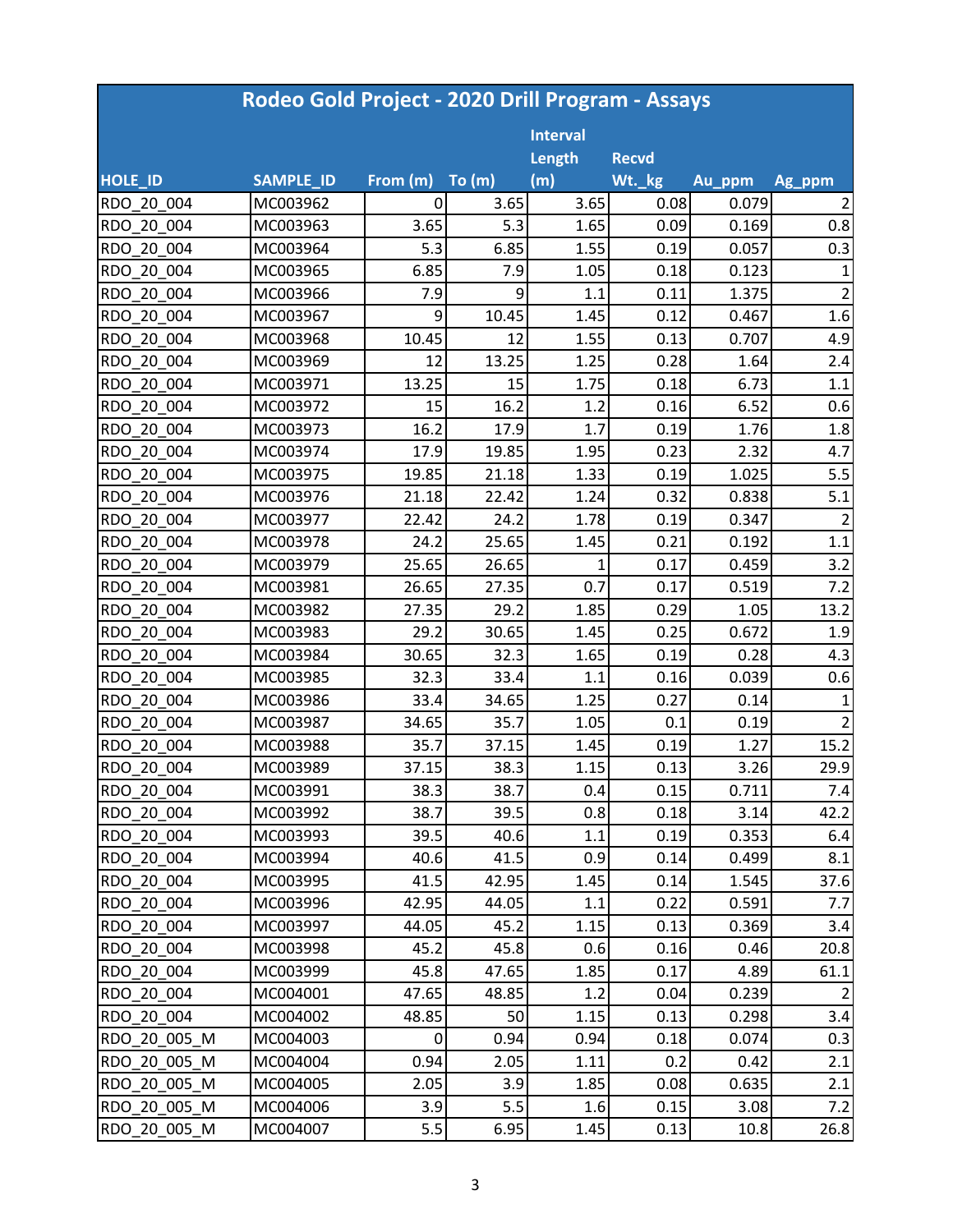|                | Rodeo Gold Project - 2020 Drill Program - Assays |          |       |                 |              |        |        |
|----------------|--------------------------------------------------|----------|-------|-----------------|--------------|--------|--------|
|                |                                                  |          |       | <b>Interval</b> |              |        |        |
|                |                                                  |          |       | Length          | <b>Recvd</b> |        |        |
| <b>HOLE ID</b> | <b>SAMPLE ID</b>                                 | From (m) | To(m) | (m)             | Wt._kg       | Au_ppm | Ag_ppm |
| RDO_20_005_M   | MC004008                                         | 6.95     | 8.1   | 1.15            | 0.11         | 9.41   | 21.8   |
| RDO 20 005 M   | MC004009                                         | 8.1      | 9.3   | 1.2             | 0.16         | 13.9   | 15.2   |
| RDO 20 005 M   | MC004011                                         | 9.3      | 10.8  | 1.5             | 0.17         | 7.24   | 9.6    |
| RDO 20 005 M   | MC004012                                         | 10.8     | 12.6  | 1.8             | 0.18         | 2.84   | 3.5    |
| RDO 20 005 M   | MC004013                                         | 12.6     | 13.95 | 1.35            | 0.14         | 3.54   | 10.9   |
| RDO 20 005 M   | MC004014                                         | 13.95    | 15    | 1.05            | 0.1          | 9.89   | 27.3   |
| RDO 20 005 M   | MC004015                                         | 15       | 16.15 | 1.15            | 0.11         | 6.48   | 13.6   |
| RDO 20 005 M   | MC004016                                         | 16.15    | 17.65 | 1.5             | 0.15         | 7.14   | 17     |
| RDO 20 005 M   | MC004017                                         | 17.65    | 19.3  | 1.65            | 0.13         | 5.56   | 27.6   |
| RDO 20 005 M   | MC004018                                         | 19.3     | 20.7  | 1.4             | 0.14         | 5.49   | 43.8   |
| RDO 20 005 M   | MC004019                                         | 20.7     | 21.4  | 0.7             | 0.14         | 0.604  | 3      |
| RDO 20 005 M   | MC004021                                         | 21.4     | 22.85 | 1.45            | 0.19         | 2.14   | 18.3   |
| RDO 20 005 M   | MC004022                                         | 22.85    | 24.2  | 1.35            | 0.13         | 6.05   | 28.7   |
| RDO 20 005 M   | MC004023                                         | 24.2     | 25.4  | 1.2             | 0.21         | 0.817  | 6.5    |
| RDO 20 005 M   | MC004024                                         | 25.4     | 27.3  | 1.9             | 0.15         | 6.6    | 42.7   |
| RDO 20 005 M   | MC004025                                         | 27.3     | 29.6  | 2.3             | 0.15         | 1.485  | 23.7   |
| RDO 20 005 M   | MC004026                                         | 29.6     | 31    | 1.4             | 0.19         | 0.232  | 2.8    |
| RDO 20 005 M   | MC004027                                         | 31       | 32.75 | 1.75            | 0.16         | 0.632  | 5.6    |
| RDO 20 005 M   | MC004028                                         | 32.75    | 35    | 2.25            | 0.18         | 0.683  | 21.9   |
| RDO 20 005 M   | MC004029                                         | 35       | 36.15 | 1.15            | 0.16         | 1.815  | 39.4   |
| RDO 20 005 M   | MC004031                                         | 36.15    | 38.3  | 2.15            | 0.15         | 0.434  | 30.3   |
| RDO 20 005 M   | MC004032                                         | 38.3     | 40    | 1.7             | 0.11         | 0.283  | 8.6    |
| RDO 20 006     | MC004033                                         | 0        | 0.9   | 0.9             | 0.21         | 1.255  | 6.2    |
| RDO 20 006     | MC004034                                         | 0.9      | 3     | 2.1             | 0.17         | 0.958  | 4.9    |
| RDO 20 006     | MC004035                                         | 3        | 4.75  | 1.75            | 0.16         | 9.43   | 22.1   |
| RDO 20 006     | MC004036                                         | 4.75     | 6.3   | 1.55            | 0.18         | 1.245  | 2.9    |
| RDO 20 006     | MC004037                                         | 6.3      | 7.85  | 1.55            | 0.24         | 2.25   | 5.6    |
| RDO 20 006     | MC004038                                         | 7.85     | 9.15  | 1.3             | 0.13         | 5.14   | 9.1    |
| RDO 20 006     | MC004039                                         | 9.15     | 11.11 | 1.96            | 4.53         | 16.65  | 13.3   |
| RDO 20 006     | MC004041                                         | 11.11    | 12.9  | 1.79            | 0.21         | 2.58   | 13.4   |
| RDO 20 006     | MC004042                                         | 12.9     | 13.8  | 0.9             | 0.25         | 4.5    | 14.1   |
| RDO 20 006     | MC004043                                         | 13.8     | 15.35 | 1.55            | 0.13         | 3.63   | 9.4    |
| RDO 20 006     | MC004044                                         | 15.35    | 17.2  | 1.85            | 0.23         | 2.18   | 7.8    |
| RDO 20 006     | MC004045                                         | 17.2     | 18.28 | 1.08            | 0.15         | 0.715  | 3.2    |
| RDO 20 006     | MC004046                                         | 18.28    | 18.5  | 0.22            | 0.14         | 1.75   | 8.5    |
| RDO 20 006     | MC004047                                         | 18.5     | 20.25 | 1.75            | 0.21         | 0.906  | 4.3    |
| RDO 20 006     | MC004048                                         | 20.25    | 21.25 | 1               | 0.25         | 0.156  | 0.2    |
| RDO 20 006     | MC004049                                         | 21.25    | 23.45 | 2.2             | 0.18         | 0.59   | 7.8    |
| RDO 20 006     | MC004051                                         | 23.45    | 24.68 | 1.23            | 0.17         | 0.831  | 14.2   |
| RDO 20 006     | MC004052                                         | 24.68    | 25.75 | 1.07            | 0.13         | 1.03   | 23.9   |
| RDO 20 006     | MC004053                                         | 25.75    | 27.2  | 1.45            | 0.15         | 0.985  | 6.2    |
| RDO 20 006     | MC004054                                         | 27.2     | 27.95 | 0.75            | 0.17         | 0.761  | 7.5    |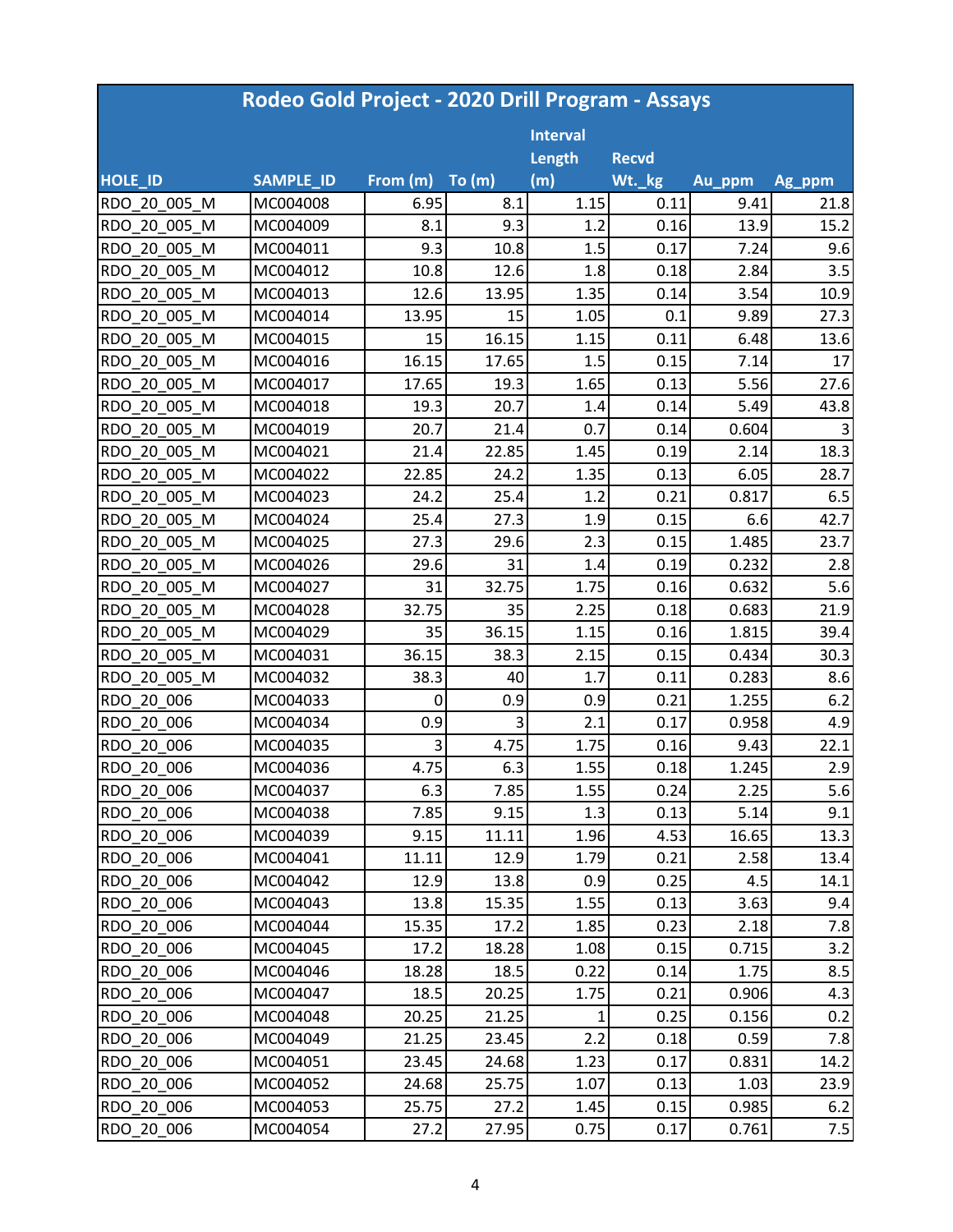|                | Rodeo Gold Project - 2020 Drill Program - Assays |                |       |                 |              |               |                |  |  |  |
|----------------|--------------------------------------------------|----------------|-------|-----------------|--------------|---------------|----------------|--|--|--|
|                |                                                  |                |       | <b>Interval</b> |              |               |                |  |  |  |
|                |                                                  |                |       | Length          | <b>Recvd</b> |               |                |  |  |  |
| <b>HOLE ID</b> | <b>SAMPLE ID</b>                                 | From (m)       | To(m) | (m)             | Wt._kg       | Au_ppm        | Ag_ppm         |  |  |  |
| RDO 20 006     | MC004055                                         | 27.95          | 30    | 2.05            | 0.18         | 0.322         | 6.3            |  |  |  |
| RDO 20 007     | MC004056                                         | 0              | 2     | 2               | 0.16         | $0.007$ < 0.2 |                |  |  |  |
| RDO 20 007     | MC004057                                         | $\overline{2}$ | 4     | $\overline{2}$  | 0.12         | $0.008$ < 0.2 |                |  |  |  |
| RDO 20 007     | MC004058                                         | 4              | 6     | $\overline{2}$  | 0.15         |               | $0.01$ < 0.2   |  |  |  |
| RDO 20 007     | MC004059                                         | 6              | 8     | $\overline{2}$  | 0.09         | 0.018         | 0.3            |  |  |  |
| RDO 20 007     | MC004061                                         | 8              | 9.75  | 1.75            | 0.07         |               | $0.01$ < 0.2   |  |  |  |
| RDO 20 007     | MC004062                                         | 9.75           | 11.55 | 1.8             | 0.11         | $0.068$ < 0.2 |                |  |  |  |
| RDO 20 007     | MC004063                                         | 11.55          | 13.2  | 1.65            | 0.09         | 0.351         | 1.5            |  |  |  |
| RDO 20 007     | MC004064                                         | 13.2           | 15    | 1.8             | 0.12         | 0.962         | 3.6            |  |  |  |
| RDO 20 007     | MC004065                                         | 15             | 18.7  | 3.7             | 0.16         | 0.57          | 1.9            |  |  |  |
| RDO 20 007     | MC004066                                         | 18.7           | 20.3  | 1.6             | 0.15         | 1.215         | 3.3            |  |  |  |
| RDO 20 007     | MC004067                                         | 20.3           | 22.35 | 2.05            | 0.18         | 2.65          | $\overline{7}$ |  |  |  |
| RDO 20 007     | MC004068                                         | 22.35          | 24    | 1.65            | 0.13         | 6.04          | 2.8            |  |  |  |
| RDO 20 007     | MC004069                                         | 24             | 25.9  | 1.9             | 0.18         | 3.62          | 13.4           |  |  |  |
| RDO 20 007     | MC004071                                         | 25.9           | 27.95 | 2.05            | 0.16         | 0.256         | 1.4            |  |  |  |
| RDO 20 007     | MC004072                                         | 27.95          | 30    | 2.05            | 0.14         | 0.313         | 1.5            |  |  |  |
| RDO 20 007     | MC004073                                         | 30             | 32.2  | 2.2             | 0.17         | 0.379         | 4              |  |  |  |
| RDO 20 007     | MC004074                                         | 32.2           | 34.2  | 2               | 0.16         | 0.889         | 4.9            |  |  |  |
| RDO 20 007     | MC004075                                         | 34.2           | 35.35 | 1.15            | 0.12         | $0.105$ < 0.2 |                |  |  |  |
| RDO 20 007     | MC004076                                         | 35.35          | 36.4  | 1.05            | 0.19         | 0.327         | 0.6            |  |  |  |
| RDO 20 007     | MC004077                                         | 36.4           | 37.1  | 0.7             | 0.1          | 0.18          | 3.3            |  |  |  |
| RDO 20 007     | MC004078                                         | 37.1           | 38.6  | 1.5             | 0.13         | 1.265         | 10.4           |  |  |  |
| RDO 20 007     | MC004079                                         | 38.6           | 40    | 1.4             | 0.14         | 0.481         | 5.7            |  |  |  |
| RDO 20 007     | MC004081                                         | 40             | 41.6  | 1.6             | 0.19         | 0.475         | 10.8           |  |  |  |
| RDO 20 007     | MC004082                                         | 41.6           | 43.2  | 1.6             | 0.1          | 0.2           | 1.3            |  |  |  |
| RDO 20 007     | MC004083                                         | 43.2           | 44.75 | 1.55            | 0.12         | $0.068$ < 0.2 |                |  |  |  |
| RDO 20 007     | MC004084                                         | 44.75          | 45.9  | 1.15            | 0.11         | 0.13          | $\mathbf{1}$   |  |  |  |
| RDO 20 007     | MC004085                                         | 45.9           | 46.85 | 0.95            | 0.07         | 0.207         | 2.6            |  |  |  |
| RDO 20 007     | MC004086                                         | 46.85          | 47.65 | 0.8             | 0.15         | 0.128         | 1.7            |  |  |  |
| RDO 20 007     | MC004087                                         | 47.65          | 48.9  | 1.25            | 0.21         | 0.202         | 4.1            |  |  |  |
| RDO 20 007     | MC004088                                         | 48.9           | 50    | 1.1             | 0.17         | 0.163         | 0.6            |  |  |  |
| RDO 20 008     | MC003926                                         | $\overline{0}$ | 2.15  | 2.15            | 0.15         | 0.407         | 1.4            |  |  |  |
| RDO 20 008     | MC003927                                         | 2.15           | 3.35  | 1.2             | 0.16         | 0.13          | 0.3            |  |  |  |
| RDO 20 008     | MC003928                                         | 3.35           | 4.85  | 1.5             | 0.09         | 0.308         | 0.6            |  |  |  |
| RDO 20 008     | MC003929                                         | 4.85           | 6.1   | 1.25            | 0.13         | 0.876         | 1.5            |  |  |  |
| RDO 20 008     | MC003931                                         | 6.1            | 7.9   | 1.8             | 0.11         | 0.238         | 0.5            |  |  |  |
| RDO 20 008     | MC003932                                         | 7.9            | 9.4   | 1.5             | 0.15         | 8.79          | 6.7            |  |  |  |
| RDO 20 008     | MC003933                                         | 9.4            | 11    | 1.6             | 0.15         | 3.01          | 7.6            |  |  |  |
| RDO 20 008     | MC003934                                         | 11             | 12.1  | 1.1             | 0.16         | 0.256         | 0.9            |  |  |  |
| RDO 20 008     | MC003935                                         | 12.1           | 13.4  | 1.3             | 0.1          | 0.278         | 0.4            |  |  |  |
| RDO 20 008     | MC003936                                         | 13.4           | 14.9  | 1.5             | 0.11         | 6.63          | 6.1            |  |  |  |
| RDO 20 008     | MC003937                                         | 14.9           | 15.4  | 0.5             | 0.13         | 0.981         | 11             |  |  |  |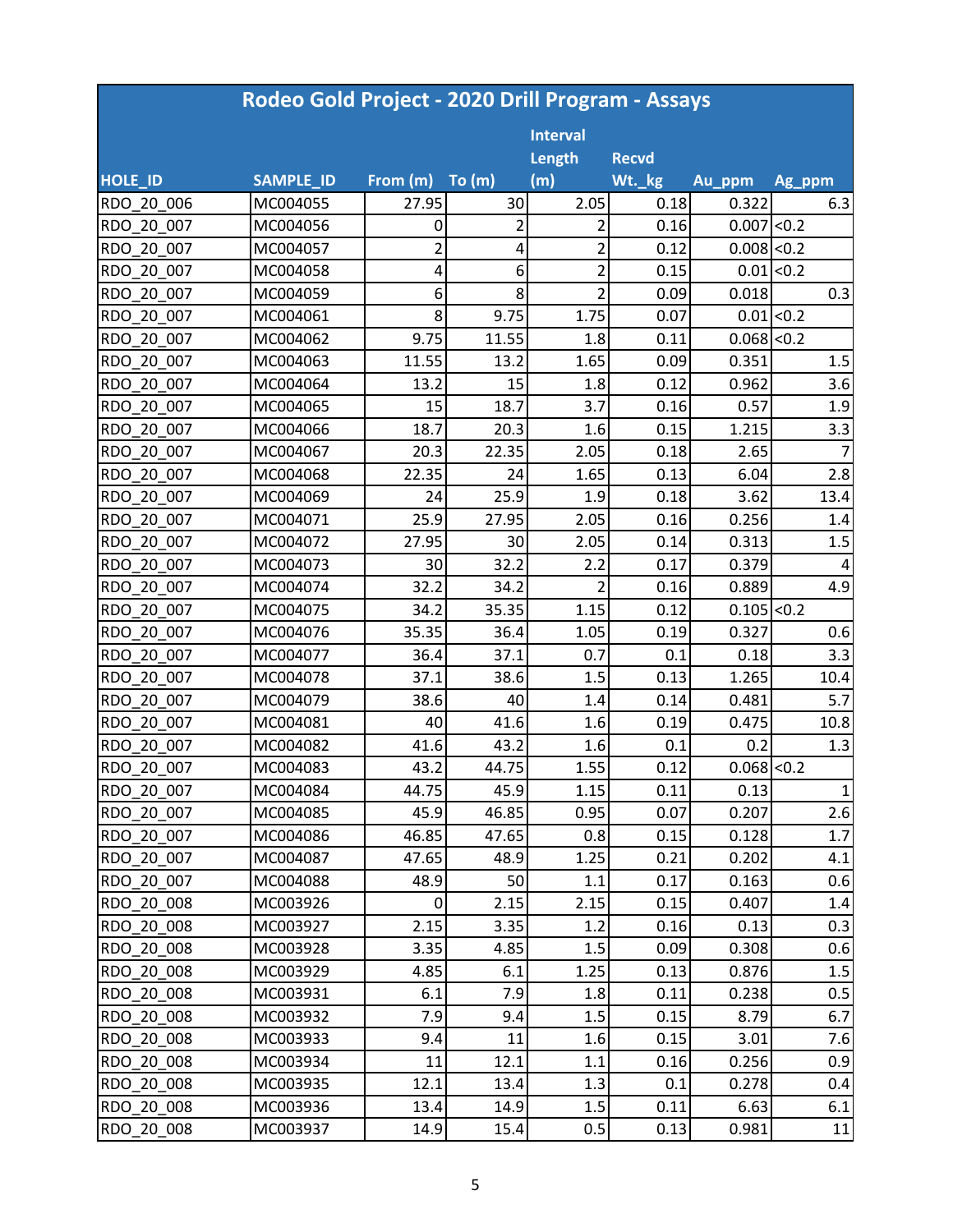|                | Rodeo Gold Project - 2020 Drill Program - Assays |          |       |                 |              |        |        |
|----------------|--------------------------------------------------|----------|-------|-----------------|--------------|--------|--------|
|                |                                                  |          |       | <b>Interval</b> |              |        |        |
|                |                                                  |          |       | Length          | <b>Recvd</b> |        |        |
| <b>HOLE ID</b> | SAMPLE_ID                                        | From (m) | To(m) | (m)             | Wt._kg       | Au_ppm | Ag_ppm |
| RDO 20 008     | MC003938                                         | 15.4     | 15.95 | 0.55            | 0.13         | 16.25  | 19     |
| RDO 20 008     | MC003939                                         | 15.95    | 18.2  | 2.25            | 0.1          | 3.44   | 8.4    |
| RDO 20 008     | MC003941                                         | 18.2     | 19.6  | 1.4             | 0.09         | 14.1   | 48.4   |
| RDO 20 008     | MC003942                                         | 19.6     | 21.55 | 1.95            | 0.1          | 4.25   | 25.4   |
| RDO 20 008     | MC003943                                         | 21.55    | 22.5  | 0.95            | 0.11         | 10.6   | 38.4   |
| RDO 20 008     | MC003944                                         | 22.5     | 23.7  | 1.2             | 0.09         | 5.08   | 14.8   |
| RDO 20 008     | MC003945                                         | 23.7     | 24    | 0.3             | 0.09         | 4.72   | 37.8   |
| RDO 20 008     | MC003946                                         | 24       | 25    | 1               | 0.27         | 7.16   | 13.9   |
| RDO 20 008     | MC003947                                         | 25       | 26.35 | 1.35            | 0.18         | 2.03   | 11.2   |
| RDO 20 008     | MC003948                                         | 26.35    | 27.55 | 1.2             | 0.31         | 0.848  | 5.6    |
| RDO 20 008     | MC003949                                         | 27.55    | 28.4  | 0.85            | 0.18         | 3.32   | 30.5   |
| RDO 20 008     | MC003951                                         | 28.4     | 29.85 | 1.45            | 0.16         | 0.416  | 1.1    |
| RDO 20 008     | MC003952                                         | 29.85    | 32.6  | 2.75            | 0.24         | 0.442  | 2.8    |
| RDO 20 008     | MC003953                                         | 32.6     | 33.2  | 0.6             | 0.24         | 2.2    | 19.1   |
| RDO 20 008     | MC003954                                         | 33.2     | 34.2  | 1               | 0.14         | 0.296  | 3.9    |
| RDO 20 008     | MC003955                                         | 34.2     | 35.6  | 1.4             | 0.13         | 3.15   | 20.5   |
| RDO 20 008     | MC003956                                         | 35.6     | 36.25 | 0.65            | 0.15         | 0.365  | 8.6    |
| RDO 20 008     | MC003957                                         | 36.25    | 37.35 | 1.1             | 0.22         | 1.29   | 9.4    |
| RDO 20 008     | MC003958                                         | 37.35    | 38.2  | 0.85            | 0.23         | 0.255  | 11.6   |
| RDO 20 008     | MC003959                                         | 38.2     | 38.85 | 0.65            | 0.11         | 0.198  | 14.8   |
| RDO 20 008     | MC003961                                         | 38.85    | 40    | 1.15            | 0.15         | 0.19   | 6.8    |
| RDO 20 009     | MC003894                                         | 0        | 1.6   | 1.6             | 0.09         | 0.129  | 3.3    |
| RDO 20 009     | MC003895                                         | 1.6      | 3.2   | 1.6             | 0.12         | 0.352  | 5.7    |
| RDO 20 009     | MC003896                                         | 3.2      | 6.3   | 3.1             | 0.1          | 0.09   | 4.7    |
| RDO 20 009     | MC003897                                         | 6.3      | 7.75  | 1.45            | 0.12         | 0.437  | 2.4    |
| RDO 20 009     | MC003898                                         | 7.75     | 9.75  | $\overline{2}$  | 0.19         | 2.15   | 4.5    |
| RDO 20 009     | MC003899                                         | 9.75     | 11.55 | 1.8             | 0.18         | 1.675  | 1.7    |
| RDO 20 009     | MC003901                                         | 11.55    | 13.15 | 1.6             | 0.16         | 1.045  | 1.3    |
| RDO 20 009     | MC003902                                         | 13.15    | 14.75 | 1.6             | 0.13         | 0.757  | 2.3    |
| RDO 20 009     | MC003903                                         | 14.75    | 17.4  | 2.65            | 0.12         | 8.81   | 12.7   |
| RDO 20 009     | MC003904                                         | 17.4     | 19.35 | 1.95            | 0.1          | 0.792  | 1.5    |
| RDO 20 009     | MC003905                                         | 19.35    | 20.75 | 1.4             | 0.18         | 2.01   | 3.7    |
| RDO 20 009     | MC003906                                         | 20.75    | 21.5  | 0.75            | 0.23         | 4.88   | 10.9   |
| RDO 20 009     | MC003907                                         | 21.5     | 23.45 | 1.95            | 0.13         | 1.04   | 4      |
| RDO 20 009     | MC003908                                         | 23.45    | 23.7  | 0.25            | 0.14         | 4.26   | 10.1   |
| RDO 20 009     | MC003909                                         | 23.7     | 25.7  | $\overline{2}$  | 0.11         | 0.412  | 0.7    |
| RDO 20 009     | MC003911                                         | 25.7     | 27.1  | 1.4             | 0.14         | 1.74   | 5      |
| RDO 20 009     | MC003912                                         | 27.1     | 28    | 0.9             | 0.15         | 6.91   | 27.8   |
| RDO 20 009     | MC003913                                         | 28       | 30    | $\overline{2}$  | 0.15         | 0.262  | 2.8    |
| RDO 20 009     | MC003914                                         | 30       | 31.1  | 1.1             | 0.17         | 0.263  | 2.9    |
| RDO 20 009     | MC003915                                         | 31.1     | 33    | 1.9             | 0.13         | 1.035  | 6.6    |
| RDO 20 009     | MC003916                                         | 33       | 34.3  | 1.3             | 0.21         | 0.826  | 2.2    |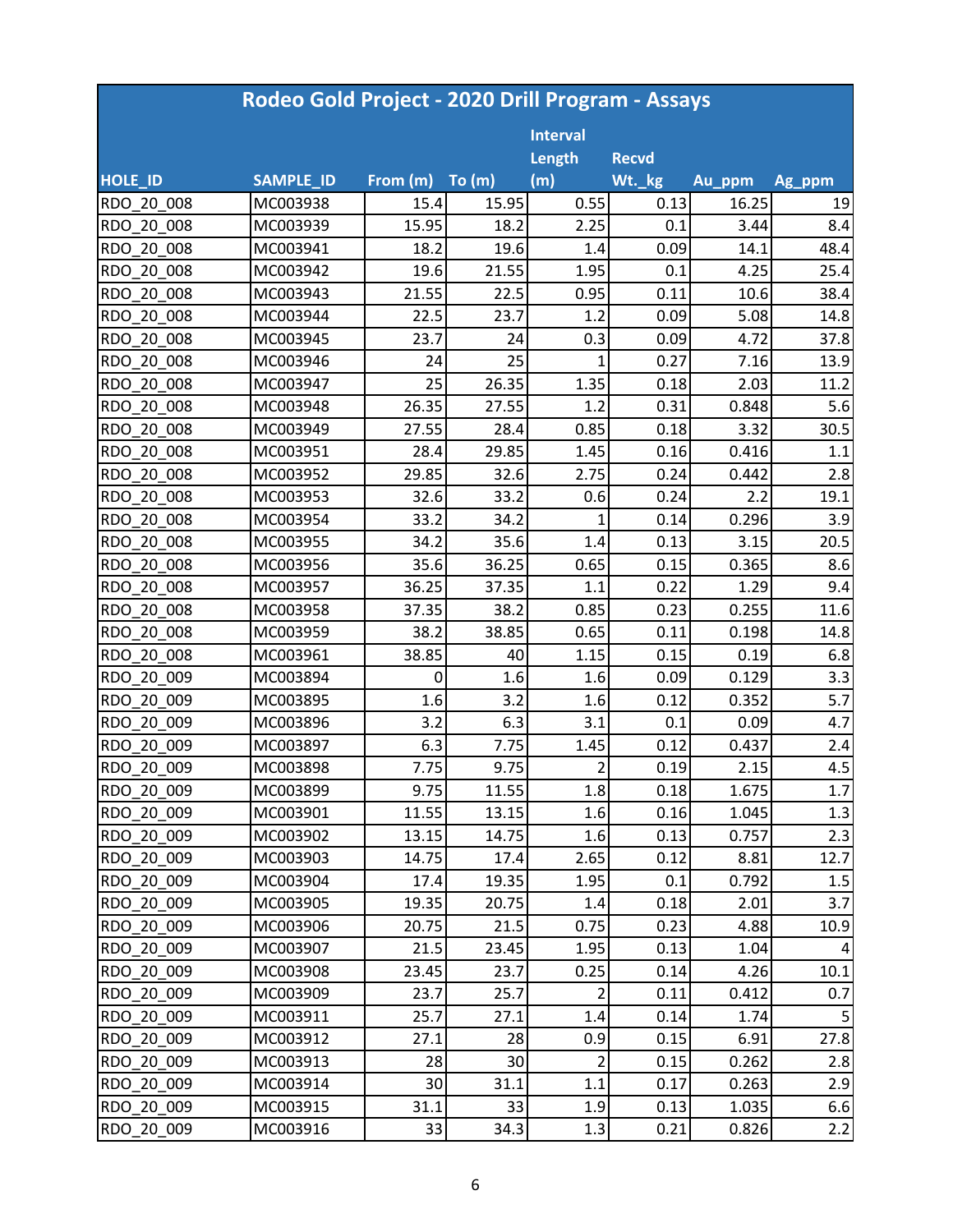| Rodeo Gold Project - 2020 Drill Program - Assays |           |          |        |                 |              |        |                |  |  |
|--------------------------------------------------|-----------|----------|--------|-----------------|--------------|--------|----------------|--|--|
|                                                  |           |          |        | <b>Interval</b> |              |        |                |  |  |
|                                                  |           |          |        | Length          | <b>Recvd</b> |        |                |  |  |
| <b>HOLE_ID</b>                                   | SAMPLE_ID | From (m) | To (m) | (m)             | Wt._kg       | Au_ppm | Ag_ppm         |  |  |
| RDO 20 009                                       | MC003917  | 34.3     | 35.7   | 1.4             | 0.1          | 1.09   | 9.9            |  |  |
| RDO 20 009                                       | MC003918  | 35.7     | 36.5   | 0.8             | 0.19         | 0.387  | 8.6            |  |  |
| RDO 20 009                                       | MC003919  | 36.5     | 38.6   | 2.1             | 0.14         | 0.859  | 3.4            |  |  |
| RDO 20 009                                       | MC003921  | 38.6     | 40.1   | 1.5             | 0.11         | 0.567  | 3.3            |  |  |
| RDO 20 009                                       | MC003922  | 40.1     | 41.2   | 1.1             | 0.22         | 2.08   | 12.8           |  |  |
| RDO 20 009                                       | MC003923  | 41.2     | 42.7   | 1.5             | 0.19         | 0.334  | 4.3            |  |  |
| RDO 20 009                                       | MC003924  | 42.7     | 43.45  | 0.75            | 0.14         | 0.462  | 9.7            |  |  |
| RDO 20 009                                       | MC003925  | 43.45    | 45     | 1.55            | 0.16         | 0.307  | 14.8           |  |  |
| RDO 20 010                                       | MC004129  | 0        | 1.35   | 1.35            | 0.1          | 0.201  | 1.4            |  |  |
| RDO 20 010                                       | MC004131  | 1.35     | 3.29   | 1.94            | 0.12         | 0.658  | $\overline{7}$ |  |  |
| RDO 20 010                                       | MC004132  | 3.29     | 5.21   | 1.92            | 0.12         | 0.407  | 1.6            |  |  |
| RDO 20 010                                       | MC004133  | 5.21     | 5.4    | 0.19            | 0.06         | 0.101  | 1.4            |  |  |
| RDO 20 010                                       | MC004134  | 5.4      | 6.9    | 1.5             | 0.18         | 0.207  | 0.8            |  |  |
| RDO 20_010                                       | MC004135  | 6.9      | 8.1    | 1.2             | 0.09         | 0.118  | 0.5            |  |  |
| RDO 20 010                                       | MC004136  | 8.1      | 9.4    | 1.3             | 0.08         | 0.15   | 0.4            |  |  |
| RDO 20 010                                       | MC004137  | 9.4      | 11.8   | 2.4             |              | 0.2    | 28.17          |  |  |
| RDO 20 010                                       | MC004138  | 11.8     | 12.78  | 0.98            |              | 0.5    | 2.91           |  |  |
| RDO 20 010                                       | MC004139  | 12.78    | 13.85  | 1.07            |              | 1.07   | 3.16           |  |  |
| RDO 20 010                                       | MC004141  | 13.85    | 15.47  | 1.62            | 0.16         | 0.177  | 0.3            |  |  |
| RDO 20 010                                       | MC004142  | 15.47    | 17.56  | 2.09            | 0.17         | 1.575  | 1.3            |  |  |
| RDO 20 010                                       | MC004143  | 17.56    | 19.66  | 2.1             | 0.14         | 2.29   | 4.8            |  |  |
| RDO 20 010                                       | MC004144  | 19.66    | 21.37  | 1.71            |              | 10.35  | 22.37          |  |  |
| RDO 20 010                                       | MC004145  | 21.37    | 23.93  | 2.56            | 0.14         | 2.53   | 11.5           |  |  |
| RDO 20 010                                       | MC004146  | 23.93    | 24.5   | 0.57            | 0.15         | 0.412  | 2.1            |  |  |
| RDO 20 010                                       | MC004147  | 24.5     | 26     | 1.5             | 0.15         | 3.3    | 14.6           |  |  |
| RDO 20 010                                       | MC004148  | 26       | 26.85  | 0.85            | 0.11         | 0.356  | 3.9            |  |  |
| RDO 20 010                                       | MC004149  | 26.85    | 28.86  | 2.01            | 0.14         | 3.76   | 11             |  |  |
| RDO 20 010                                       | MC004151  | 28.86    | 30     | 1.14            | 0.12         | 0.218  | 0.5            |  |  |
| RDO 20 010                                       | MC004152  | 30       | 31.5   | 1.5             | 0.11         | 0.707  | 4.6            |  |  |
| RDO 20 010                                       | MC004153  | 31.5     | 33.68  | 2.18            | 0.1          | 0.788  | 7.3            |  |  |
| RDO 20 010                                       | MC004154  | 33.68    | 34.93  | 1.25            | 0.09         | 0.397  | 6.4            |  |  |
| RDO 20 010                                       | MC004155  | 34.93    | 35.56  | 0.63            | 0.09         | 0.579  | 5.2            |  |  |
| RDO 20 010                                       | MC004156  | 35.56    | 37.7   | 2.14            | 0.09         | 2.24   | 11.9           |  |  |
| RDO 20 010                                       | MC004157  | 37.7     | 39     | 1.3             | 0.14         | 0.907  | 10.1           |  |  |
| RDO 20 010                                       | MC004158  | 39       | 40     | 1               | 0.13         | 1.1    | 8.4            |  |  |
| RDO 20 011                                       | MC004159  | 0        | 1.7    | 1.7             | 0.2          | 0.153  | 1.5            |  |  |
| RDO 20 011                                       | MC004161  | 1.7      | 3.97   | 2.27            | 0.18         | 0.454  | 2.1            |  |  |
| RDO 20 011                                       | MC004162  | 3.97     | 6.47   | 2.5             | 0.13         | 0.876  | 0.7            |  |  |
| RDO 20 011                                       | MC004163  | 6.47     | 8.55   | 2.08            | 0.15         | 0.413  | 1.3            |  |  |
| RDO 20_011                                       | MC004164  | 8.55     | 10.5   | 1.95            | 0.13         | 0.942  | 1.4            |  |  |
| RDO 20 011                                       | MC004165  | 10.5     | 12     | 1.5             | 0.19         | 0.857  | 1.3            |  |  |
| RDO 20 011                                       | MC004166  | 12       | 13.3   | 1.3             | 0.17         | 0.299  | 0.3            |  |  |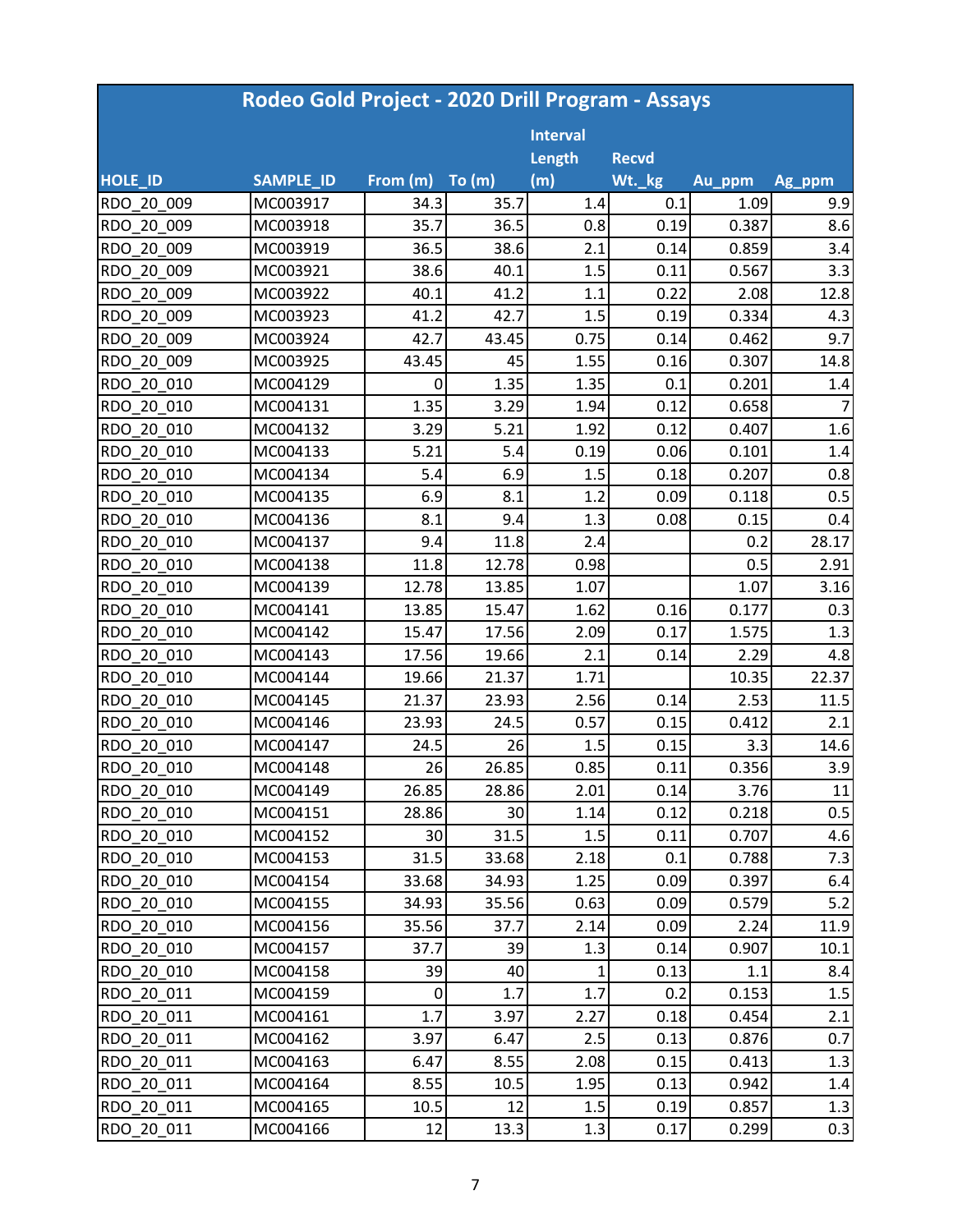|                | Rodeo Gold Project - 2020 Drill Program - Assays |          |       |                 |              |        |        |  |  |  |
|----------------|--------------------------------------------------|----------|-------|-----------------|--------------|--------|--------|--|--|--|
|                |                                                  |          |       | <b>Interval</b> |              |        |        |  |  |  |
|                |                                                  |          |       | Length          | <b>Recvd</b> |        |        |  |  |  |
| <b>HOLE ID</b> | <b>SAMPLE ID</b>                                 | From (m) | To(m) | (m)             | Wt._kg       | Au_ppm | Ag_ppm |  |  |  |
| RDO 20 011     | MC004167                                         | 13.3     | 15    | 1.7             | 0.12         | 2.89   | 2.2    |  |  |  |
| RDO 20 011     | MC004168                                         | 15       | 17    | 2               | 0.1          | 9.59   | 9.3    |  |  |  |
| RDO 20 011     | MC004169                                         | 17       | 19.1  | 2.1             | 0.22         | 9.04   | 18.3   |  |  |  |
| RDO 20 011     | MC004171                                         | 19.1     | 20.8  | 1.7             | 0.23         | 0.527  | 1.2    |  |  |  |
| RDO 20 011     | MC004172                                         | 20.8     | 21.7  | 0.9             | 0.09         | 6.73   | 14.9   |  |  |  |
| RDO 20 011     | MC004173                                         | 21.7     | 22.25 | 0.55            | 0.06         | 0.397  | 0.6    |  |  |  |
| RDO 20 011     | MC004174                                         | 22.25    | 23.35 | 1.1             | 0.16         | 4.67   | 15.4   |  |  |  |
| RDO 20 011     | MC004175                                         | 23.35    | 25.23 | 1.88            | 0.19         | 0.423  | 1.8    |  |  |  |
| RDO 20 011     | MC004176                                         | 25.23    | 26.18 | 0.95            | 0.13         | 0.756  | 1.7    |  |  |  |
| RDO 20 011     | MC004177                                         | 26.18    | 27    | 0.82            | 0.09         | 0.637  | 1.5    |  |  |  |
| RDO 20 011     | MC004178                                         | 27       | 27.28 | 0.28            | 0.1          | 1.055  | 11.2   |  |  |  |
| RDO 20 011     | MC004179                                         | 27.28    | 28.5  | 1.22            | 0.11         | 0.377  | 2.3    |  |  |  |
| RDO 20 011     | MC004181                                         | 28.5     | 29.25 | 0.75            | 0.11         | 0.37   | 1.9    |  |  |  |
| RDO 20 011     | MC004182                                         | 29.25    | 31.05 | 1.8             | 0.16         | 0.321  | 0.7    |  |  |  |
| RDO 20 011     | MC004183                                         | 31.05    | 33.2  | 2.15            | 0.13         | 1.005  | 5.5    |  |  |  |
| RDO 20 011     | MC004184                                         | 33.2     | 34.2  | 1               | 0.15         | 1.145  | 4.6    |  |  |  |
| RDO 20 011     | MC004185                                         | 34.2     | 35.1  | 0.9             | 0.11         | 0.392  | 2.9    |  |  |  |
| RDO 20 011     | MC004186                                         | 35.1     | 36.83 | 1.73            | 0.14         | 0.583  | 5.4    |  |  |  |
| RDO 20 011     | MC004187                                         | 36.83    | 37.88 | 1.05            | 0.13         | 0.215  | 3.5    |  |  |  |
| RDO 20 011     | MC004188                                         | 37.88    | 39.4  | 1.52            | 0.14         | 0.414  | 9.7    |  |  |  |
| RDO 20 011     | MC004189                                         | 39.4     | 40    | 0.6             | 0.14         | 0.257  | 2.2    |  |  |  |
| RDO 20 012     | MC004191                                         | 0        | 3.35  | 3.35            | 0.07         | 0.087  | 1      |  |  |  |
| RDO 20 012     | MC004192                                         | 3.35     | 4.08  | 0.73            | 0.09         | 0.369  | 2.4    |  |  |  |
| RDO 20 012     | MC004193                                         | 4.08     | 6.35  | 2.27            | 0.09         | 0.311  | 0.7    |  |  |  |
| RDO 20 012     | MC004194                                         | 6.35     | 8     | 1.65            | 0.11         | 0.994  | 2.3    |  |  |  |
| RDO 20 012     | MC004195                                         | 8        | 9.7   | 1.7             | 0.11         | 3.25   | 5.2    |  |  |  |
| RDO 20 012     | MC004196                                         | 9.7      | 11.6  | 1.9             | 0.15         | 1.37   | 4      |  |  |  |
| RDO 20 012     | MC004197                                         | 11.6     | 12.75 | 1.15            | 0.08         | 0.781  | 1.7    |  |  |  |
| RDO 20 012     | MC004198                                         | 12.75    | 13.8  | 1.05            | 0.09         | 0.302  | 0.7    |  |  |  |
| RDO 20 012     | MC004199                                         | 13.8     | 14.13 | 0.33            | 0.1          | 0.442  | 1.1    |  |  |  |
| RDO 20 012     | MC004201                                         | 14.13    | 15    | 0.87            | 0.1          | 0.422  | 0.5    |  |  |  |
| RDO 20 012     | MC004202                                         | 15       | 17    | $\overline{2}$  | 0.12         | 7.64   | 10.5   |  |  |  |
| RDO 20 012     | MC004203                                         | 17       | 19.05 | 2.05            | 0.11         | 3.86   | 8.5    |  |  |  |
| RDO 20 012     | MC004204                                         | 19.05    | 21    | 1.95            | 0.11         | 4.14   | 9.7    |  |  |  |
| RDO 20 012     | MC004205                                         | 21       | 23.57 | 2.57            | 0.1          | 18.85  | 27.5   |  |  |  |
| RDO 20 012     | MC004206                                         | 23.57    | 24.35 | 0.78            | 0.08         | 6.36   | 10.6   |  |  |  |
| RDO 20 012     | MC004207                                         | 24.35    | 25.45 | 1.1             | 0.11         | 5.33   | 14.1   |  |  |  |
| RDO 20 012     | MC004208                                         | 25.45    | 26.3  | 0.85            | 0.1          | 5.48   | 10.3   |  |  |  |
| RDO 20 012     | MC004209                                         | 26.3     | 27.28 | 0.98            | 0.1          | 1.06   | 8.7    |  |  |  |
| RDO 20 012     | MC004211                                         | 27.28    | 29.15 | 1.87            | 0.11         | 2.31   | 17.4   |  |  |  |
| RDO 20 012     | MC004212                                         | 29.15    | 30.69 | 1.54            | 0.11         | 25.6   | 42.6   |  |  |  |
| RDO 20 012     | MC004213                                         | 30.69    | 32.45 | 1.76            | 0.11         | 7.41   | 30.2   |  |  |  |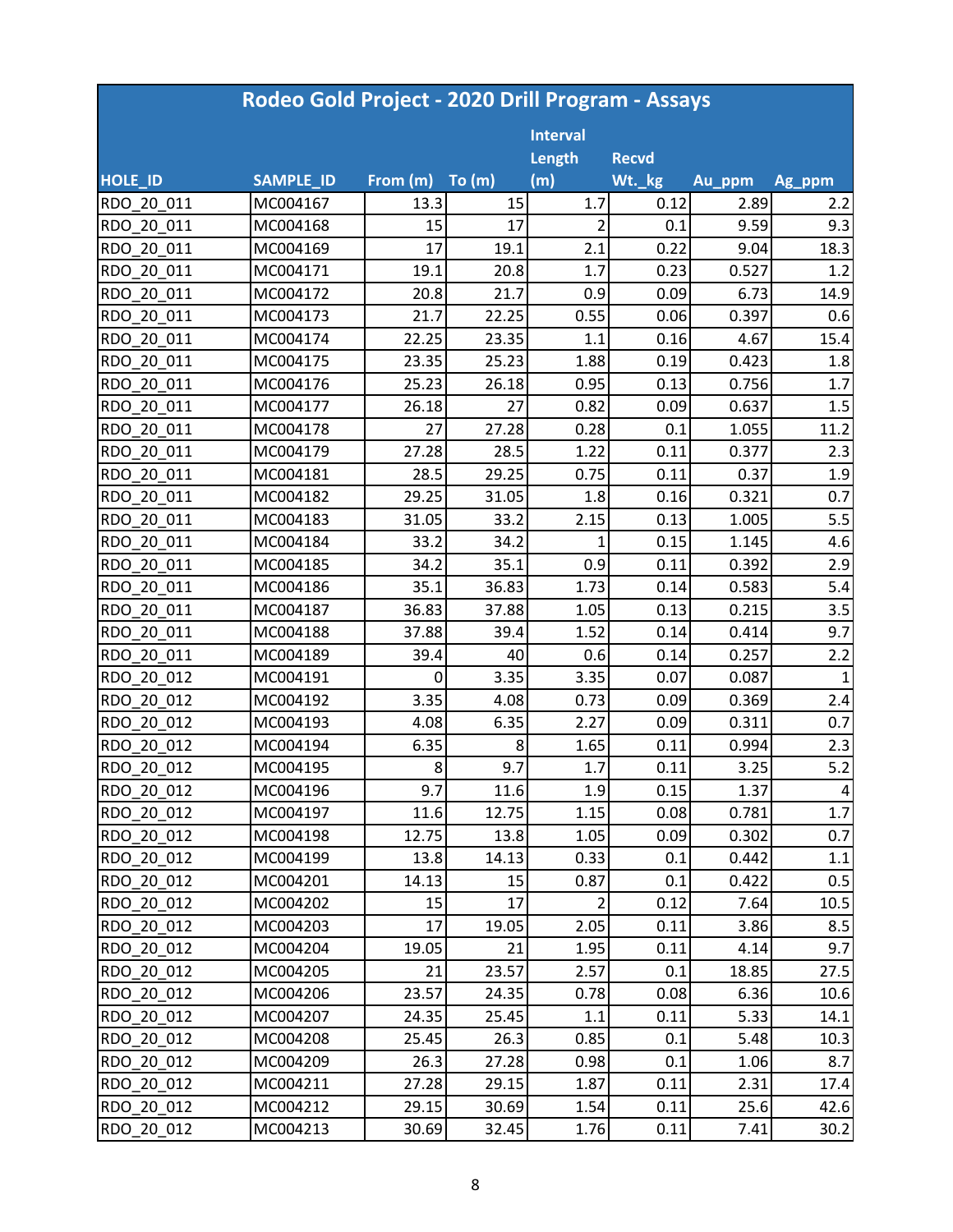|                | Rodeo Gold Project - 2020 Drill Program - Assays |          |        |                 |              |        |                |  |  |  |
|----------------|--------------------------------------------------|----------|--------|-----------------|--------------|--------|----------------|--|--|--|
|                |                                                  |          |        | <b>Interval</b> |              |        |                |  |  |  |
|                |                                                  |          |        | Length          | <b>Recvd</b> |        |                |  |  |  |
| <b>HOLE ID</b> | <b>SAMPLE_ID</b>                                 | From (m) | To (m) | (m)             | Wt._kg       | Au_ppm | Ag_ppm         |  |  |  |
| RDO 20 012     | MC004214                                         | 32.45    | 33.79  | 1.34            | 0.11         | 0.549  | $\overline{7}$ |  |  |  |
| RDO 20 012     | MC004215                                         | 33.79    | 35     | 1.21            | 0.11         | 0.416  | 2.8            |  |  |  |
| RDO 20 013     | MC004243                                         | 0        | 2.35   | 2.35            | 0.07         | 0.32   | 0.7            |  |  |  |
| RDO 20 013     | MC004244                                         | 2.35     | 3.25   | 0.9             | 0.08         | 0.921  | 3.5            |  |  |  |
| RDO 20 013     | MC004245                                         | 3.25     | 4.9    | 1.65            | 0.1          | 0.758  | 4.2            |  |  |  |
| RDO 20 013     | MC004246                                         | 4.9      | 6.3    | 1.4             | 0.11         | 0.187  | 0.4            |  |  |  |
| RDO 20 013     | MC004247                                         | 6.3      | 9.1    | 2.8             | 0.18         | 0.276  | 1.9            |  |  |  |
| RDO 20 013     | MC004248                                         | 9.1      | 11     | 1.9             | 0.11         | 0.553  | 0.3            |  |  |  |
| RDO 20 013     | MC004249                                         | 11       | 12.85  | 1.85            | 0.07         | 0.693  | 1.7            |  |  |  |
| RDO 20 013     | MC004251                                         | 12.85    | 14.25  | 1.4             | 0.1          | 4.24   | 1.4            |  |  |  |
| RDO 20 013     | MC004252                                         | 14.25    | 16.15  | 1.9             | 0.09         | 2.01   | 4.4            |  |  |  |
| RDO 20 013     | MC004253                                         | 16.15    | 19     | 2.85            | 0.1          | 0.282  | 1.8            |  |  |  |
| RDO 20 013a    | MC004276                                         | 0        | 2.45   | 2.45            | 0.12         | 0.152  | 3.2            |  |  |  |
| RDO 20 013a    | MC004277                                         | 2.45     | 2.95   | 0.5             | 0.16         | 3.16   | 11.5           |  |  |  |
| RDO 20 013a    | MC004278                                         | 2.95     | 3.85   | 0.9             | 0.08         | 1.295  | 5.5            |  |  |  |
| RDO 20 013a    | MC004279                                         | 3.85     | 5.65   | 1.8             | 0.18         | 0.815  | 2.5            |  |  |  |
| RDO 20 013a    | MC004281                                         | 5.65     | 6.9    | 1.25            | 0.16         | 0.397  | 1.4            |  |  |  |
| RDO 20 013a    | MC004282                                         | 6.9      | 8.8    | 1.9             | 0.21         | 0.604  | 0.7            |  |  |  |
| RDO 20 013a    | MC004283                                         | 8.8      | 10.52  | 1.72            | 0.2          | 0.298  | 0.3            |  |  |  |
| RDO 20 013a    | MC004284                                         | 10.52    | 12     | 1.48            | 0.14         | 0.629  | 0.7            |  |  |  |
| RDO 20 013a    | MC004285                                         | 12       | 13.81  | 1.81            | 0.21         | 1.155  | 5.3            |  |  |  |
| RDO 20_013a    | MC004286                                         | 13.81    | 15.7   | 1.89            | 0.18         | 2.03   | 5.3            |  |  |  |
| RDO 20 013a    | MC004287                                         | 15.7     | 17.2   | 1.5             | 0.12         | 1.315  | 2.5            |  |  |  |
| RDO 20 013a    | MC004288                                         | 17.2     | 18.36  | 1.16            | 0.08         | 1.925  | 7.7            |  |  |  |
| RDO 20 013a    | MC004289                                         | 18.36    | 19.59  | 1.23            | 0.14         | 0.746  | 2.1            |  |  |  |
| RDO 20 013a    | MC004291                                         | 19.59    | 21.28  | 1.69            | 0.09         | 7.25   | 37.7           |  |  |  |
| RDO 20 013a    | MC004292                                         | 21.28    | 22.44  | 1.16            | 0.09         | 7.64   | 29.8           |  |  |  |
| RDO 20 013a    | MC004293                                         | 22.44    | 24.65  | 2.21            | 0.12         | 0.48   | 2.2            |  |  |  |
| RDO 20 013a    | MC004294                                         | 24.65    | 26.65  | $\overline{2}$  | 0.12         | 0.493  | 2.7            |  |  |  |
| RDO 20 013a    | MC004295                                         | 26.65    | 28.6   | 1.95            | 0.12         | 2.58   | 10             |  |  |  |
| RDO 20 013a    | MC004296                                         | 28.6     | 29.7   | 1.1             | 0.11         | 0.47   | 2.5            |  |  |  |
| RDO 20 013a    | MC004297                                         | 29.7     | 30.6   | 0.9             | 0.11         | 0.764  | 5.6            |  |  |  |
| RDO 20 013a    | MC004298                                         | 30.6     | 31.53  | 0.93            | 0.11         | 2.6    | 12.6           |  |  |  |
| RDO 20 013a    | MC004299                                         | 31.53    | 33     | 1.47            | 0.11         | 15.5   | 72.2           |  |  |  |
| RDO 20 013a    | MC004301                                         | 33       | 35     | $\overline{2}$  | 0.09         | 7.14   | 53.9           |  |  |  |
| RDO 20 013a    | MC004302                                         | 35       | 36.98  | 1.98            | 0.14         | 2.05   | 12.3           |  |  |  |
| RDO 20 013a    | MC004303                                         | 36.98    | 39     | 2.02            | 0.16         | 1.805  | 26.3           |  |  |  |
| RDO 20 013a    | MC004304                                         | 39       | 40     | 1               | 0.11         | 4.5    | 54.4           |  |  |  |
| RDO 20 013a    | MC004633                                         | 40       | 42     | $\overline{2}$  | 7.18         | 1.3    | 23.9           |  |  |  |
| RDO 20 013a    | MC004634                                         | 42       | 42.95  | 0.95            | 3.34         | 0.643  | 19.1           |  |  |  |
| RDO 20 013a    | MC004635                                         | 42.95    | 45     | 2.05            | 5.42         | 0.244  | 3.7            |  |  |  |
| RDO_20_013a    | MC004636                                         | 45       | 45.6   | 0.6             | 2.48         | 0.25   | 11.2           |  |  |  |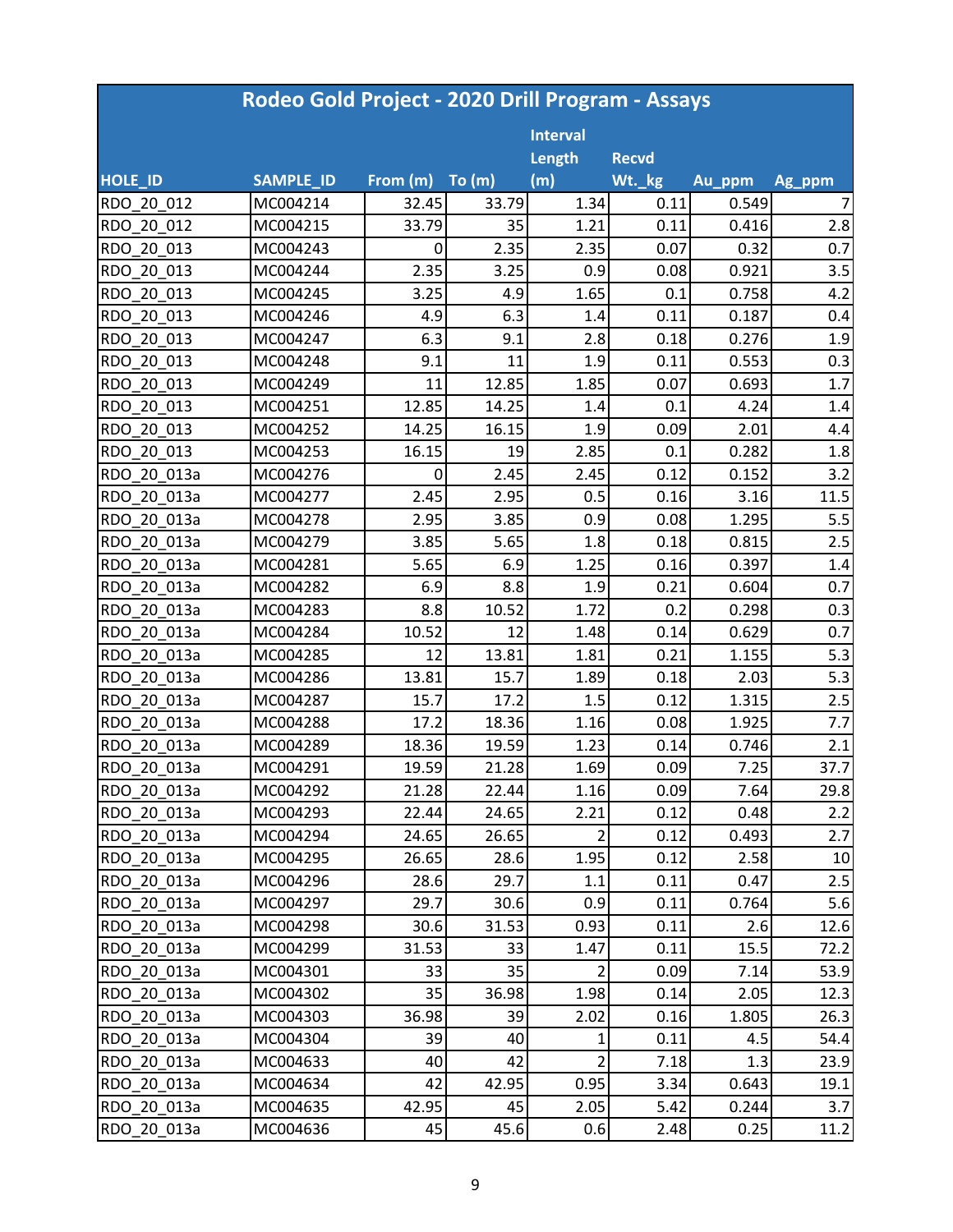|                | Rodeo Gold Project - 2020 Drill Program - Assays |          |       |                 |              |        |        |  |  |  |
|----------------|--------------------------------------------------|----------|-------|-----------------|--------------|--------|--------|--|--|--|
|                |                                                  |          |       | <b>Interval</b> |              |        |        |  |  |  |
|                |                                                  |          |       | Length          | <b>Recvd</b> |        |        |  |  |  |
| <b>HOLE ID</b> | <b>SAMPLE ID</b>                                 | From (m) | To(m) | (m)             | Wt._kg       | Au_ppm | Ag_ppm |  |  |  |
| RDO 20 013a    | MC004637                                         | 45.6     | 47.3  | 1.7             | 5.22         | 0.38   | 21.1   |  |  |  |
| RDO 20 013a    | MC004638                                         | 47.3     | 48.4  | 1.1             | 3.87         | 1.05   | 19.4   |  |  |  |
| RDO 20 013a    | MC004639                                         | 48.4     | 50    | 1.6             | 5.55         | 0.325  | 18.9   |  |  |  |
| RDO 20 013a    | MC004641                                         | 50       | 52.25 | 2.25            | 6.35         | 0.164  | 25     |  |  |  |
| RDO 20 013a    | MC004642                                         | 52.25    | 53.7  | 1.45            | 4.22         | 0.117  | 6.2    |  |  |  |
| RDO 20 013a    | MC004643                                         | 53.7     | 55    | 1.3             | 3.77         | 0.235  | 13.4   |  |  |  |
| RDO 20 014     | MC004337                                         | 0        | 1.4   | 1.4             | 0.1          | 0.226  | 0.9    |  |  |  |
| RDO 20 014     | MC004338                                         | 1.4      | 2.81  | 1.41            | 0.07         | 0.649  | 2.5    |  |  |  |
| RDO 20 014     | MC004339                                         | 2.81     | 4.57  | 1.76            | 0.11         | 0.942  | 1.7    |  |  |  |
| RDO 20 014     | MC004341                                         | 4.57     | 6.3   | 1.73            | 0.19         | 1.695  | 3.8    |  |  |  |
| RDO 20 014     | MC004342                                         | 6.3      | 8.15  | 1.85            | 0.18         | 0.718  | 4.6    |  |  |  |
| RDO 20 014     | MC004343                                         | 8.15     | 8.75  | 0.6             | 0.12         | 0.66   | 12.9   |  |  |  |
| RDO 20 014     | MC004344                                         | 8.75     | 9.96  | 1.21            | 0.17         | 0.618  | 3.8    |  |  |  |
| RDO 20 014     | MC004345                                         | 9.96     | 11.46 | 1.5             | 0.19         | 2.17   | 6.5    |  |  |  |
| RDO 20 014     | MC004346                                         | 11.46    | 12.55 | 1.09            | 0.08         | 2.63   | 8      |  |  |  |
| RDO 20 014     | MC004347                                         | 12.55    | 14.06 | 1.51            | 0.43         | 8.59   | 19.9   |  |  |  |
| RDO 20 014     | MC004348                                         | 14.06    | 15.43 | 1.37            | 0.25         | 0.757  | 9.2    |  |  |  |
| RDO 20 014     | MC004349                                         | 15.43    | 16    | 0.57            | 0.04         | 7.09   | 14.3   |  |  |  |
| RDO 20 014     | MC004351                                         | 16       | 16.55 | 0.55            | 0.15         | 0.273  | 10.9   |  |  |  |
| RDO 20 014     | MC004352                                         | 16.55    | 17.6  | 1.05            | 0.05         | 2.18   | 13.6   |  |  |  |
| RDO 20 014     | MC004353                                         | 17.6     | 18.08 | 0.48            | 0.09         | 5.36   | 19.5   |  |  |  |
| RDO 20 014     | MC004354                                         | 18.08    | 20.16 | 2.08            | 0.15         | 8.15   | 29.7   |  |  |  |
| RDO 20 014     | MC004355                                         | 20.16    | 21.84 | 1.68            | 0.16         | 12.65  | 38.1   |  |  |  |
| RDO 20 014     | MC004356                                         | 21.84    | 23.82 | 1.98            | 0.13         | 21.5   | 93.8   |  |  |  |
| RDO 20 014     | MC004357                                         | 23.82    | 25.4  | 1.58            | 0.1          | 5.18   | 20.9   |  |  |  |
| RDO 20 014     | MC004358                                         | 25.4     | 27    | 1.6             | 0.11         | 2.31   | 12.6   |  |  |  |
| RDO 20 014     | MC004359                                         | 27       | 29    | $\overline{2}$  | 0.11         | 0.148  | 0.7    |  |  |  |
| RDO 20 014     | MC004361                                         | 29       | 31.1  | 2.1             | 0.1          | 1.27   | 10.4   |  |  |  |
| RDO 20 014     | MC004362                                         | 31.1     | 31.95 | 0.85            | 0.13         | 4.27   | 25     |  |  |  |
| RDO 20 014     | MC004363                                         | 31.95    | 33.5  | 1.55            | 0.16         | 6.04   | 35.5   |  |  |  |
| RDO 20 014     | MC004364                                         | 33.5     | 35.35 | 1.85            | 0.16         | 0.418  | 1.7    |  |  |  |
| RDO 20 014     | MC004365                                         | 35.35    | 36.4  | 1.05            | 0.15         | 0.553  | 4.1    |  |  |  |
| RDO 20 014     | MC004366                                         | 36.4     | 37.6  | 1.2             | 0.08         | 0.723  | 10.5   |  |  |  |
| RDO 20 014     | MC004367                                         | 37.6     | 39.22 | 1.62            | 0.17         | 1.615  | 24.5   |  |  |  |
| RDO 20 014     | MC004368                                         | 39.22    | 40.2  | 0.98            | 0.15         | 0.496  | 12.7   |  |  |  |
| RDO 20 014     | MC004369                                         | 40.2     | 41.37 | 1.17            | 0.13         | 0.303  | 9      |  |  |  |
| RDO 20 014     | MC004371                                         | 41.37    | 43.07 | 1.7             | 0.08         | 0.355  | 2.1    |  |  |  |
| RDO 20 014     | MC004372                                         | 43.07    | 44.12 | 1.05            | 0.16         | 0.455  | 13     |  |  |  |
| RDO 20 014     | MC004402                                         | 44.12    | 44.75 | 0.63            | 0.07         | 0.376  | 13.2   |  |  |  |
| RDO 20 014     | MC004403                                         | 44.75    | 46.25 | 1.5             | 0.09         | 0.273  | 3.2    |  |  |  |
| RDO 20 014     | MC004404                                         | 46.25    | 47.45 | 1.2             | 0.11         | 0.257  | 2.4    |  |  |  |
| RDO 20 014     | MC004405                                         | 47.45    | 47.75 | 0.3             | 0.09         | 0.33   | 11.7   |  |  |  |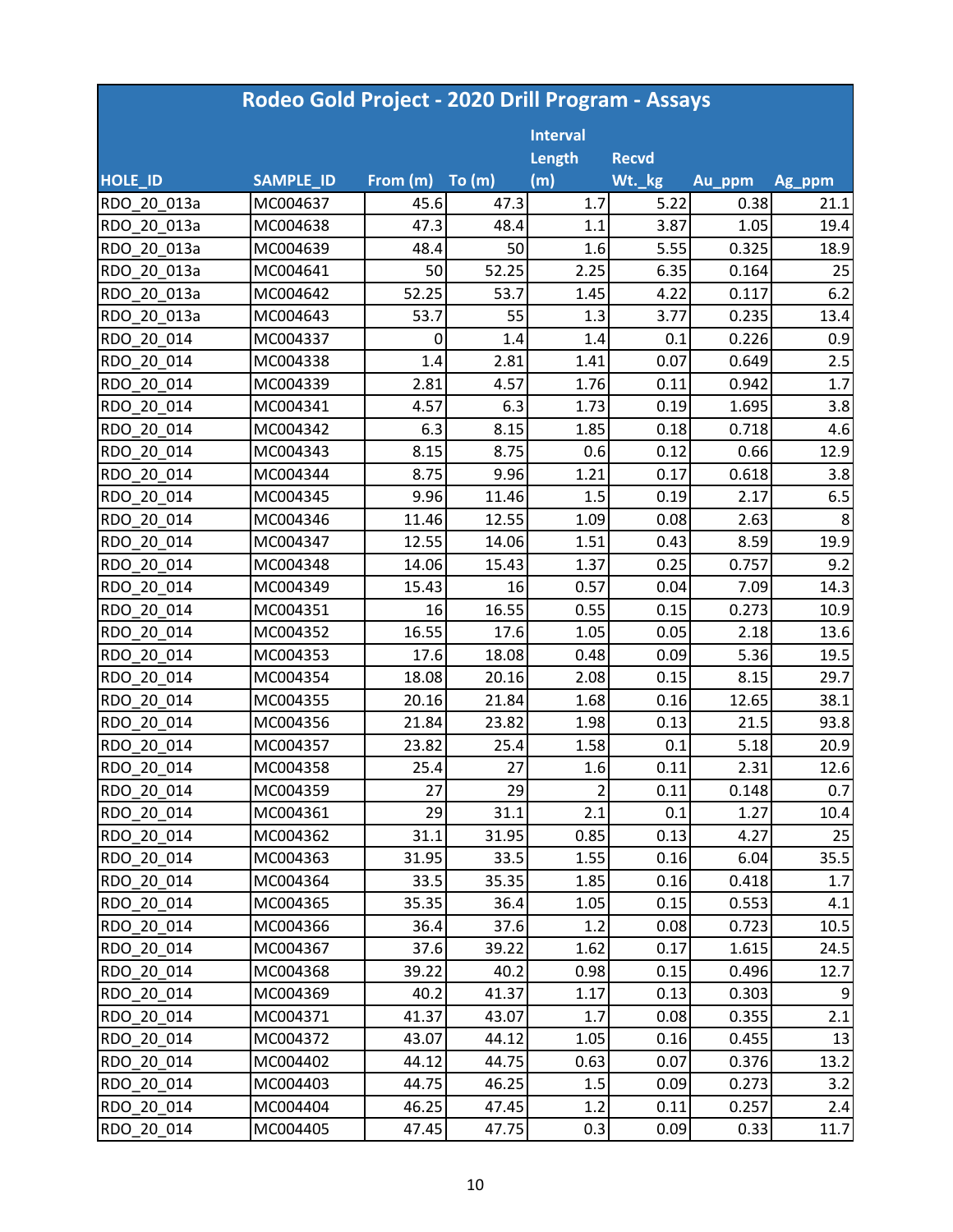|                | Rodeo Gold Project - 2020 Drill Program - Assays |             |        |                 |              |               |        |
|----------------|--------------------------------------------------|-------------|--------|-----------------|--------------|---------------|--------|
|                |                                                  |             |        | <b>Interval</b> |              |               |        |
|                |                                                  |             |        | Length          | <b>Recvd</b> |               |        |
| <b>HOLE ID</b> | <b>SAMPLE ID</b>                                 | From (m)    | To (m) | (m)             | Wt._kg       | Au_ppm        | Ag_ppm |
| RDO 20 014     | MC004406                                         | 47.75       | 49     | 1.25            | 0.12         | 0.221         | 4.6    |
| RDO 20 014     | MC004407                                         | 49          | 50     | 1               | 0.09         | 0.249         | 5      |
| RDO 20 015     | MC004432                                         | 0           | 2.8    | 2.8             | 0.08         | 0.194         | 0.7    |
| RDO 20 015     | MC004433                                         | 2.8         | 4.5    | 1.7             | 0.09         | 0.452         | 1      |
| RDO 20 015     | MC004434                                         | 4.5         | 6      | 1.5             | 0.1          | 0.516         | 1.7    |
| RDO 20 015     | MC004435                                         | 6           | 7.25   | 1.25            | 0.08         | 0.718         | 2.8    |
| RDO 20 015     | MC004436                                         | 7.25        | 8.75   | 1.5             | 0.1          | 13.4          | 16.8   |
| RDO 20 015     | MC004437                                         | 8.75        | 10.15  | 1.4             | 0.09         | 0.414         | 0.5    |
| RDO 20 015     | MC004438                                         | 10.15       | 12     | 1.85            | 0.08         | 0.529         | 0.5    |
| RDO 20 015     | MC004439                                         | 12          | 14     | $\overline{2}$  | 0.12         | 4.21          | 10.7   |
| RDO 20 015     | MC004441                                         | 14          | 15.55  | 1.55            | 0.12         | 2.26          | 12.3   |
| RDO 20 015     | MC004442                                         | 15.55       | 16.75  | 1.2             | 0.11         | 1.24          | 8.7    |
| RDO 20 015     | MC004443                                         | 16.75       | 18.5   | 1.75            | 0.09         | 1.19          | 4.1    |
| RDO 20 015     | MC004444                                         | 18.5        | 20.15  | 1.65            | 0.11         | 2.89          | 9.9    |
| RDO 20 015     | MC004445                                         | 20.15       | 21.95  | 1.8             | 0.11         | 1.665         | 11.6   |
| RDO 20 015     | MC004446                                         | 21.95       | 24     | 2.05            | 0.09         | 0.641         | 5.2    |
| RDO 20 015     | MC004447                                         | 24          | 25.8   | 1.8             | 0.12         | 0.776         | 24.8   |
| RDO 20 015     | MC004448                                         | 25.8        | 27.55  | 1.75            | 0.12         | 0.492         | 8.2    |
| RDO 20 015     | MC004449                                         | 27.55       | 30     | 2.45            | 0.12         | 0.776         | 12.7   |
| RDO 20 015     | MC004451                                         | 30          | 31.4   | 1.4             | 0.11         | 0.254         | 14.4   |
| RDO 20 015     | MC004452                                         | 31.4        | 32.1   | 0.7             | 0.1          | 0.265         | 5.9    |
| RDO 20 015     | MC004453                                         | 32.1        | 33.6   | 1.5             | 0.11         | 0.13          | 5.3    |
| RDO 20 015     | MC004454                                         | 33.6        | 35     | 1.4             | 0.08         | 0.114         | 4      |
| RDO 20 016     | MC004484                                         | $\mathbf 0$ | 2.8    | 2.8             | 0.08         | 0.43          | 1.7    |
| RDO 20 016     | MC004485                                         | 2.8         | 4      | 1.2             | 0.07         | 0.375         | 0.8    |
| RDO 20 016     | MC004486                                         | 4           | 5.7    | 1.7             | 0.05         | 0.121         | 0.4    |
| RDO 20 016     | MC004487                                         | 5.7         | 7.6    | 1.9             | 0.08         | 0.168         | 0.7    |
| RDO 20 016     | MC004488                                         | 7.6         | 9.35   | 1.75            | 0.08         | 0.285         | 1.1    |
| RDO 20 016     | MC004489                                         | 9.35        | 10.25  | 0.9             | 0.07         | 1.32          | 2.8    |
| RDO 20 016     | MC004491                                         | 10.25       | 12     | 1.75            | 0.12         | 0.798         | 3.3    |
| RDO 20 016     | MC004492                                         | 12          | 13.5   | 1.5             | 0.09         | 0.566         | 3.1    |
| RDO 20 016     | MC004493                                         | 13.5        | 15     | 1.5             | 3.95         | 1.21          | 6.2    |
| RDO 20 016     | MC004494                                         | 15          | 16.9   | 1.9             | 3.35         | 0.901         | 1.8    |
| RDO 20 016     | MC004495                                         | 16.9        | 18.4   | 1.5             | 4.39         | 0.364         | 2.1    |
| RDO 20 016     | MC004496                                         | 18.4        | 20.1   | 1.7             | 4.8          | 1.615         | 5.1    |
| RDO 20 016     | MC004497                                         | 20.1        | 21.37  | 1.27            | 4.78         | 0.268         | 1.7    |
| RDO 20 016     | MC004498                                         | 21.37       | 23.4   | 2.03            | 5.86         | 0.543         | 3.2    |
| RDO 20 016     | MC004499                                         | 23.4        | 24.4   | $1\vert$        | 3.76         | 0.43          | 6.5    |
| RDO 20 016     | MC004501                                         | 24.4        | 26.35  | 1.95            | 7.03         | 2.73          | 24.4   |
| RDO 20 016     | MC004502                                         | 26.35       | 26.75  | 0.4             | 1.7          | 3.22          | 15.9   |
| RDO 20 016     | MC004503                                         | 26.75       | 28.75  | $\overline{2}$  | 7.45         | 0.326         | 3.3    |
| RDO 20 016     | MC004504                                         | 28.75       | 30.45  | $1.7\,$         | 6.24         | $0.073$ < 0.2 |        |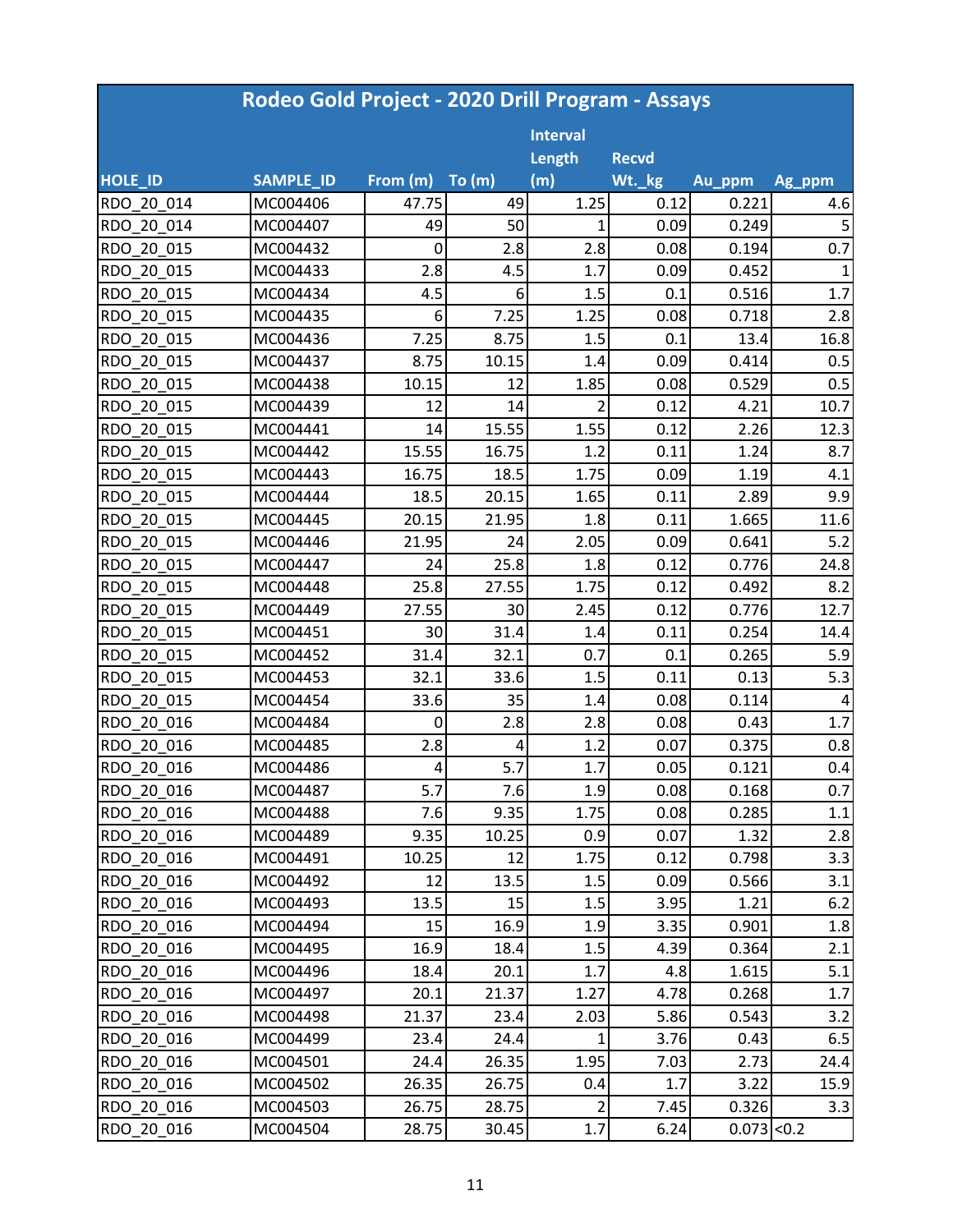|                | Rodeo Gold Project - 2020 Drill Program - Assays |                |                |                 |              |        |        |  |  |  |
|----------------|--------------------------------------------------|----------------|----------------|-----------------|--------------|--------|--------|--|--|--|
|                |                                                  |                |                | <b>Interval</b> |              |        |        |  |  |  |
|                |                                                  |                |                | Length          | <b>Recvd</b> |        |        |  |  |  |
| <b>HOLE ID</b> | <b>SAMPLE ID</b>                                 | From (m)       | To(m)          | (m)             | Wt._kg       | Au_ppm | Ag_ppm |  |  |  |
| RDO 20 016     | MC004505                                         | 30.45          | 31.95          | 1.5             | 5.65         | 0.992  | 24     |  |  |  |
| RDO 20 016     | MC004506                                         | 31.95          | 33.6           | 1.65            | 5.52         | 0.651  | 35     |  |  |  |
| RDO 20 016     | MC004507                                         | 33.6           | 34.35          | 0.75            | 2.47         | 0.137  | 2.9    |  |  |  |
| RDO 20 016     | MC004508                                         | 34.35          | 36.4           | 2.05            | 7.34         | 0.893  | 75.8   |  |  |  |
| RDO 20 016     | MC004509                                         | 36.4           | 36.97          | 0.57            | 2.33         | 0.719  | 78.8   |  |  |  |
| RDO 20 016     | MC004511                                         | 36.97          | 38.65          | 1.68            | 5.61         | 0.616  | 26.9   |  |  |  |
| RDO 20 016     | MC004512                                         | 38.65          | 40             | 1.35            | 5.94         | 1.875  | 35.4   |  |  |  |
| RDO 20 017     | MC004539                                         | 0              | $\overline{2}$ | 2               | 4.18         | 0.076  | 0.2    |  |  |  |
| RDO 20 017     | MC004541                                         | $\mathfrak{p}$ | 3.6            | 1.6             | 2.71         | 0.167  | 0.9    |  |  |  |
| RDO 20 017     | MC004542                                         | 3.6            | 5.2            | 1.6             | 3.22         | 0.198  | 0.9    |  |  |  |
| RDO 20 017     | MC004543                                         | 5.2            | 7.15           | 1.95            | 5.44         | 0.2    | 0.4    |  |  |  |
| RDO 20 017     | MC004544                                         | 7.15           | 8.7            | 1.55            | 5.11         | 0.188  | 0.7    |  |  |  |
| RDO 20 017     | MC004545                                         | 8.7            | 10.65          | 1.95            | 3.33         | 0.185  | 1.2    |  |  |  |
| RDO 20 017     | MC004546                                         | 10.65          | 12.7           | 2.05            | 4.16         | 0.672  | 1.6    |  |  |  |
| RDO 20 017     | MC004547                                         | 12.7           | 14.7           | 2               | 5.97         | 9.13   | 3.8    |  |  |  |
| RDO 20 017     | MC004548                                         | 14.7           | 15.8           | 1.1             | 4.07         | 0.655  | 1.1    |  |  |  |
| RDO 20 017     | MC004549                                         | 15.8           | 18             | 2.2             | 5.77         | 0.308  | 2      |  |  |  |
| RDO 20 017     | MC004551                                         | 18             | 19.45          | 1.45            | 4.32         | 0.3    | 1.2    |  |  |  |
| RDO 20 017     | MC004552                                         | 19.45          | 19.72          | 0.27            | 1.06         | 3.51   | 4.2    |  |  |  |
| RDO 20 017     | MC004553                                         | 19.72          | 21             | 1.28            | 2.98         | 0.248  | 2.1    |  |  |  |
| RDO 20 017     | MC004554                                         | 21             | 21.45          | 0.45            | 1.53         | 2.63   | 5.1    |  |  |  |
| RDO 20 017     | MC004555                                         | 21.45          | 22.6           | 1.15            | 3.43         | 0.816  | 3.3    |  |  |  |
| RDO 20 017     | MC004556                                         | 22.6           | 23             | 0.4             | 1.28         | 0.569  | 1.9    |  |  |  |
| RDO 20 017     | MC004557                                         | 23             | 25             | $\overline{2}$  | 6.61         | 3.37   | 12.7   |  |  |  |
| RDO 20 017     | MC004558                                         | 25             | 27             | $\overline{2}$  | 3.86         | 10.25  | 27.4   |  |  |  |
| RDO 20 017     | MC004559                                         | 27             | 29             | $\overline{2}$  | 3.87         | 1.665  | 4.9    |  |  |  |
| RDO 20 017     | MC004561                                         | 29             | 30             | $1\vert$        | 2.62         | 2.13   | 73.9   |  |  |  |
| RDO 20 017     | MC004562                                         | 30             | 32.25          | 2.25            | 4.43         | 0.521  | 8.6    |  |  |  |
| RDO 20 017     | MC004563                                         | 32.35          | 34.2           | 1.85            | 4.15         | 1.885  | 10.8   |  |  |  |
| RDO 20 017     | MC004564                                         | 34.2           | 36             | 1.8             | 2.76         | 0.561  | 7.7    |  |  |  |
| RDO 20 017     | MC004565                                         | 36             | 37.65          | 1.65            | 2.2          | 0.464  | 4.5    |  |  |  |
| RDO 20 017     | MC004566                                         | 37.65          | 39             | 1.35            | 3.86         | 0.481  | 5.3    |  |  |  |
| RDO 20 017     | MC004567                                         | 39             | 39.45          | 0.45            | 1.77         | 0.847  | 27.8   |  |  |  |
| RDO 20 017     | MC004568                                         | 39.45          | 40             | 0.55            | 1.65         | 0.436  | 20.3   |  |  |  |
| RDO 20 018     | MC004476                                         | 0              | 1.6            | 1.6             | 0.04         | 0.237  | 1      |  |  |  |
| RDO 20 018     | MC004477                                         | 1.6            | 3              | 1.4             | 0.09         | 0.169  | 0.4    |  |  |  |
| RDO 20 018     | MC004478                                         | 3              | 4.9            | 1.9             | 0.09         | 0.221  | 0.7    |  |  |  |
| RDO 20 018     | MC004479                                         | 4.9            | 7.25           | 2.35            | 0.08         | 0.313  | 1.9    |  |  |  |
| RDO 20 018     | MC004481                                         | 7.25           | 9.4            | 2.15            | 0.11         | 0.155  | 0.8    |  |  |  |
| RDO 20 018     | MC004482                                         | 9.4            | 10.5           | 1.1             | 0.07         | 0.625  | 1.9    |  |  |  |
| RDO 20 018     | MC004483                                         | 10.5           | 12             | 1.5             | 0.09         | 0.092  | 0.7    |  |  |  |
| RDO 20 018     | MC004513                                         | 12             | 13.25          | 1.25            | 4.02         | 0.701  | 1.1    |  |  |  |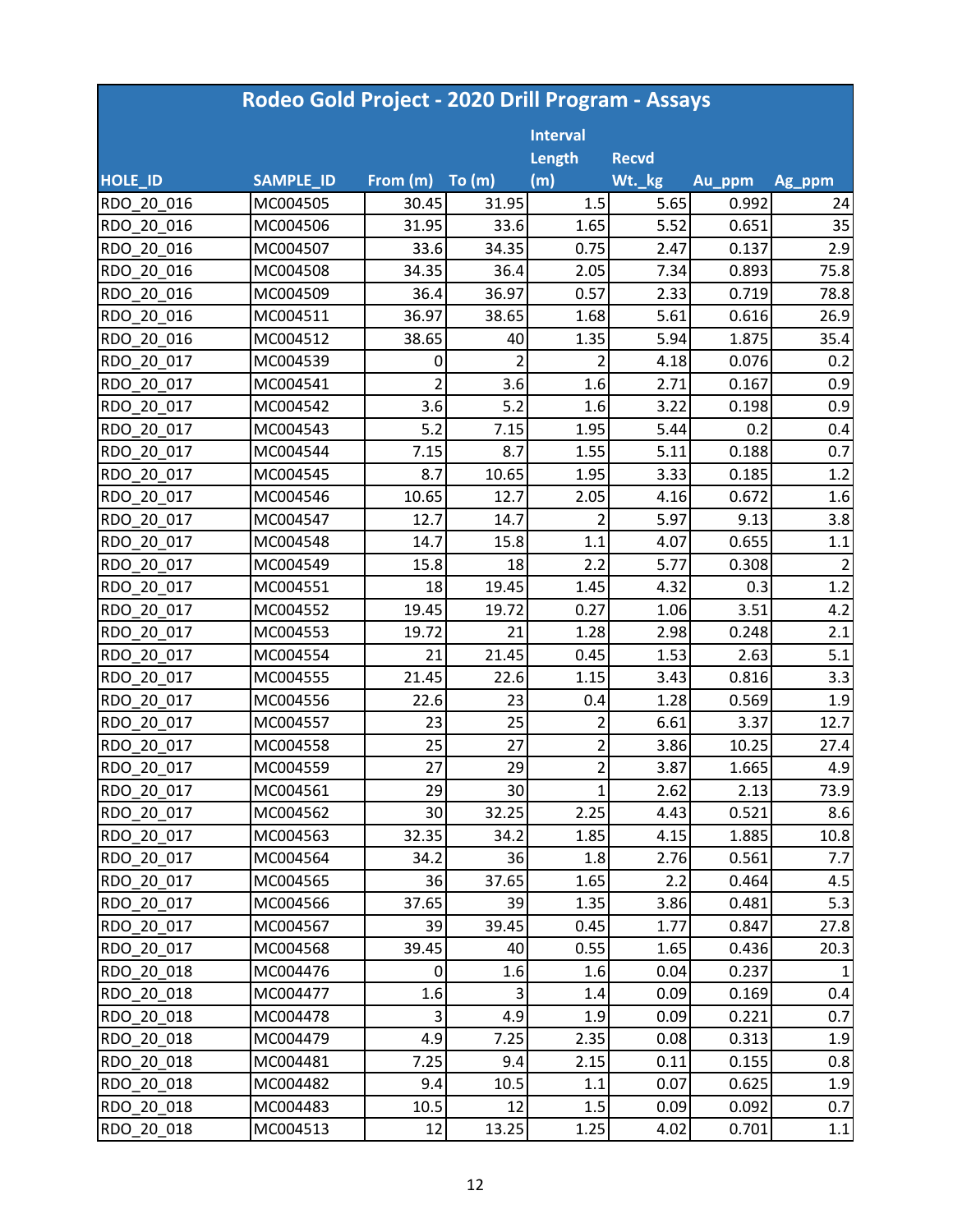|            | Rodeo Gold Project - 2020 Drill Program - Assays |                |                |                 |              |        |        |  |  |  |
|------------|--------------------------------------------------|----------------|----------------|-----------------|--------------|--------|--------|--|--|--|
|            |                                                  |                |                | <b>Interval</b> |              |        |        |  |  |  |
|            |                                                  |                |                | Length          | <b>Recvd</b> |        |        |  |  |  |
| HOLE_ID    | <b>SAMPLE ID</b>                                 | From (m)       | To (m)         | (m)             | Wt._kg       | Au_ppm | Ag_ppm |  |  |  |
| RDO 20 018 | MC004514                                         | 13.25          | 15             | 1.75            | 5.69         | 2.35   | 5.8    |  |  |  |
| RDO 20 018 | MC004515                                         | 15             | 17             | 2               | 5.16         | 4.91   | 4.4    |  |  |  |
| RDO 20 018 | MC004516                                         | 17             | 19             | $\overline{2}$  | 3.74         | 3.2    | 7.4    |  |  |  |
| RDO 20 018 | MC004517                                         | 19             | 20.55          | 1.55            | 4.38         | 1.23   | 3.2    |  |  |  |
| RDO 20 018 | MC004518                                         | 20.55          | 21.1           | 0.55            | 1.42         | 0.636  | 2.7    |  |  |  |
| RDO 20 018 | MC004519                                         | 21.1           | 22.6           | 1.5             | 4.26         | 0.472  | 5.8    |  |  |  |
| RDO 20 018 | MC004521                                         | 22.6           | 24.5           | 1.9             | 6.63         | 1.835  | 12     |  |  |  |
| RDO 20 018 | MC004522                                         | 24.5           | 26.05          | 1.55            | 4.15         | 1.47   | 5.9    |  |  |  |
| RDO 20 018 | MC004523                                         | 26.05          | 27.55          | 1.5             | 3.97         | 0.322  | 4.1    |  |  |  |
| RDO 20 018 | MC004524                                         | 27.55          | 29             | 1.45            | 2.54         | 1.415  | 5.1    |  |  |  |
| RDO 20 018 | MC004525                                         | 29             | 30             | 1               | 3.46         | 1.29   | 18.2   |  |  |  |
| RDO 20 018 | MC004526                                         | 30             | 31.35          | 1.35            | 4.52         | 0.534  | 3.7    |  |  |  |
| RDO 20 018 | MC004527                                         | 31.35          | 32.45          | 1.1             | 3.47         | 0.619  | 12.4   |  |  |  |
| RDO 20 018 | MC004528                                         | 32.45          | 34.35          | 1.9             | 5.49         | 1.55   | 16.2   |  |  |  |
| RDO 20 018 | MC004529                                         | 34.35          | 36             | 1.65            | 4.21         | 0.418  | 6      |  |  |  |
| RDO 20 018 | MC004531                                         | 36             | 38             | 2               | 6.32         | 0.494  | 7.2    |  |  |  |
| RDO 20 018 | MC004532                                         | 38             | 40             | $\overline{2}$  | 6.47         | 0.42   | 5.5    |  |  |  |
| RDO 20 019 | MC004455                                         | 0              | 3              | 3               | 0.1          | 0.175  | 0.7    |  |  |  |
| RDO 20 019 | MC004456                                         | 3              | 5              | $\overline{2}$  | 0.1          | 0.115  | 0.3    |  |  |  |
| RDO 20 019 | MC004457                                         | 5              | 7              | 2               | 0.11         | 0.069  | 0.3    |  |  |  |
| RDO 20_019 | MC004458                                         | 7              | 9              | $\overline{2}$  | 0.1          | 0.085  | 0.6    |  |  |  |
| RDO 20 019 | MC004459                                         | 9              | 11             | $\overline{2}$  | 0.09         | 0.236  | 0.4    |  |  |  |
| RDO 20 019 | MC004461                                         | 11             | 13             | $\overline{2}$  | 0.1          | 0.483  | 0.7    |  |  |  |
| RDO 20 019 | MC004462                                         | 13             | 13.7           | 0.7             | 0.09         | 14.2   | 9.5    |  |  |  |
| RDO 20 019 | MC004463                                         | 13.7           | 14.8           | 1.1             | 0.09         | 0.841  | 1.5    |  |  |  |
| RDO 20 019 | MC004464                                         | 14.8           | 16.5           | 1.7             | 0.1          | 1.815  | 4.1    |  |  |  |
| RDO 20 019 | MC004465                                         | 16.5           | 18             | 1.5             | 0.11         | 0.446  | 0.6    |  |  |  |
| RDO 20 019 | MC004466                                         | 18             | 19.2           | 1.2             | 0.1          | 0.405  | 3.6    |  |  |  |
| RDO 20 019 | MC004467                                         | 19.2           | 19.5           | 0.3             | 0.09         | 2.03   | 3.4    |  |  |  |
| RDO 20 019 | MC004468                                         | 19.5           | 20.85          | 1.35            | 0.1          | 0.363  | 0.5    |  |  |  |
| RDO 20 019 | MC004469                                         | 20.85          | 22.3           | 1.45            | 0.11         | 0.801  | 3.6    |  |  |  |
| RDO 20 019 | MC004471                                         | 22.3           | 24.3           | $\overline{2}$  | 0.09         | 0.218  | 0.3    |  |  |  |
| RDO 20 019 | MC004472                                         | 24.3           | 26.1           | 1.8             | 0.09         | 0.194  | 0.5    |  |  |  |
| RDO 20 019 | MC004473                                         | 26.1           | 26.4           | 0.3             | 0.09         | 0.21   | 5.4    |  |  |  |
| RDO 20 019 | MC004474                                         | 26.4           | 28             | 1.6             | 0.08         | 0.222  | 2.9    |  |  |  |
| RDO 20 019 | MC004475                                         | 28             | 30             | $\overline{2}$  | 0.09         | 0.184  | 1.8    |  |  |  |
| RDO 20 020 | MC004408                                         | 0              | $\overline{2}$ | $\overline{2}$  | 0.1          | 0.043  | 0.6    |  |  |  |
| RDO 20 020 | MC004409                                         | $\overline{2}$ | 2.65           | 0.65            | 0.05         | 0.127  | 1.1    |  |  |  |
| RDO 20 020 | MC004411                                         | 2.65           | 3.4            | 0.75            | 0.08         | 0.088  | 1.6    |  |  |  |
| RDO 20 020 | MC004412                                         | 3.4            | 4.9            | 1.5             | 0.11         | 0.113  | 1      |  |  |  |
| RDO 20 020 | MC004413                                         | 4.9            | 6.55           | 1.65            | 0.07         | 0.078  | 0.7    |  |  |  |
| RDO_20_020 | MC004414                                         | 6.55           | 7.26           | 0.71            | 0.11         | 0.16   | 0.3    |  |  |  |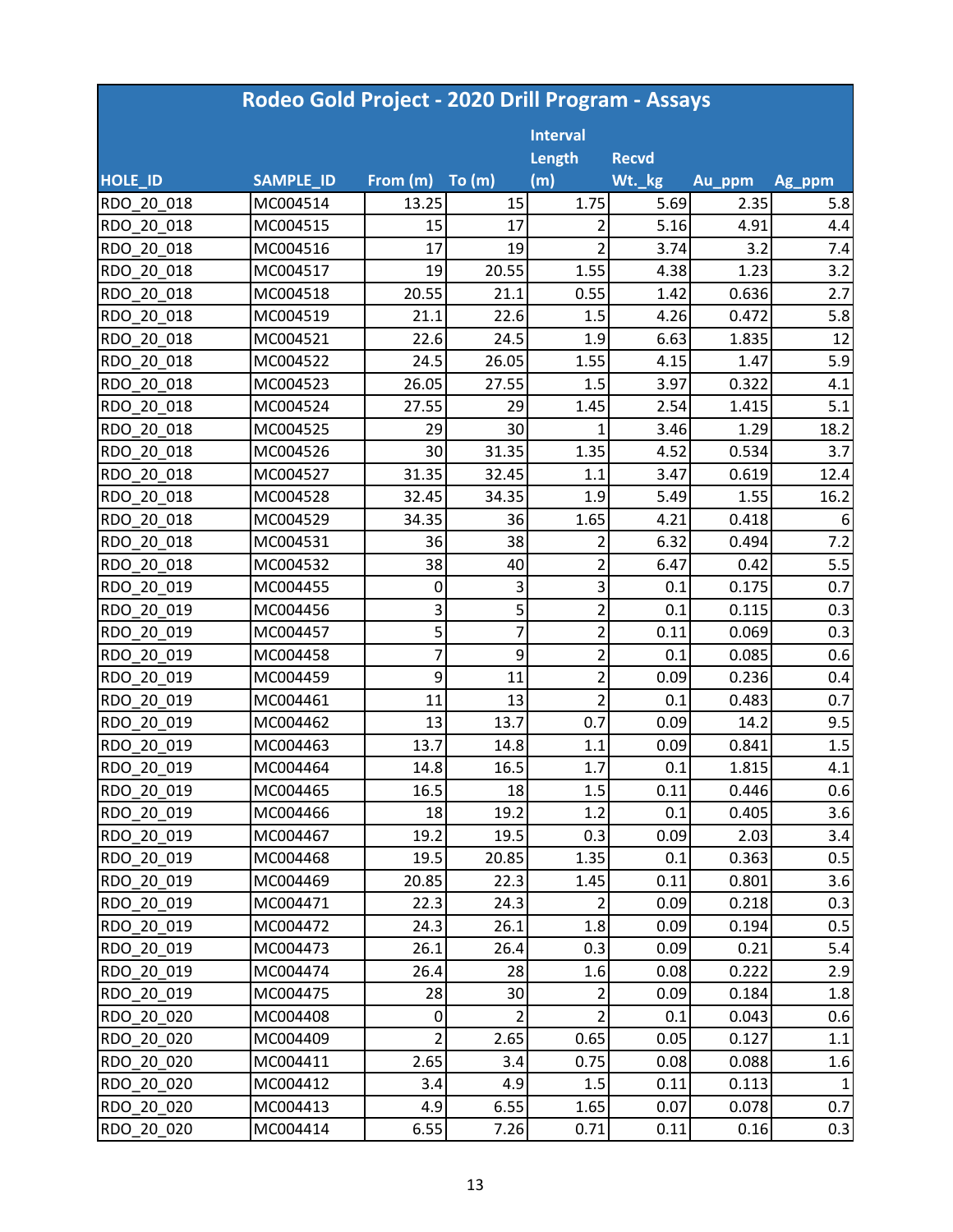|                | Rodeo Gold Project - 2020 Drill Program - Assays |          |       |                 |              |               |              |  |  |  |
|----------------|--------------------------------------------------|----------|-------|-----------------|--------------|---------------|--------------|--|--|--|
|                |                                                  |          |       | <b>Interval</b> |              |               |              |  |  |  |
|                |                                                  |          |       | Length          | <b>Recvd</b> |               |              |  |  |  |
| <b>HOLE ID</b> | <b>SAMPLE ID</b>                                 | From (m) | To(m) | (m)             | Wt._kg       | Au_ppm        | Ag_ppm       |  |  |  |
| RDO 20 020     | MC004415                                         | 7.26     | 9     | 1.74            | 0.1          | 0.36          | 4.2          |  |  |  |
| RDO 20 020     | MC004416                                         | 9        | 11    | $\mathcal{P}$   | 0.1          | 0.989         | 6.3          |  |  |  |
| RDO 20 020     | MC004417                                         | 11       | 12.35 | 1.35            | 0.11         | 1.32          | 4.1          |  |  |  |
| RDO 20 020     | MC004418                                         | 12.35    | 14.35 | 2               | 0.08         | 0.135         | 0.6          |  |  |  |
| RDO 20 020     | MC004419                                         | 14.35    | 16.35 | $\overline{2}$  | 0.13         | 0.392         | 1.3          |  |  |  |
| RDO 20 020     | MC004421                                         | 16.35    | 17.4  | 1.05            | 0.04         | 0.4           | 0.9          |  |  |  |
| RDO 20 020     | MC004422                                         | 17.4     | 18.2  | 0.8             | 0.13         | 0.859         | 2.5          |  |  |  |
| RDO 20 020     | MC004423                                         | 18.2     | 19.5  | 1.3             | 0.09         | 0.247         | 0.7          |  |  |  |
| RDO 20 020     | MC004424                                         | 19.5     | 21.25 | 1.75            | 0.17         | 0.378         | 1.9          |  |  |  |
| RDO 20 020     | MC004425                                         | 21.25    | 22.9  | 1.65            | 0.13         | 0.638         | 5.3          |  |  |  |
| RDO 20 020     | MC004426                                         | 22.9     | 24.87 | 1.97            | 0.15         | 0.203         | 0.8          |  |  |  |
| RDO 20 020     | MC004427                                         | 24.87    | 25.7  | 0.83            | 0.12         | 0.268         | 1.3          |  |  |  |
| RDO 20 020     | MC004428                                         | 25.7     | 27.3  | 1.6             | 0.15         | 0.217         | 1.2          |  |  |  |
| RDO 20 020     | MC004429                                         | 27.3     | 29.35 | 2.05            | 0.1          | 0.105         | 0.8          |  |  |  |
| RDO 20 020     | MC004431                                         | 29.35    | 30    | 0.65            | 0.11         | 0.089         | 0.6          |  |  |  |
| RDO 20 021     | MC004089                                         | 0        | 2.1   | 2.1             | 0.12         | $0.006$ < 0.2 |              |  |  |  |
| RDO 20 021     | MC004091                                         | 2.1      | 2.7   | 0.6             | 0.14         | 0.025         | 0.3          |  |  |  |
| RDO 20 021     | MC004092                                         | 2.7      | 3.85  | 1.15            |              | $0.04$ < 3    |              |  |  |  |
| RDO 20 021     | MC004093                                         | 3.85     | 5.46  | 1.61            | 0.13         |               | $0.02$ < 0.2 |  |  |  |
| RDO 20 021     | MC004094                                         | 5.46     | 6.48  | 1.02            | 0.11         | 0.025         | 0.2          |  |  |  |
| RDO 20 021     | MC004095                                         | 6.48     | 8.05  | 1.57            | 0.11         | 0.021         | 0.2          |  |  |  |
| RDO 20 021     | MC004096                                         | 8.05     | 9.1   | 1.05            | 0.15         | 0.065         | 0.6          |  |  |  |
| RDO 20 021     | MC004097                                         | 9.1      | 12.72 | 3.62            | 0.15         | 0.221         | 1.9          |  |  |  |
| RDO 20 021     | MC004098                                         | 12.72    | 14.22 | 1.5             | 0.14         | 0.652         | 4.7          |  |  |  |
| RDO 20 021     | MC004099                                         | 14.22    | 17.77 | 3.55            | 0.15         | 0.738         | 4.3          |  |  |  |
| RDO 20 021     | MC004101                                         | 17.77    | 20.7  | 2.93            | 0.11         | 0.787         | 3.4          |  |  |  |
| RDO 20 021     | MC004102                                         | 20.7     | 21    | 0.3             | 0.13         | 0.137         | 0.4          |  |  |  |
| RDO 20 021     | MC004103                                         | 21       | 23.8  | 2.8             | 0.14         | 2.09          | 13.9         |  |  |  |
| RDO 20 021     | MC004104                                         | 23.8     | 24.35 | 0.55            | 0.15         | 1.94          | 11.1         |  |  |  |
| RDO 20 021     | MC004105                                         | 24.35    | 26.2  | 1.85            | 0.13         | 2.87          | 23           |  |  |  |
| RDO 20 021     | MC004106                                         | 26.2     | 27.6  | 1.4             | 0.14         | 2.56          | 20.2         |  |  |  |
| RDO 20 021     | MC004107                                         | 27.6     | 28.85 | 1.25            | 0.09         | 0.261         | 1.4          |  |  |  |
| RDO 20 021     | MC004108                                         | 28.85    | 30    | 1.15            |              | 11.4          | 88           |  |  |  |
| RDO 20 021     | MC004109                                         | 30       | 31.9  | 1.9             | 0.18         | 0.489         | 5.9          |  |  |  |
| RDO 20 021     | MC004111                                         | 31.9     | 33    | 1.1             | 0.09         | 0.31          | 4.6          |  |  |  |
| RDO 20 021     | MC004112                                         | 33       | 35.15 | 2.15            | 0.14         | 0.852         | 10.9         |  |  |  |
| RDO 20 021     | MC004113                                         | 35.15    | 35.9  | 0.75            | 0.12         | 0.7           | 4.9          |  |  |  |
| RDO 20 021     | MC004114                                         | 35.9     | 37.6  | 1.7             | 0.14         | 0.701         | 5.7          |  |  |  |
| RDO 20 021     | MC004115                                         | 37.6     | 39    | 1.4             | 0.1          | 0.413         | 4.1          |  |  |  |
| RDO 20 021     | MC004116                                         | 39       | 40.9  | 1.9             | 0.15         | 0.366         | 3.9          |  |  |  |
| RDO 20 021     | MC004117                                         | 40.9     | 42.7  | 1.8             | 0.15         | 0.262         | 4            |  |  |  |
| RDO 20 021     | MC004118                                         | 42.7     | 44.6  | 1.9             | 0.18         | 0.209         | 1.8          |  |  |  |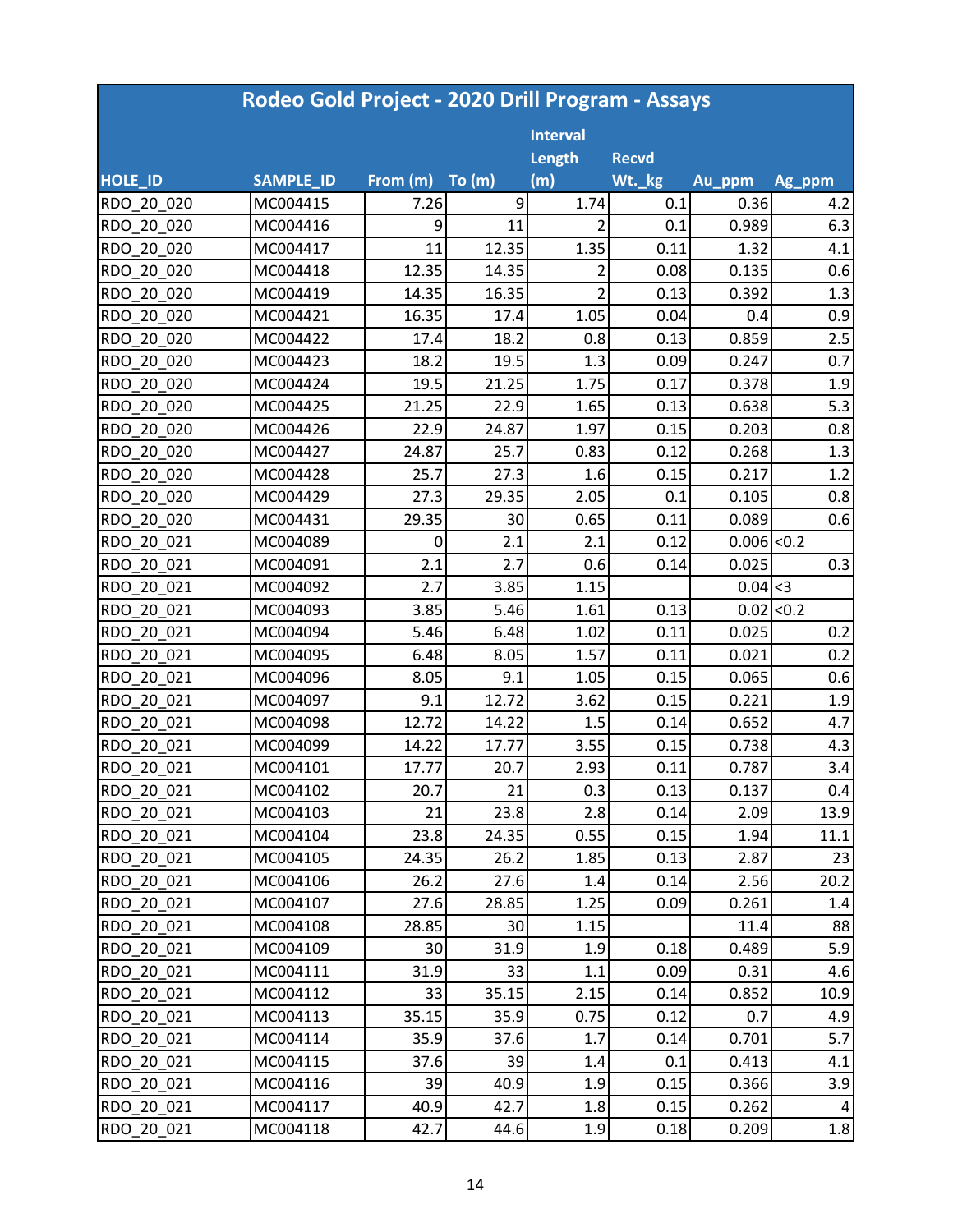|            | Rodeo Gold Project - 2020 Drill Program - Assays |          |       |                 |              |        |                |  |  |  |
|------------|--------------------------------------------------|----------|-------|-----------------|--------------|--------|----------------|--|--|--|
|            |                                                  |          |       | <b>Interval</b> |              |        |                |  |  |  |
|            |                                                  |          |       | Length          | <b>Recvd</b> |        |                |  |  |  |
| HOLE_ID    | <b>SAMPLE ID</b>                                 | From (m) | To(m) | (m)             | Wt._kg       | Au_ppm | Ag_ppm         |  |  |  |
| RDO 20 021 | MC004119                                         | 44.6     | 46.5  | 1.9             | 0.2          | 0.261  | 2              |  |  |  |
| RDO 20 021 | MC004121                                         | 46.5     | 47.75 | 1.25            | 0.08         | 0.256  | 0.8            |  |  |  |
| RDO 20 021 | MC004122                                         | 47.75    | 49.6  | 1.85            | 0.19         | 0.238  | 9.6            |  |  |  |
| RDO 20 021 | MC004123                                         | 49.6     | 51.5  | 1.9             | 0.2          | 0.122  | 1.3            |  |  |  |
| RDO 20 021 | MC004124                                         | 51.5     | 53.45 | 1.95            | 0.18         | 0.07   | 0.5            |  |  |  |
| RDO 20 021 | MC004125                                         | 53.45    | 55.6  | 2.15            | 0.15         | 0.083  | 1              |  |  |  |
| RDO 20 021 | MC004126                                         | 55.6     | 57    | 1.4             | 0.18         | 0.199  | 3.2            |  |  |  |
| RDO 20 021 | MC004127                                         | 57       | 58.5  | 1.5             | 0.16         | 0.554  | 13.5           |  |  |  |
| RDO 20 021 | MC004128                                         | 58.5     | 60    | 1.5             | 0.19         | 0.342  | 7.6            |  |  |  |
| RDO 20 022 | MC004373                                         | 0        | 2     | 2               | 0.12         | 0.051  | 0.2            |  |  |  |
| RDO 20 022 | MC004374                                         | 2        | 4     | $\overline{2}$  | 0.15         | 0.103  | 0.3            |  |  |  |
| RDO 20 022 | MC004375                                         | 4        | 6     | $\overline{2}$  | 0.14         | 0.148  | 0.4            |  |  |  |
| RDO 20 022 | MC004376                                         | 6        | 7.7   | 1.7             | 0.12         | 0.272  | 0.5            |  |  |  |
| RDO 20 022 | MC004377                                         | 7.7      | 9.3   | 1.6             | 0.17         | 0.117  | $\mathbf{1}$   |  |  |  |
| RDO 20 022 | MC004378                                         | 9.3      | 10.8  | 1.5             | 0.13         | 0.14   | 0.6            |  |  |  |
| RDO 20 022 | MC004379                                         | 10.8     | 12    | 1.2             | 0.23         | 0.489  | 1.7            |  |  |  |
| RDO 20 022 | MC004381                                         | 12       | 14    | 2               | 0.1          | 0.332  | $\overline{2}$ |  |  |  |
| RDO 20 022 | MC004382                                         | 14       | 16    | $\overline{2}$  | 0.06         | 0.993  | 3.2            |  |  |  |
| RDO 20 022 | MC004383                                         | 16       | 18    | $\overline{2}$  | 0.09         | 1.9    | 3.7            |  |  |  |
| RDO 20 022 | MC004384                                         | 18       | 20.1  | 2.1             | 0.11         | 0.575  | 1.4            |  |  |  |
| RDO 20 022 | MC004385                                         | 20.1     | 20.56 | 0.46            | 0.14         | 1.46   | 5.8            |  |  |  |
| RDO 20 022 | MC004386                                         | 20.56    | 22.16 | 1.6             | 0.13         | 0.514  | 0.7            |  |  |  |
| RDO 20 022 | MC004387                                         | 22.16    | 23.06 | 0.9             | 0.13         | 0.576  | 1.4            |  |  |  |
| RDO 20 022 | MC004388                                         | 23.06    | 24.3  | 1.24            | 0.04         | 2.72   | 7.7            |  |  |  |
| RDO 20 022 | MC004389                                         | 24.3     | 25.3  |                 | 0.03         | 1.145  | 6.4            |  |  |  |
| RDO 20 022 | MC004391                                         | 25.3     | 27    | 1.7             | 0.09         | 0.314  | 1.4            |  |  |  |
| RDO 20 022 | MC004392                                         | 27       | 28.43 | 1.43            | 0.13         | 1.105  | 6.5            |  |  |  |
| RDO 20 022 | MC004393                                         | 28.43    | 29.58 | 1.15            | 0.12         | 0.352  | $\overline{2}$ |  |  |  |
| RDO 20 022 | MC004394                                         | 29.58    | 31    | 1.42            | 0.11         | 1.78   | 15.1           |  |  |  |
| RDO 20 022 | MC004395                                         | 31       | 31.55 | 0.55            | 0.09         | 0.176  | 0.6            |  |  |  |
| RDO 20 022 | MC004396                                         | 31.55    | 33.1  | 1.55            | 0.11         | 0.454  | 4              |  |  |  |
| RDO 20 022 | MC004397                                         | 33.1     | 35    | 1.9             | 0.11         | 0.245  | $\mathbf{1}$   |  |  |  |
| RDO 20 022 | MC004398                                         | 35       | 36.6  | 1.6             | 0.1          | 0.113  | 0.6            |  |  |  |
| RDO 20 022 | MC004399                                         | 36.6     | 38.36 | 1.76            | 0.11         | 0.168  | 0.4            |  |  |  |
| RDO 20 022 | MC004401                                         | 38.36    | 40    | 1.64            | 0.11         | 0.119  | 0.5            |  |  |  |
| RDO 20 023 | MC004305                                         | 0        | 2.12  | 2.12            | 0.16         | 0.6    | 1.6            |  |  |  |
| RDO 20 023 | MC004306                                         | 2.12     | 3.75  | 1.63            | 0.11         | 2.29   | 2.3            |  |  |  |
| RDO 20 023 | MC004307                                         | 3.75     | 5.8   | 2.05            | 0.11         | 0.852  | 1.5            |  |  |  |
| RDO 20 023 | MC004308                                         | 5.8      | 7.1   | 1.3             | 0.12         | 0.847  | 1.2            |  |  |  |
| RDO 20 023 | MC004309                                         | 7.1      | 9     | 1.9             | 0.13         | 2.9    | 3.8            |  |  |  |
| RDO 20 023 | MC004311                                         | 9        | 10.3  | 1.3             | 0.12         | 3.25   | 2.4            |  |  |  |
| RDO 20 023 | MC004312                                         | 10.3     | 11.91 | 1.61            | 0.1          | 1.2    | 1.6            |  |  |  |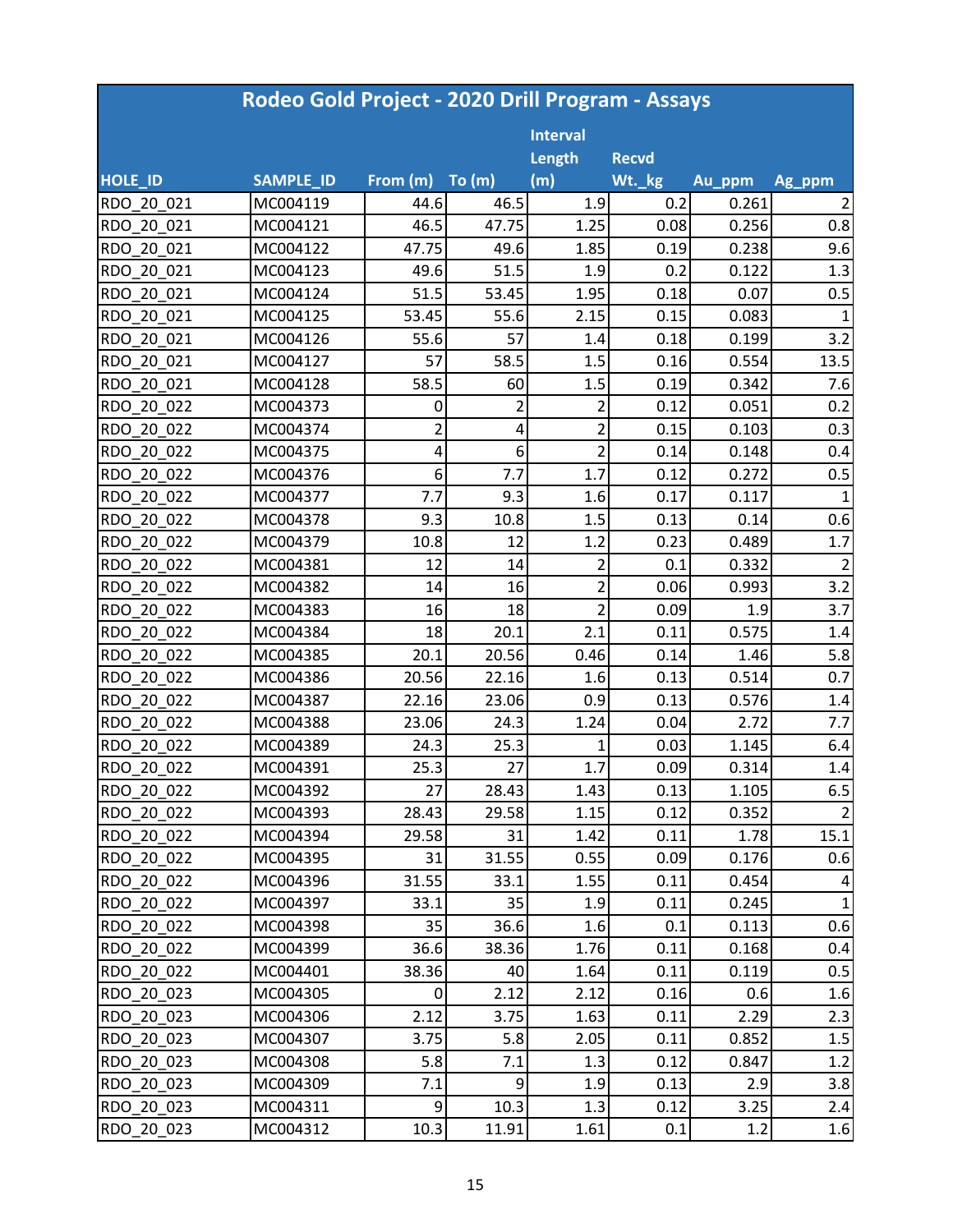|                | Rodeo Gold Project - 2020 Drill Program - Assays |                |       |                 |              |        |        |  |  |  |
|----------------|--------------------------------------------------|----------------|-------|-----------------|--------------|--------|--------|--|--|--|
|                |                                                  |                |       | <b>Interval</b> |              |        |        |  |  |  |
|                |                                                  |                |       | Length          | <b>Recvd</b> |        |        |  |  |  |
| <b>HOLE ID</b> | <b>SAMPLE ID</b>                                 | From (m)       | To(m) | (m)             | Wt._kg       | Au_ppm | Ag_ppm |  |  |  |
| RDO 20 023     | MC004313                                         | 11.91          | 12.65 | 0.74            | 0.09         | 20.4   | 14.7   |  |  |  |
| RDO 20 023     | MC004314                                         | 12.65          | 13.2  | 0.55            | 0.12         | 1.055  | 2.3    |  |  |  |
| RDO 20 023     | MC004315                                         | 13.2           | 13.7  | 0.5             | 0.12         | 27     | 42.9   |  |  |  |
| RDO 20 023     | MC004316                                         | 13.7           | 14.2  | 0.5             | 0.14         | 2.45   | 8.4    |  |  |  |
| RDO 20 023     | MC004317                                         | 14.2           | 14.9  | 0.7             | 0.15         | 6.21   | 11.2   |  |  |  |
| RDO 20 023     | MC004318                                         | 14.9           | 16.7  | 1.8             | 0.11         | 0.373  | 1.9    |  |  |  |
| RDO 20 023     | MC004319                                         | 16.7           | 17.3  | 0.6             | 0.13         | 0.524  | 7.2    |  |  |  |
| RDO 20 023     | MC004321                                         | 17.3           | 18.28 | 0.98            | 0.09         | 0.281  | 1.3    |  |  |  |
| RDO 20 023     | MC004322                                         | 18.28          | 20.28 | $\mathfrak{p}$  | 0.1          | 0.774  | 2.7    |  |  |  |
| RDO 20 023     | MC004323                                         | 20.28          | 21.83 | 1.55            | 0.17         | 0.296  | 1.5    |  |  |  |
| RDO 20 023     | MC004324                                         | 21.83          | 23    | 1.17            | 0.09         | 4.93   | 9      |  |  |  |
| RDO 20 023     | MC004325                                         | 23             | 25.25 | 2.25            | 0.15         | 0.724  | 2.7    |  |  |  |
| RDO 20 023     | MC004326                                         | 25.25          | 26.3  | 1.05            | 0.23         | 0.623  | 2.8    |  |  |  |
| RDO 20 023     | MC004327                                         | 26.3           | 27.5  | 1.2             | 0.18         | 5.43   | 27.2   |  |  |  |
| RDO 20 023     | MC004328                                         | 27.5           | 30    | 2.5             | 0.11         |        | 14.5   |  |  |  |
| RDO 20 023     | MC004329                                         | 30             | 31.83 | 1.83            | 0.24         | 0.261  | 2.6    |  |  |  |
| RDO 20 023     | MC004331                                         | 31.83          | 32.83 | 1               | 0.2          | 0.207  |        |  |  |  |
| RDO 20 023     | MC004332                                         | 32.83          | 33.67 | 0.84            | 0.21         | 1.78   | 11.1   |  |  |  |
| RDO 20 023     | MC004333                                         | 33.67          | 34.77 | 1.1             | 0.29         | 0.78   | 4.7    |  |  |  |
| RDO 20 023     | MC004334                                         | 34.77          | 36.1  | 1.33            | 0.19         | 0.169  | 4      |  |  |  |
| RDO_20_023     | MC004335                                         | 36.1           | 38.35 | 2.25            | 0.15         | 0.127  | 4.6    |  |  |  |
| RDO 20 023     | MC004336                                         | 38.35          | 40    | 1.65            | 0.1          | 0.205  | 1.8    |  |  |  |
| RDO 20 024     | MC004254                                         | 0              | 1.1   | 1.1             | 0.1          | 0.334  | 0.8    |  |  |  |
| RDO 20 024     | MC004255                                         | 1.1            | 3.32  | 2.22            | 0.12         | 0.258  | 1.2    |  |  |  |
| RDO 20 024     | MC004256                                         | 3.32           | 5.45  | 2.13            | 0.12         | 0.776  | 1.8    |  |  |  |
| RDO 20 024     | MC004257                                         | 5.45           | 7     | 1.55            | 0.09         | 0.166  | 0.3    |  |  |  |
| RDO 20 024     | MC004258                                         | $\overline{7}$ | 8.45  | 1.45            | 0.11         | 0.524  | 4.5    |  |  |  |
| RDO 20 024     | MC004259                                         | 8.45           | 9.85  | 1.4             | 0.11         | 0.751  | 1.8    |  |  |  |
| RDO 20 024     | MC004261                                         | 9.85           | 11.75 | 1.9             | 0.12         | 1.05   | 1.2    |  |  |  |
| RDO 20 024     | MC004262                                         | 11.75          | 13.7  | 1.95            | 0.14         | 7.17   | 5.7    |  |  |  |
| RDO 20 024     | MC004263                                         | 13.7           | 15.3  | 1.6             | 0.13         | 2.05   | 3.3    |  |  |  |
| RDO 20 024     | MC004264                                         | 15.3           | 16.9  | 1.6             | 0.14         | 1.125  | 3.5    |  |  |  |
| RDO 20 024     | MC004265                                         | 16.9           | 17.85 | 0.95            | 0.11         | 0.207  | 1      |  |  |  |
| RDO 20 024     | MC004266                                         | 17.85          | 19.28 | 1.43            | 0.12         | 0.529  | 1.4    |  |  |  |
| RDO 20 024     | MC004267                                         | 19.28          | 19.68 | 0.4             | 0.08         | 0.636  | 5.8    |  |  |  |
| RDO 20 024     | MC004268                                         | 19.68          | 20.67 | 0.99            | 0.09         | 0.596  | 2.4    |  |  |  |
| RDO 20 024     | MC004269                                         | 20.67          | 21.1  | 0.43            | 0.1          | 1.405  | 9.9    |  |  |  |
| RDO 20 024     | MC004271                                         | 21.1           | 22.7  | 1.6             | 0.16         | 0.994  | 3.6    |  |  |  |
| RDO 20 024     | MC004272                                         | 22.7           | 24.2  | 1.5             | 0.16         | 0.366  | 2.7    |  |  |  |
| RDO 20 024     | MC004273                                         | 24.2           | 26.2  | 2               | 0.12         | 0.364  | 5.5    |  |  |  |
| RDO 20 024     | MC004274                                         | 26.2           | 27.49 | 1.29            | 0.18         | 0.246  | 1.5    |  |  |  |
| RDO 20 024     | MC004275                                         | 27.49          | 30    | 2.51            | 0.21         | 0.232  | 5.2    |  |  |  |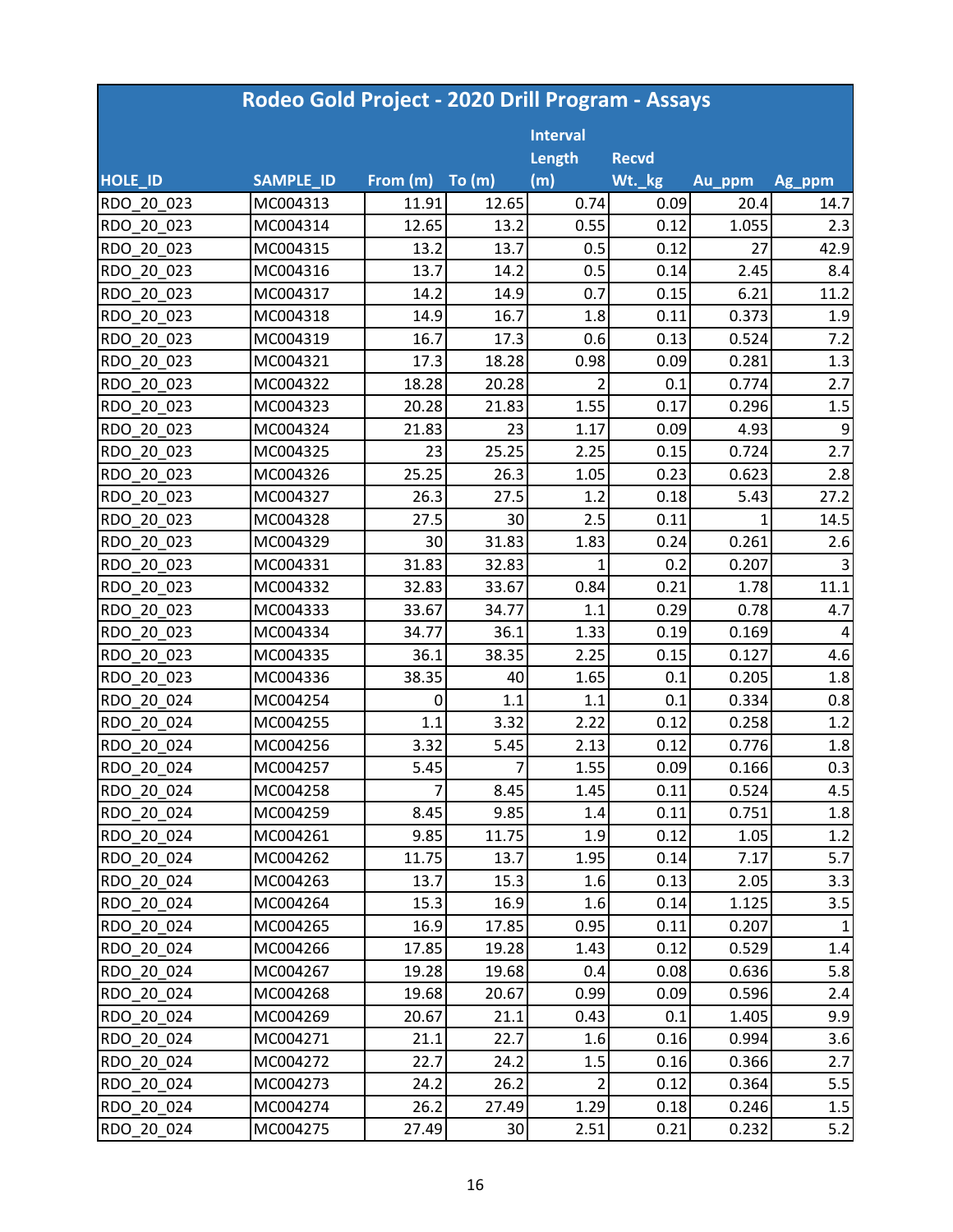|                | Rodeo Gold Project - 2020 Drill Program - Assays |          |        |                 |              |               |                |  |  |  |
|----------------|--------------------------------------------------|----------|--------|-----------------|--------------|---------------|----------------|--|--|--|
|                |                                                  |          |        | <b>Interval</b> |              |               |                |  |  |  |
|                |                                                  |          |        | Length          | <b>Recvd</b> |               |                |  |  |  |
| <b>HOLE ID</b> | SAMPLE_ID                                        | From (m) | To (m) | (m)             | Wt._kg       | Au_ppm        | Ag_ppm         |  |  |  |
| RDO 20 024     | MC004533                                         | 30       | 32     | 2               | 6.65         | 2.09          | 25.8           |  |  |  |
| RDO 20 024     | MC004534                                         | 32       | 34     | 2               | 4.64         | 0.54          | 12.6           |  |  |  |
| RDO 20 024     | MC004535                                         | 34       | 36     | $\overline{2}$  | 4.08         | 0.322         | 12             |  |  |  |
| RDO 20 024     | MC004536                                         | 36       | 36.95  | 0.95            | 2.69         | 0.18          | 6.3            |  |  |  |
| RDO 20 024     | MC004537                                         | 36.95    | 38.35  | 1.4             | 5.05         | 0.257         | 9.4            |  |  |  |
| RDO 20 024     | MC004538                                         | 38.35    | 40     | 1.65            | 4.94         | 0.107         | 4.5            |  |  |  |
| RDO 20 025     | MC004216                                         | 0        | 1.4    | 1.4             | 0.09         | 0.467         | 0.9            |  |  |  |
| RDO 20 025     | MC004217                                         | 1.4      | 3.05   | 1.65            | 0.11         | 0.574         | 0.4            |  |  |  |
| RDO 20 025     | MC004218                                         | 3.05     | 3.9    | 0.85            | 0.11         | 0.294         | 1.6            |  |  |  |
| RDO 20 025     | MC004219                                         | 3.9      | 5.8    | 1.9             | 0.18         | 0.879         | 2.1            |  |  |  |
| RDO 20 025     | MC004221                                         | 5.8      | 7.55   | 1.75            | 0.2          | 1.865         | 4.2            |  |  |  |
| RDO 20 025     | MC004222                                         | 7.55     | 9.5    | 1.95            | 0.21         | 0.49          | 5              |  |  |  |
| RDO 20 025     | MC004223                                         | 9.5      | 11.5   | 2               | 0.25         | 1.785         | 4.5            |  |  |  |
| RDO 20 025     | MC004224                                         | 11.5     | 13.5   | 2               | 0.16         | 0.557         | 1.8            |  |  |  |
| RDO 20 025     | MC004225                                         | 13.5     | 15.5   | $\overline{2}$  | 0.15         | 0.155         | 0.5            |  |  |  |
| RDO 20 025     | MC004226                                         | 15.5     | 17.4   | 1.9             | 0.09         | 0.264         | 0.9            |  |  |  |
| RDO 20 025     | MC004227                                         | 17.4     | 18.1   | 0.7             | 0.23         | 0.338         | $\mathbf{1}$   |  |  |  |
| RDO 20 025     | MC004228                                         | 18.1     | 19.58  | 1.48            | 0.13         | 0.077         | 0.2            |  |  |  |
| RDO 20 025     | MC004229                                         | 19.58    | 20.93  | 1.35            | 0.11         | 0.283         | 0.9            |  |  |  |
| RDO 20 025     | MC004231                                         | 20.93    | 21.96  | 1.03            | 0.11         | 0.513         | 2.4            |  |  |  |
| RDO 20 025     | MC004232                                         | 21.96    | 24.15  | 2.19            | 0.13         | 1.505         | 6.9            |  |  |  |
| RDO 20 025     | MC004233                                         | 24.15    | 25.3   | 1.15            | 0.11         | 0.308         | 4.1            |  |  |  |
| RDO 20 025     | MC004234                                         | 25.3     | 26.98  | 1.68            | 0.11         | 0.507         | 5.3            |  |  |  |
| RDO 20 025     | MC004235                                         | 26.98    | 27.5   | 0.52            | 0.1          | 0.326         | 2.2            |  |  |  |
| RDO 20 025     | MC004236                                         | 27.5     | 27.9   | 0.4             | 0.1          | 0.164         | 5.5            |  |  |  |
| RDO 20 025     | MC004237                                         | 27.9     | 29.1   | 1.2             | 0.13         | 0.281         | 4.5            |  |  |  |
| RDO 20 025     | MC004238                                         | 29.1     | 30.5   | 1.4             | 0.11         | 0.152         | 1.1            |  |  |  |
| RDO 20 025     | MC004239                                         | 30.5     | 32.2   | 1.7             | 0.15         | 0.154         | 1.2            |  |  |  |
| RDO 20 025     | MC004241                                         | 32.2     | 33.7   | 1.5             | 0.07         | 0.11          | 0.5            |  |  |  |
| RDO 20 025     | MC004242                                         | 33.7     | 35     | 1.3             | 0.12         | 0.155         | 2.2            |  |  |  |
| RDO 20 026     | MC004644                                         | 0        | 1.2    | 1.2             | 2.42         | 0.447         | 0.6            |  |  |  |
| RDO 20 026     | MC004645                                         | 1.2      | 2.48   | 1.28            | 4.09         | 0.519         | 0.6            |  |  |  |
| RDO 20 026     | MC004646                                         | 2.48     | 4.45   | 1.97            | 5.73         | 1.05          | $\overline{2}$ |  |  |  |
| RDO 20 026     | MC004647                                         | 4.45     | 6.4    | 1.95            | 5.3          | 0.378         | 1              |  |  |  |
| RDO 20 026     | MC004648                                         | 6.4      | 7.75   | 1.35            | 4.2          | $0.043$ < 0.2 |                |  |  |  |
| RDO 20 026     | MC004649                                         | 7.75     | 8.6    | 0.85            | 3.07         | 0.851         | 3.6            |  |  |  |
| RDO 20 026     | MC004651                                         | 8.6      | 9.1    | 0.5             | 2.44         | 1.185         | 4.7            |  |  |  |
| RDO 20 026     | MC004652                                         | 9.1      | 10.9   | 1.8             | 4.1          | 1.36          | 6              |  |  |  |
| RDO 20 026     | MC004653                                         | 10.9     | 12.23  | 1.33            | 3.99         | 0.54          | 2.7            |  |  |  |
| RDO 20 026     | MC004654                                         | 12.23    | 13.73  | 1.5             | 4.68         | 0.108         | 0.3            |  |  |  |
| RDO 20 026     | MC004655                                         | 13.73    | 15     | 1.27            | 5.28         | 0.466         | 1.5            |  |  |  |
| RDO 20 026     | MC004656                                         | 15       | 15.95  | 0.95            | 2.94         | 0.74          | 5.7            |  |  |  |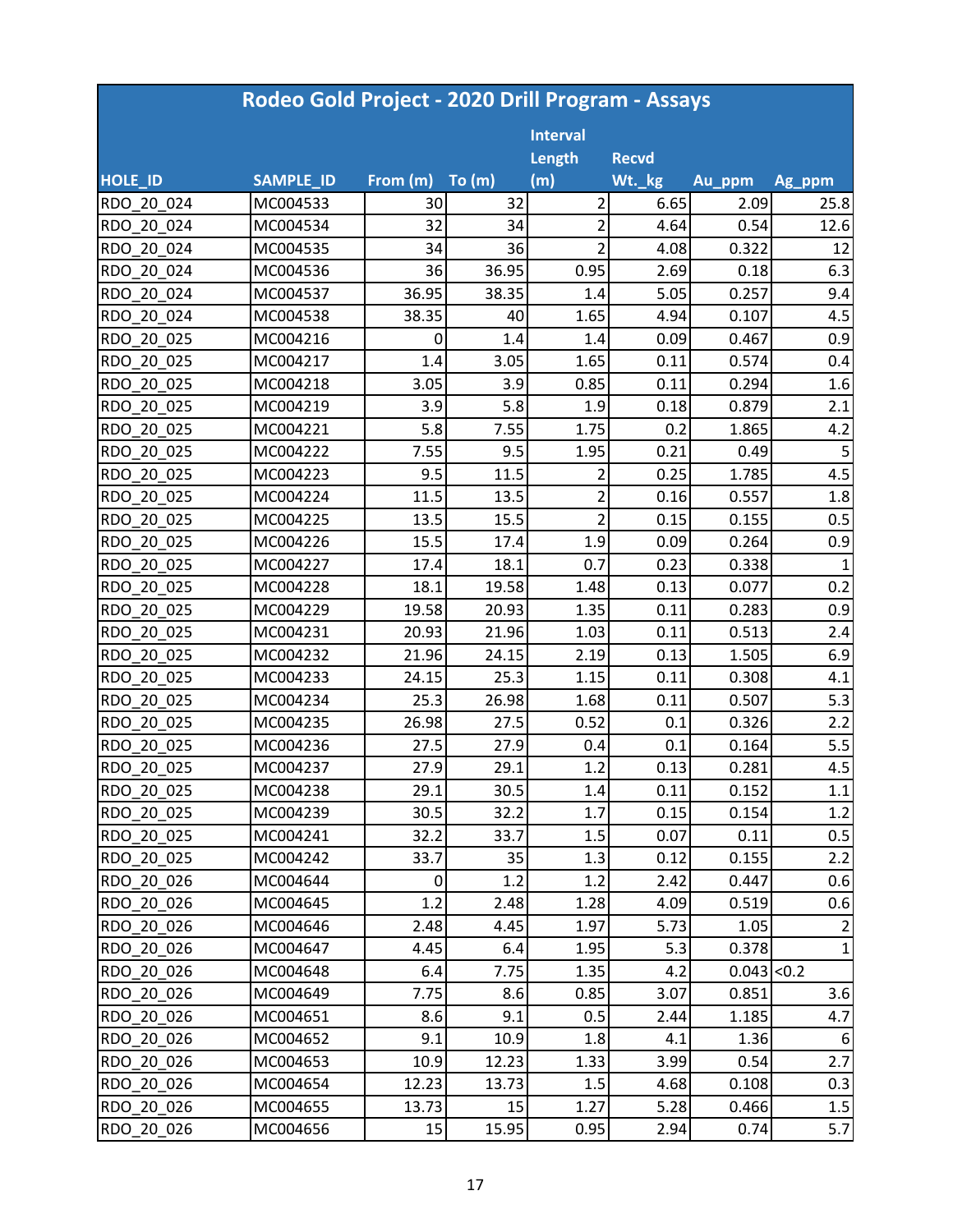|            | Rodeo Gold Project - 2020 Drill Program - Assays |          |                |                 |              |        |                |  |  |  |
|------------|--------------------------------------------------|----------|----------------|-----------------|--------------|--------|----------------|--|--|--|
|            |                                                  |          |                | <b>Interval</b> |              |        |                |  |  |  |
|            |                                                  |          |                | Length          | <b>Recvd</b> |        |                |  |  |  |
| HOLE_ID    | <b>SAMPLE ID</b>                                 | From (m) | To(m)          | (m)             | Wt._kg       | Au_ppm | Ag_ppm         |  |  |  |
| RDO 20 026 | MC004657                                         | 15.95    | 16.92          | 0.97            | 4.39         | 1.4    | 9.1            |  |  |  |
| RDO 20 026 | MC004658                                         | 16.92    | 18.45          | 1.53            | 3.68         | 0.609  | 4.3            |  |  |  |
| RDO 20 026 | MC004659                                         | 18.45    | 20.13          | 1.68            | 3.44         | 1.175  | 6.6            |  |  |  |
| RDO 20 026 | MC004661                                         | 20.13    | 21             | 0.87            | 1.51         | 0.585  | 4.4            |  |  |  |
| RDO 20 026 | MC004662                                         | 21       | 22.45          | 1.45            | 3.37         | 0.685  | 5.4            |  |  |  |
| RDO 20 026 | MC004663                                         | 22.45    | 23.25          | 0.8             | 2.68         | 0.377  | $\overline{7}$ |  |  |  |
| RDO 20 026 | MC004664                                         | 23.25    | 25.05          | 1.8             | 4.4          | 0.259  | 2.1            |  |  |  |
| RDO 20 026 | MC004665                                         | 25.05    | 27             | 1.95            | 5.02         | 0.159  | 1.4            |  |  |  |
| RDO 20 026 | MC004666                                         | 27       | 28.15          | 1.15            | 1.94         | 0.118  | 1.6            |  |  |  |
| RDO 20 026 | MC004667                                         | 28.15    | 29.05          | 0.9             | 2.79         | 0.324  | 4.6            |  |  |  |
| RDO 20 026 | MC004802                                         | 29.05    | 30.7           | 1.65            | 4.08         | 0.186  | 5.4            |  |  |  |
| RDO 20 026 | MC004803                                         | 30.7     | 31.3           | 0.6             | 1.58         | 0.231  | 2.9            |  |  |  |
| RDO 20 026 | MC004804                                         | 31.3     | 33.25          | 1.95            | 5.73         | 0.393  | 5.3            |  |  |  |
| RDO 20 026 | MC004805                                         | 33.25    | 34.45          | 1.2             | 3.29         | 0.117  | 1.5            |  |  |  |
| RDO 20 026 | MC004806                                         | 34.45    | 35.3           | 0.85            | 3.94         | 0.128  | 6.1            |  |  |  |
| RDO 20 026 | MC004807                                         | 35.3     | 37.4           | 2.1             | 5.46         | 0.145  | 2.8            |  |  |  |
| RDO 20 026 | MC004808                                         | 37.4     | 39.4           | $\overline{2}$  | 5.46         | 0.306  | 10.3           |  |  |  |
| RDO 20 026 | MC004809                                         | 39.4     | 40.61          | 1.21            | 3.84         | 0.189  | 19.2           |  |  |  |
| RDO 20 026 | MC004811                                         | 40.61    | 41.7           | 1.09            | 4.76         | 0.335  | 12.4           |  |  |  |
| RDO 20 026 | MC004812                                         | 41.7     | 42.8           | 1.1             | 3.39         | 0.52   | 10.6           |  |  |  |
| RDO 20 026 | MC004813                                         | 42.8     | 44.03          | 1.23            | 3.37         | 0.213  | 4.2            |  |  |  |
| RDO 20 026 | MC004814                                         | 44.03    | 45             | 0.97            | 2.73         | 2.79   | 24             |  |  |  |
| RDO 20 027 | MC004569                                         | 0        | 0.3            | 0.3             | 0.79         | 0.092  | 0.6            |  |  |  |
| RDO 20 027 | MC004571                                         | 0.3      | 2.3            | $\overline{2}$  | 6.27         | 0.722  | $\mathbf{1}$   |  |  |  |
| RDO 20 027 | MC004572                                         | 2.3      | 2.75           | 0.45            | 1.56         | 1.535  | 1.8            |  |  |  |
| RDO 20 027 | MC004573                                         | 2.75     | 3.4            | 0.65            | 2.17         | 0.431  | 1.2            |  |  |  |
| RDO 20 027 | MC004574                                         | 3.4      | 5 <sup>1</sup> | 1.6             | 5.11         | 0.946  | $\mathsf{3}$   |  |  |  |
| RDO 20 027 | MC004575                                         | 5        | 5.9            | 0.9             | 2.78         | 0.958  | 2.3            |  |  |  |
| RDO 20 027 | MC004576                                         | 5.9      | 7.3            | 1.4             | 4.98         | 2.31   | 4.6            |  |  |  |
| RDO 20 027 | MC004577                                         | 7.3      | 9.3            | 2               | 3.76         | 0.311  | 1.1            |  |  |  |
| RDO 20 027 | MC004578                                         | 9.3      | 10.1           | 0.8             | 2.67         | 0.238  | 1.6            |  |  |  |
| RDO 20 027 | MC004579                                         | 10.1     | 10.9           | 0.8             | 2.79         | 1.335  | 4.8            |  |  |  |
| RDO 20 027 | MC004612                                         | 10.9     | 13.1           | 2.2             | 6.01         | 0.28   | 1.2            |  |  |  |
| RDO 20 027 | MC004613                                         | 13.1     | 15             | 1.9             | $5.16$       | 0.45   | 1.4            |  |  |  |
| RDO 20 027 | MC004614                                         | 15       | 15.9           | 0.9             | 2.58         | 0.343  | 1.7            |  |  |  |
| RDO 20 027 | MC004615                                         | 15.9     | 16.33          | 0.43            | 1.07         | 0.206  | 7.9            |  |  |  |
| RDO 20 027 | MC004616                                         | 16.33    | 18             | 1.67            | 6.83         | 0.136  | 0.5            |  |  |  |
| RDO 20 027 | MC004617                                         | 18       | 20.05          | 2.05            | 6.61         | 0.249  | 2.6            |  |  |  |
| RDO_20_027 | MC004618                                         | 20.05    | 20.45          | 0.4             | 1.68         | 2.69   | 9.1            |  |  |  |
| RDO 20_027 | MC004619                                         | 20.45    | 21.55          | 1.1             | 3.51         | 0.169  | 0.7            |  |  |  |
| RDO 20 027 | MC004621                                         | 21.55    | 22.05          | 0.5             | 1.9          | 0.237  | 6.3            |  |  |  |
| RDO 20 027 | MC004622                                         | 22.05    | 22.95          | 0.9             | 3.83         | 0.35   | 4.4            |  |  |  |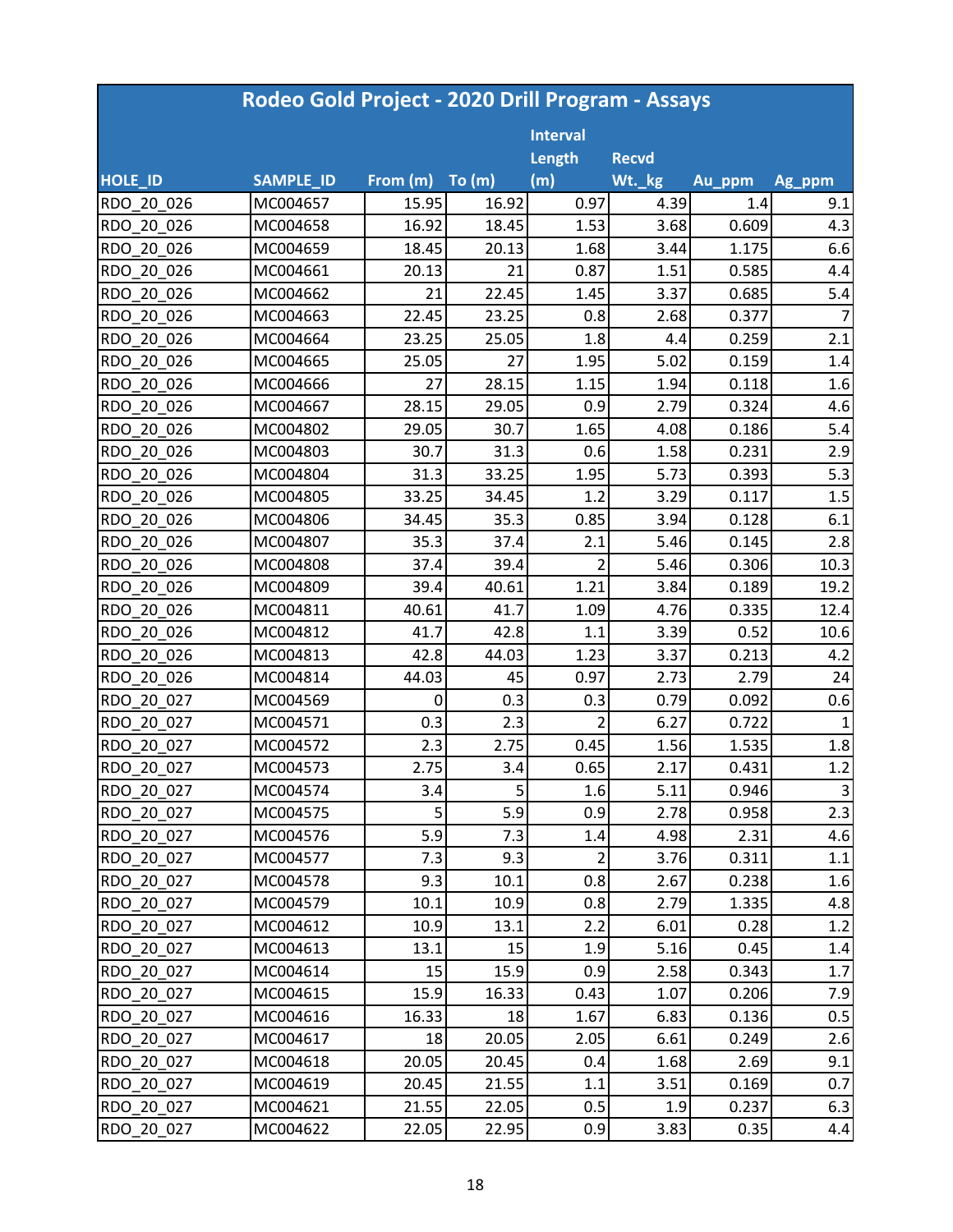|                | Rodeo Gold Project - 2020 Drill Program - Assays |          |        |                 |              |               |                |  |  |  |
|----------------|--------------------------------------------------|----------|--------|-----------------|--------------|---------------|----------------|--|--|--|
|                |                                                  |          |        | <b>Interval</b> |              |               |                |  |  |  |
|                |                                                  |          |        | Length          | <b>Recvd</b> |               |                |  |  |  |
| <b>HOLE ID</b> | <b>SAMPLE_ID</b>                                 | From (m) | To (m) | (m)             | Wt._kg       | Au_ppm        | Ag_ppm         |  |  |  |
| RDO 20 027     | MC004623                                         | 22.95    | 25     | 2.05            | 6.38         | 0.218         | 3.6            |  |  |  |
| RDO 20 027     | MC004624                                         | 25       | 27     |                 | 6.76         | 0.328         | 15.4           |  |  |  |
| RDO 20 027     | MC004625                                         | 27       | 29.05  | 2.05            | 6.21         | 0.19          | 2.8            |  |  |  |
| RDO 20 027     | MC004626                                         | 29.05    | 31     | 1.95            | 6.48         | 0.283         | 1.4            |  |  |  |
| RDO 20 027     | MC004627                                         | 31       | 32.2   | 1.2             | 4.55         | 0.371         | 5.8            |  |  |  |
| RDO 20 027     | MC004628                                         | 32.2     | 34.15  | 1.95            | 5.03         | 1.05          | 10.5           |  |  |  |
| RDO 20 027     | MC004629                                         | 34.15    | 36     | 1.85            | 4.29         | 0.805         | 11.7           |  |  |  |
| RDO 20 027     | MC004631                                         | 36       | 38     | 2               | 4.8          | 0.232         | 5.8            |  |  |  |
| RDO 20 027     | MC004632                                         | 38       | 40     | $\overline{2}$  | 5.77         | 0.484         | 27.1           |  |  |  |
| RDO 20 028     | MC004581                                         | 0        | 0.6    | 0.6             | 1.12         | 0.277         | 0.7            |  |  |  |
| RDO 20 028     | MC004582                                         | 0.6      | 2.4    | 1.8             | 3.75         | 0.049         | 0.2            |  |  |  |
| RDO 20 028     | MC004583                                         | 2.4      | 4.15   | 1.75            | 3.86         | $0.107$ < 0.2 |                |  |  |  |
| RDO 20 028     | MC004584                                         | 4.15     | 4.8    | 0.65            | 1.19         | 0.322         | 2.5            |  |  |  |
| RDO 20 028     | MC004585                                         | 4.8      | 5.07   | 0.27            | 0.9          | 0.263         | 1.7            |  |  |  |
| RDO 20 028     | MC004586                                         | 5.07     | 7.15   | 2.08            | 5.78         | 0.333         | 0.9            |  |  |  |
| RDO 20 028     | MC004587                                         | 7.15     | 9      | 1.85            | 4.18         | 0.58          | 0.9            |  |  |  |
| RDO 20 028     | MC004588                                         | 9        | 10.15  | 1.15            | 2.4          | 0.786         | 1.1            |  |  |  |
| RDO 20 028     | MC004589                                         | 10.15    | 12     | 1.85            | 4.69         | 1.62          | $\overline{2}$ |  |  |  |
| RDO 20 028     | MC004591                                         | 12       | 13.05  | 1.05            | 3.43         | 1.115         | 2.5            |  |  |  |
| RDO 20 028     | MC004592                                         | 13.05    | 15     | 1.95            | 3.68         | 1.81          | 1.5            |  |  |  |
| RDO 20 028     | MC004593                                         | 15       | 18     | 3               | 4.17         | 1.915         | 3.9            |  |  |  |
| RDO 20 028     | MC004594                                         | 18       | 20     | $\overline{2}$  | 6.78         | 3.65          | 10.1           |  |  |  |
| RDO 20 028     | MC004595                                         | 20       | 22     | $\overline{2}$  | 7.81         | 5.37          | 11.3           |  |  |  |
| RDO 20 028     | MC004596                                         | 22       | 24     | $\overline{2}$  | 6.38         | 4.79          | 24.8           |  |  |  |
| RDO 20 028     | MC004597                                         | 24       | 25.35  | 1.35            | 3.21         | 4.36          | 14.8           |  |  |  |
| RDO 20 028     | MC004598                                         | 25.35    | 26.3   | 0.95            | 2.51         | 2.87          | 11.2           |  |  |  |
| RDO 20 028     | MC004599                                         | 26.3     | 28.2   | 1.9             | 5.05         | 3.07          | 17.8           |  |  |  |
| RDO 20 028     | MC004601                                         | 28.2     | 30.1   | 1.9             | 5.23         | 1.53          | 11.1           |  |  |  |
| RDO 20 028     | MC004602                                         | 30.1     | 30.65  | 0.55            | 2.15         | 0.199         | 2.2            |  |  |  |
| RDO 20 028     | MC004603                                         | 30.65    | 31.25  | 0.6             | 1.68         | 0.428         | 3.9            |  |  |  |
| RDO 20 028     | MC004604                                         | 31.25    | 32.4   | 1.15            | 2            | 0.76          | 9.6            |  |  |  |
| RDO 20 028     | MC004605                                         | 32.4     | 34     | 1.6             | 5.23         | 0.199         | 0.8            |  |  |  |
| RDO 20 028     | MC004606                                         | 34       | 36     | 2               | 5.77         | 0.406         | 3.8            |  |  |  |
| RDO 20 028     | MC004607                                         | 36       | 38.1   | 2.1             | 6.13         | 0.254         | 7.9            |  |  |  |
| RDO 20 028     | MC004608                                         | 38.1     | 39.5   | 1.4             | 4.79         | 0.292         | 2.9            |  |  |  |
| RDO 20 028     | MC004609                                         | 39.5     | 39.85  | 0.35            | 1.39         | 0.439         | 3.3            |  |  |  |
| RDO 20 028     | MC004611                                         | 39.85    | 40     | 0.15            | 0.76         | 0.48          | 26.3           |  |  |  |
| RDO 20 029     | MC004668                                         | 0        | 2.7    | 2.7             | 2.86         | 0.384         | 0.2            |  |  |  |
| RDO 20 029     | MC004669                                         | 2.7      | 3.68   | 0.98            | 2.43         | 0.864         | 0.2            |  |  |  |
| RDO 20 029     | MC004671                                         | 3.68     | 5.53   | 1.85            | 4.33         | 0.312         | 0.6            |  |  |  |
| RDO 20 029     | MC004672                                         | 5.53     | 7.82   | 2.29            | 2.79         | 1.07          | 3.4            |  |  |  |
| RDO_20_029     | MC004673                                         | 7.82     | 9.9    | 2.08            | 2.46         | $1.1\,$       | 1.7            |  |  |  |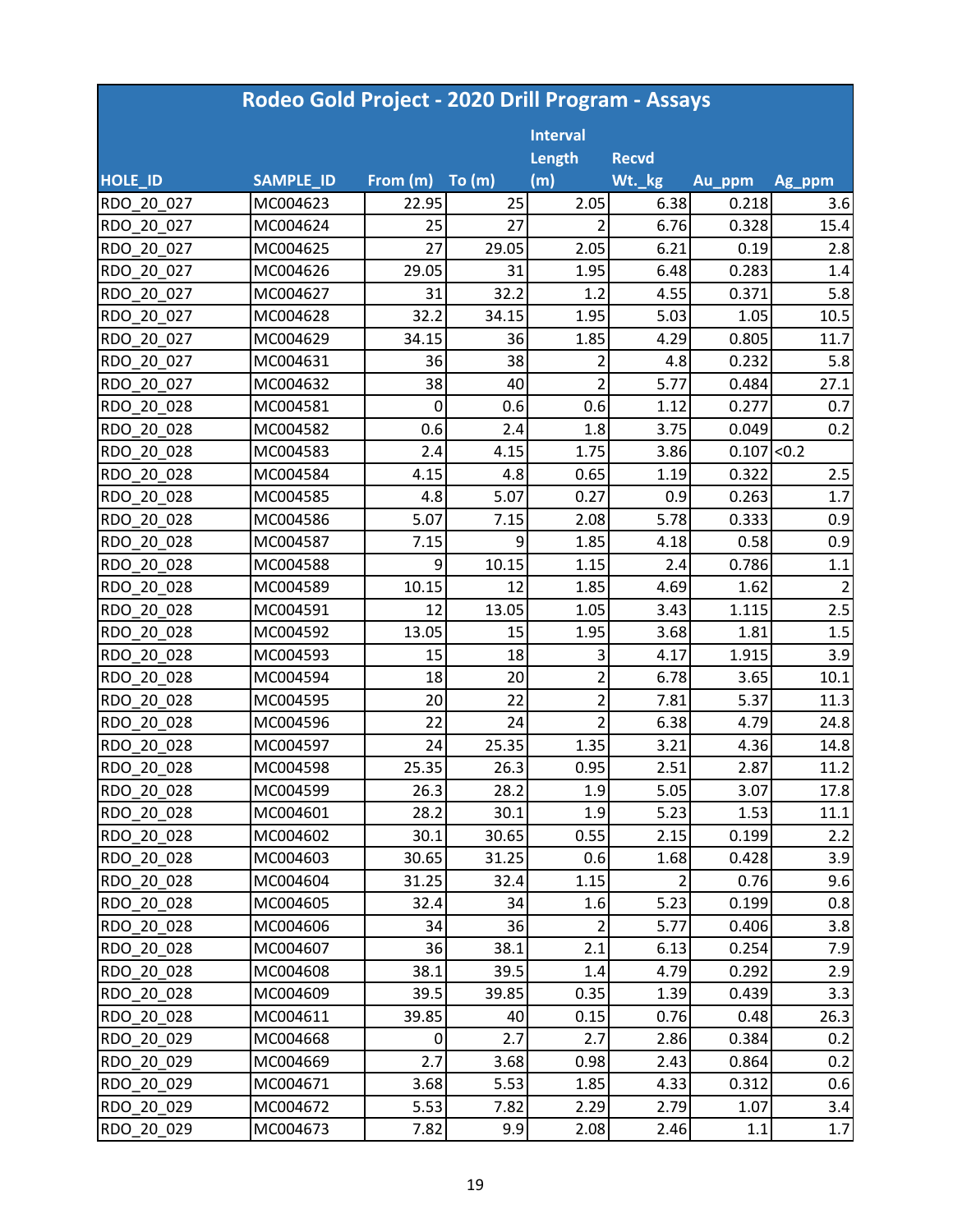| Rodeo Gold Project - 2020 Drill Program - Assays |           |              |       |                 |              |               |              |  |  |
|--------------------------------------------------|-----------|--------------|-------|-----------------|--------------|---------------|--------------|--|--|
|                                                  |           |              |       | <b>Interval</b> |              |               |              |  |  |
|                                                  |           |              |       | Length          | <b>Recvd</b> |               |              |  |  |
| HOLE_ID                                          | SAMPLE_ID | From (m)     | To(m) | (m)             | Wt._kg       | Au_ppm        | Ag_ppm       |  |  |
| RDO 20 029                                       | MC004674  | 9.9          | 11.4  | 1.5             | 3.06         | 1.695         | 5.3          |  |  |
| RDO 20 029                                       | MC004675  | 11.4         | 13.1  | 1.7             | 3.72         | 2.97          | 7.9          |  |  |
| RDO 20 029                                       | MC004676  | 13.1         | 14.72 | 1.62            | 2.87         | 4.39          | 10.4         |  |  |
| RDO 20 029                                       | MC004677  | 14.72        | 16.4  | 1.68            | 4.57         | 1.765         | 9.6          |  |  |
| RDO 20 029                                       | MC004678  | 16.4         | 17.9  | 1.5             | 3.13         | 5.57          | 34.6         |  |  |
| RDO 20 029                                       | MC004679  | 17.9         | 19.6  | 1.7             | 5.57         | 1.35          | 11.5         |  |  |
| RDO 20 029                                       | MC004781  | 19.6         | 21    | 1.4             | 4.75         | 2.62          | 25.6         |  |  |
| RDO 20 029                                       | MC004782  | 21           | 22.56 | 1.56            | 5.28         | 0.137         | 1.3          |  |  |
| RDO 20 029                                       | MC004783  | 22.56        | 24.2  | 1.64            | 5.46         | 0.981         | 8.4          |  |  |
| RDO 20 029                                       | MC004784  | 24.2         | 25.34 | 1.14            | 4.18         | 2.09          | 11.5         |  |  |
| RDO 20 029                                       | MC004785  | 25.34        | 26.3  | 0.96            | 3.83         | 4.06          | 45.9         |  |  |
| RDO 20 029                                       | MC004786  | 26.3         | 27.58 | 1.28            | 4.36         | 1.965         | 18.9         |  |  |
| RDO 20 029                                       | MC004787  | 27.58        | 28.45 | 0.87            | 3.1          | 0.367         | 3.6          |  |  |
| RDO 20 029                                       | MC004788  | 28.45        | 30.2  | 1.75            | 6            | 0.194         | $\mathbf{1}$ |  |  |
| RDO 20 029                                       | MC004789  | 30.2         | 31.8  | 1.6             | 5.95         | 0.563         | 6.5          |  |  |
| RDO 20 029                                       | MC004791  | 31.8         | 32.75 | 0.95            | 3.07         | 0.419         | 2.4          |  |  |
| RDO 20 029                                       | MC004792  | 32.75        | 34.08 | 1.33            | 4.1          | 2.45          | 43.2         |  |  |
| RDO 20 029                                       | MC004793  | 34.08        | 35.45 | 1.37            | 3.34         | 3.38          | 39.6         |  |  |
| RDO 20 029                                       | MC004794  | 35.45        | 36.8  | 1.35            | 3.7          | 3.59          | 55.2         |  |  |
| RDO 20 029                                       | MC004795  | 36.8         | 38.18 | 1.38            | 3.99         | 2.95          | 46.4         |  |  |
| RDO 20 029                                       | MC004796  | 38.18        | 39.53 | 1.35            | 5.26         | 4.39          | 65.4         |  |  |
| RDO 20 029                                       | MC004797  | 39.53        | 40.82 | 1.29            | 4.58         | 2.38          | 39.5         |  |  |
| RDO 20 029                                       | MC004798  | 40.82        | 42    | 1.18            | 4.22         | 5.19          | 125          |  |  |
| RDO 20 029                                       | MC004799  | 42           | 43.07 | 1.07            | 3.39         | 4.1           | 90.1         |  |  |
| RDO 20 029                                       | MC004801  | 43.07        | 44.55 | 1.48            | 5.3          | 1.485         | 31.8         |  |  |
| RDO 20 029                                       | MC004815  | 44.55        | 46.19 | 1.64            | 5.19         | 1.02          | 31.2         |  |  |
| RDO 20 029                                       | MC004816  | 46.19        | 47.85 | 1.66            | 5.46         | 0.329         | 14.6         |  |  |
| RDO 20 029                                       | MC004817  | 47.85        | 49.55 | 1.7             | 5.05         | 0.873         | 25           |  |  |
| RDO 20 029                                       | MC004818  | 49.55        | 51    | 1.45            | 5.56         | 1.395         | 58           |  |  |
| RDO 20 029                                       | MC004819  | 51           | 52.45 | 1.45            | 4.88         | 0.232         | 10.5         |  |  |
| RDO 20 029                                       | MC004821  | 52.45        | 54    | 1.55            | 5.57         | 0.394         | 15.7         |  |  |
| RDO 20 029                                       | MC004822  | 54           | 55    | $\mathbf{1}$    | 2.36         | 0.496         | 7.2          |  |  |
| RDO 20 030                                       | MC004823  | 0            | 1     | 1               | 2.02         | 0.051         | 0.3          |  |  |
| RDO 20 030                                       | MC004824  | $\mathbf{1}$ | 1.8   | 0.8             | 2.56         | 0.031         | 0.2          |  |  |
| RDO 20 030                                       | MC004825  | 1.8          | 2.8   | 1               | 2.74         | $0.067$ < 0.2 |              |  |  |
| RDO 20 030                                       | MC004826  | 2.8          | 4.5   | 1.7             | 4.99         | 0.042         | 0.3          |  |  |
| RDO 20 030                                       | MC004827  | 4.5          | 6.45  | 1.95            | 4.09         | 2.31          | 6.7          |  |  |
| RDO 20 030                                       | MC004828  | 6.45         | 7.6   | 1.15            | 3.64         | 0.257         | 0.7          |  |  |
| RDO 20 030                                       | MC004829  | 7.6          | 8.75  | 1.15            | 3.87         | 0.11          | 0.3          |  |  |
| RDO 20 030                                       | MC004831  | 8.75         | 9.55  | 0.8             | 3.03         | 0.779         | 0.7          |  |  |
| RDO 20 030                                       | MC004832  | 9.55         | 11.05 | 1.5             | 5.68         | 1.28          | 0.5          |  |  |
| RDO 20 030                                       | MC004833  | 11.05        | 12.1  | 1.05            | 3.61         | 1.115         | 1.4          |  |  |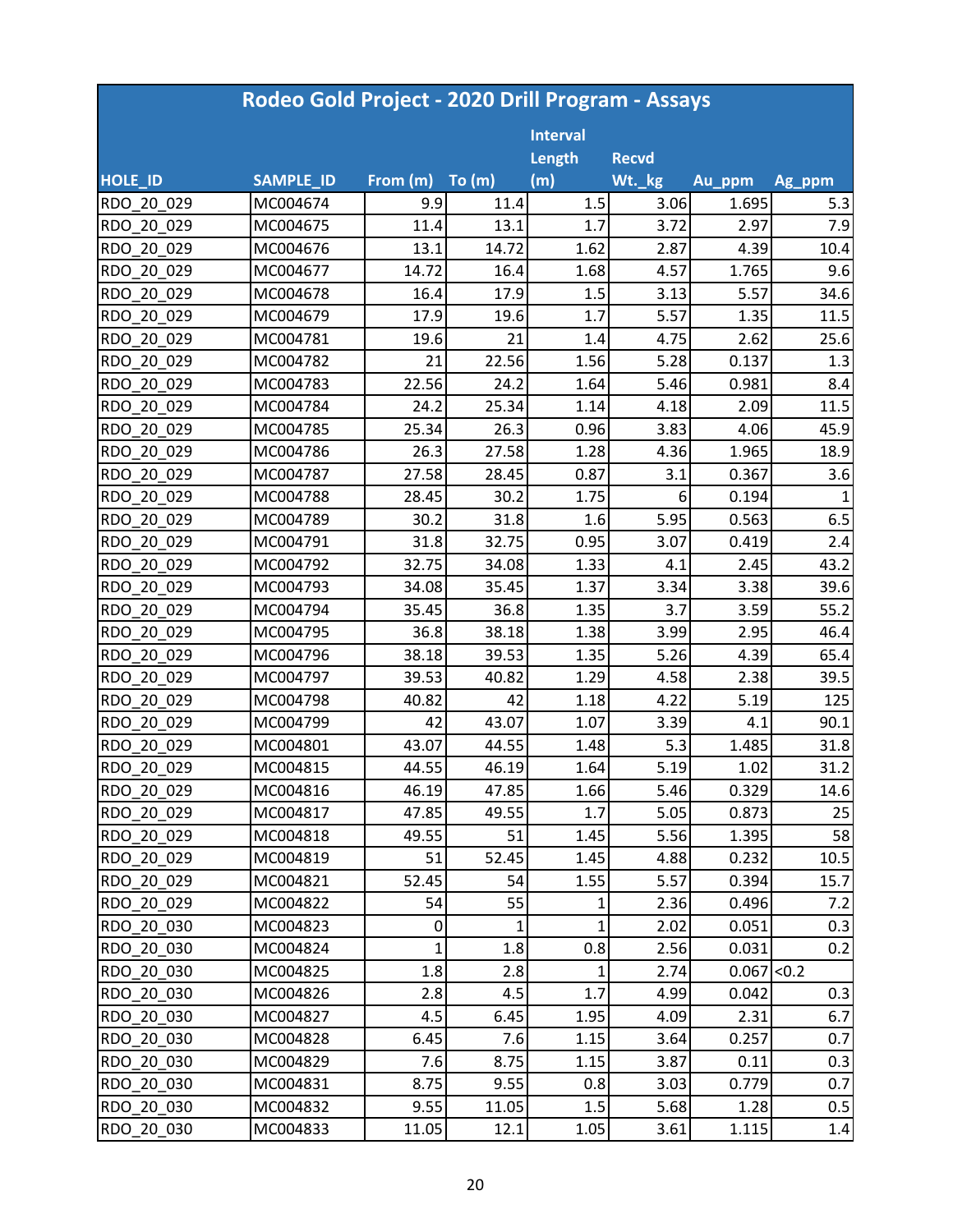|                | Rodeo Gold Project - 2020 Drill Program - Assays |          |       |                 |              |             |                |  |  |  |
|----------------|--------------------------------------------------|----------|-------|-----------------|--------------|-------------|----------------|--|--|--|
|                |                                                  |          |       | <b>Interval</b> |              |             |                |  |  |  |
|                |                                                  |          |       | Length          | <b>Recvd</b> |             |                |  |  |  |
| <b>HOLE_ID</b> | <b>SAMPLE ID</b>                                 | From (m) | To(m) | (m)             | Wt._kg       | Au_ppm      | Ag_ppm         |  |  |  |
| RDO 20 030     | MC004834                                         | 12.1     | 13.45 | 1.35            | 3.4          | 0.553       | 0.6            |  |  |  |
| RDO 20 030     | MC004835                                         | 13.45    | 14    | 0.55            | 1.84         | 1.1         | 1.9            |  |  |  |
| RDO 20 030     | MC004836                                         | 14       | 15.8  | 1.8             | 5.89         | 0.52        | 1.8            |  |  |  |
| RDO 20 030     | MC004857                                         | 15.8     | 17.8  | 2               | 5.92         | 0.314       | 0.4            |  |  |  |
| RDO 20 030     | MC004858                                         | 17.8     | 19.85 | 2.05            | 5.66         | 0.982       | 1.3            |  |  |  |
| RDO 20 030     | MC004859                                         | 19.85    | 21    | 1.15            | 3.05         | 0.205       | 2.2            |  |  |  |
| RDO 20 030     | MC004861                                         | 21       | 22.4  | 1.4             | 5.39         | 0.399       | 1.2            |  |  |  |
| RDO 20 030     | MC004862                                         | 22.4     | 23.55 | 1.15            | 3.11         | 0.254       | 1.1            |  |  |  |
| RDO 20 030     | MC004863                                         | 23.55    | 25.3  | 1.75            | 4.89         | 0.407       | 0.5            |  |  |  |
| RDO 20 030     | MC004864                                         | 25.3     | 27    | 1.7             | 6.02         | 0.298       | 1.3            |  |  |  |
| RDO 20 030     | MC004865                                         | 27       | 28.15 | 1.15            | 3.1          | 0.328       | 0.7            |  |  |  |
| RDO 20 030     | MC004866                                         | 28.15    | 30.15 | 2               | 3.45         | 0.763       | $\overline{2}$ |  |  |  |
| RDO 20 030     | MC004867                                         | 30.15    | 31.4  | 1.25            | 2.69         | 0.811       | 2.1            |  |  |  |
| RDO 20 030     | MC004868                                         | 31.4     | 33    | 1.6             | 5.16         | 0.654       | 2.7            |  |  |  |
| RDO 20 030     | MC004869                                         | 33       | 35    | $\overline{2}$  | 6.17         | 0.466       | 2.6            |  |  |  |
| RDO 20 030     | MC004871                                         | 35       | 36.55 | 1.55            | 4.74         | 0.575       | 3              |  |  |  |
| RDO 20 030     | MC004872                                         | 36.55    | 37.7  | 1.15            | 4.11         | 0.158       | 1.7            |  |  |  |
| RDO 20 030     | MC004873                                         | 37.7     | 38.65 | 0.95            | 3.18         | 0.394       | 3.5            |  |  |  |
| RDO 20 030     | MC004874                                         | 38.65    | 40    | 1.35            | 3.04         | 0.299       | 2.1            |  |  |  |
| RDO 20 031     | MC004837                                         | 0        | 0.6   | 0.6             | 1.07         | 0.191       | 0.3            |  |  |  |
| RDO 20 031     | MC004838                                         | 0.6      | 1.7   | 1.1             | 2.84         | 0.057 < 0.2 |                |  |  |  |
| RDO 20 031     | MC004839                                         | 1.7      | 2.3   | 0.6             | 1.25         | 1.85        | 5.5            |  |  |  |
| RDO 20 031     | MC004841                                         | 2.3      | 3.5   | 1.2             | 4.03         | 0.215       | 0.8            |  |  |  |
| RDO 20 031     | MC004842                                         | 3.5      | 5.05  | 1.55            | 3.8          | 0.544       | 1.3            |  |  |  |
| RDO 20 031     | MC004843                                         | 5.05     | 6.65  | 1.6             | 5.64         | 0.653       | 0.9            |  |  |  |
| RDO 20 031     | MC004844                                         | 6.65     | 8.7   | 2.05            | 6.85         | 1.165       | 4.5            |  |  |  |
| RDO 20 031     | MC004845                                         | 8.7      | 9.75  | 1.05            | 3.52         | 1.78        | 3.7            |  |  |  |
| RDO 20 031     | MC004846                                         | 9.75     | 11.5  | 1.75            | 4.11         | 3.72        | 14.9           |  |  |  |
| RDO 20 031     | MC004847                                         | 11.5     | 13.5  | $\overline{2}$  | 3.64         | 3.27        | 16.3           |  |  |  |
| RDO 20 031     | MC004848                                         | 13.5     | 14.85 | 1.35            | 4            | 2.23        | 4              |  |  |  |
| RDO 20 031     | MC004849                                         | 14.85    | 16.35 | 1.5             | 5.61         | 15.8        | 6.2            |  |  |  |
| RDO 20 031     | MC004851                                         | 16.35    | 17.75 | 1.4             | 5.12         | 11.1        | 26.2           |  |  |  |
| RDO 20 031     | MC004852                                         | 17.75    | 19.72 | 1.97            | 6.27         | 0.602       | 7.1            |  |  |  |
| RDO 20 031     | MC004853                                         | 19.72    | 21.1  | 1.38            | 4.06         | 11.25       | 36             |  |  |  |
| RDO 20 031     | MC004854                                         | 21.1     | 23.15 | 2.05            | 7.34         | 1.235       | 3.8            |  |  |  |
| RDO 20 031     | MC004855                                         | 23.15    | 24.32 | 1.17            | 3.9          | 2.28        | 18.1           |  |  |  |
| RDO 20 031     | MC004856                                         | 24.32    | 25.3  | 0.98            | 3.68         | 2.86        | 16.2           |  |  |  |
| RDO 20 031     | MC004875                                         | 25.3     | 27    | 1.7             | 5.63         | 1.51        | 10.3           |  |  |  |
| RDO 20 031     | MC004876                                         | 27       | 29    | $\overline{2}$  | 5.74         | 0.85        | 10.3           |  |  |  |
| RDO 20 031     | MC004877                                         | 29       | 30.3  | 1.3             | 4.22         | 1.455       | 9.3            |  |  |  |
| RDO 20 031     | MC004878                                         | 30.3     | 33    | 2.7             | 6.7          | 0.219       | 2.7            |  |  |  |
| RDO 20 031     | MC004879                                         | 33       | 35.2  | 2.2             | 6.48         | 0.269       | 2.5            |  |  |  |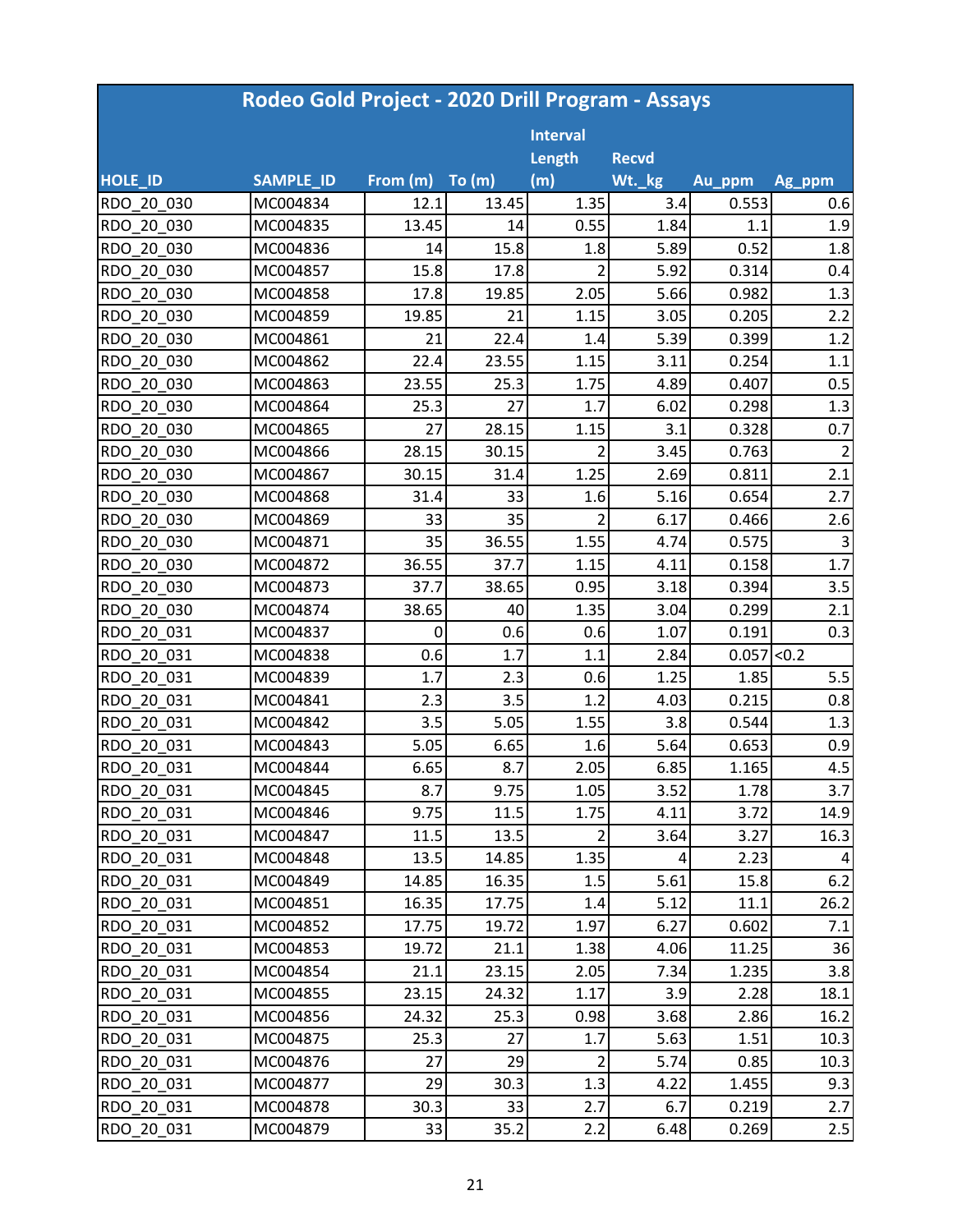|            | Rodeo Gold Project - 2020 Drill Program - Assays |          |        |                 |              |        |                |  |  |  |
|------------|--------------------------------------------------|----------|--------|-----------------|--------------|--------|----------------|--|--|--|
|            |                                                  |          |        | <b>Interval</b> |              |        |                |  |  |  |
|            |                                                  |          |        | Length          | <b>Recvd</b> |        |                |  |  |  |
| HOLE_ID    | SAMPLE_ID                                        | From (m) | To (m) | (m)             | Wt._kg       | Au_ppm | Ag_ppm         |  |  |  |
| RDO 20 031 | MC004881                                         | 35.2     | 37.75  | 2.55            | 7.48         | 0.275  | 4.3            |  |  |  |
| RDO 20 031 | MC004882                                         | 37.75    | 40     | 2.25            | 7.39         | 0.483  | 20.1           |  |  |  |
| RDO 20 032 | MC004898                                         | 0        | 1.5    | 1.5             | 1.47         | 0.428  | 1.4            |  |  |  |
| RDO 20 032 | MC004899                                         | 1.5      | 4.1    | 2.6             | 4.39         | 2.78   | 7.5            |  |  |  |
| RDO 20 032 | MC004901                                         | 4.1      | 6      | 1.9             | 4.23         | 2.08   | 2.6            |  |  |  |
| RDO 20 032 | MC004902                                         | 6        | 7.05   | 1.05            | 2.36         | 1.885  | 6.1            |  |  |  |
| RDO 20 032 | MC004903                                         | 7.05     | 9      | 1.95            | 6.63         | 0.34   | 0.9            |  |  |  |
| RDO 20 032 | MC004904                                         | 9        | 10.2   | 1.2             | 3.67         | 0.174  | 1.5            |  |  |  |
| RDO 20 032 | MC004905                                         | 10.2     | 11.4   | 1.2             | 3.03         | 0.123  | 0.6            |  |  |  |
| RDO 20 032 | MC004906                                         | 11.4     | 12.4   | $\mathbf{1}$    | 2.82         | 0.579  | 2.7            |  |  |  |
| RDO 20 032 | MC004907                                         | 12.4     | 15     | 2.6             | 5.27         | 4.13   | 8.4            |  |  |  |
| RDO 20 032 | MC004908                                         | 15       | 17.35  | 2.35            | 3.2          | 1.805  | 5.5            |  |  |  |
| RDO 20 032 | MC004909                                         | 17.35    | 18.5   | 1.15            | 2.61         | 1.16   | 6.9            |  |  |  |
| RDO 20 032 | MC004911                                         | 18.5     | 21.3   | 2.8             | 2.8          | 0.544  | 2.5            |  |  |  |
| RDO 20 032 | MC004912                                         | 21.3     | 23.15  | 1.85            | 5.46         | 1.035  | 3.4            |  |  |  |
| RDO 20 032 | MC004913                                         | 23.15    | 24.6   | 1.45            | 4.37         | 1.175  | 2.7            |  |  |  |
| RDO 20 032 | MC004914                                         | 24.6     | 26     | 1.4             | 3.48         | 1.705  | 5.3            |  |  |  |
| RDO 20 032 | MC004915                                         | 26       | 28.35  | 2.35            | 5.03         | 1.355  | 7.8            |  |  |  |
| RDO 20 032 | MC004916                                         | 28.35    | 30.15  | 1.8             | 4.59         | 1.165  | 7.2            |  |  |  |
| RDO 20 032 | MC004917                                         | 30.15    | 32     | 1.85            | 5.47         | 0.646  | 10.2           |  |  |  |
| RDO 20 032 | MC004918                                         | 32       | 33.75  | 1.75            | 6.67         | 0.195  | 1              |  |  |  |
| RDO 20 032 | MC004919                                         | 33.75    | 35     | 1.25            | 4.74         | 0.25   | 1.5            |  |  |  |
| RDO 20 033 | MC004883                                         | 0        | 2.3    | 2.3             | 4.44         | 0.341  | 1.2            |  |  |  |
| RDO 20 033 | MC004884                                         | 2.3      | 3.6    | 1.3             | 3.49         | 0.292  | 0.4            |  |  |  |
| RDO 20 033 | MC004885                                         | 3.6      | 4.66   | 1.06            | 2.8          | 1.345  | 3.9            |  |  |  |
| RDO 20 033 | MC004886                                         | 4.66     | 6      | 1.34            | 3.4          | 0.205  | 0.7            |  |  |  |
| RDO 20 033 | MC004887                                         | $6 \mid$ | 7.3    | 1.3             | 3.82         |        | $0.19$ < 0.2   |  |  |  |
| RDO 20 033 | MC004888                                         | 7.3      | 8.55   | 1.25            | 4.39         | 1.17   | 1.8            |  |  |  |
| RDO 20 033 | MC004889                                         | 8.55     | 10.35  | 1.8             | 5.29         | 1.08   |                |  |  |  |
| RDO 20 033 | MC004891                                         | 10.35    | 11.7   | 1.35            | 4.92         | 1.885  | 1.4            |  |  |  |
| RDO 20 033 | MC004892                                         | 11.7     | 12.95  | 1.25            | 3.74         | 2.29   | $\overline{2}$ |  |  |  |
| RDO 20 033 | MC004893                                         | 12.95    | 13.95  | 1               | 3.72         | 1.42   | 4              |  |  |  |
| RDO 20 033 | MC004894                                         | 13.95    | 15.5   | 1.55            | 4.79         | 7.61   | 18.5           |  |  |  |
| RDO 20 033 | MC004895                                         | 15.5     | 17.4   | 1.9             | 4.24         | 3.08   | 10.6           |  |  |  |
| RDO 20 033 | MC004896                                         | 17.4     | 18.4   | 1               | 1.83         | 3.35   | 92.5           |  |  |  |
| RDO 20 033 | MC004897                                         | 18.4     | 20.45  | 2.05            | 5.3          | 0.72   | 3.1            |  |  |  |
| RDO 20 033 | MC004921                                         | 20.45    | 21     | 0.55            | 1.74         | 8.56   | 21.7           |  |  |  |
| RDO 20 033 | MC004922                                         | 21       | 21.38  | 0.38            | 1.46         | 0.218  | 0.8            |  |  |  |
| RDO 20 033 | MC004923                                         | 21.38    | 24     | 2.62            | 5.94         | 9.2    | 24.2           |  |  |  |
| RDO 20 033 | MC004924                                         | 24       | 25.7   | 1.7             | 4.07         | 1.87   | 4.2            |  |  |  |
| RDO 20 033 | MC004925                                         | 25.7     | 26.7   | $\mathbf{1}$    | 2.67         | 0.439  | 2.1            |  |  |  |
| RDO_20_033 | MC004926                                         | 26.7     | 27.9   | 1.2             | 3.49         | 0.475  | 2.2            |  |  |  |